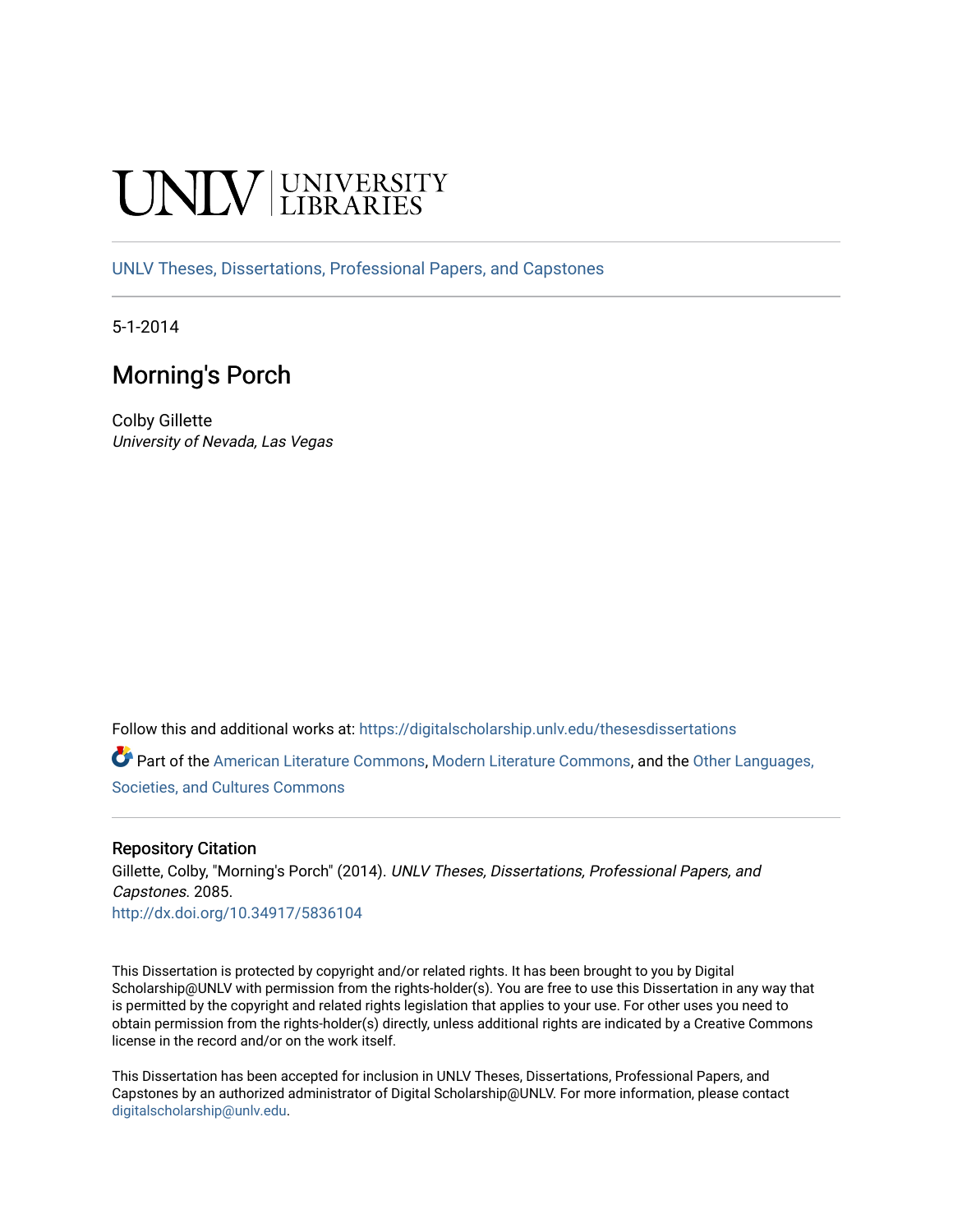#### MORNING'S PORCH

By

Colby Gillette

## Bachelor of Specialized Studies in English and Film Ohio University 2001

## Master of Fine Arts in Creative Writing Saint Mary's College of California 2011

A dissertation submitted in partial fulfillment of the requirements for the

Doctor of Philosophy - English

Department of English College of Liberal Arts The Graduate College

University of Nevada, Las Vegas May 2014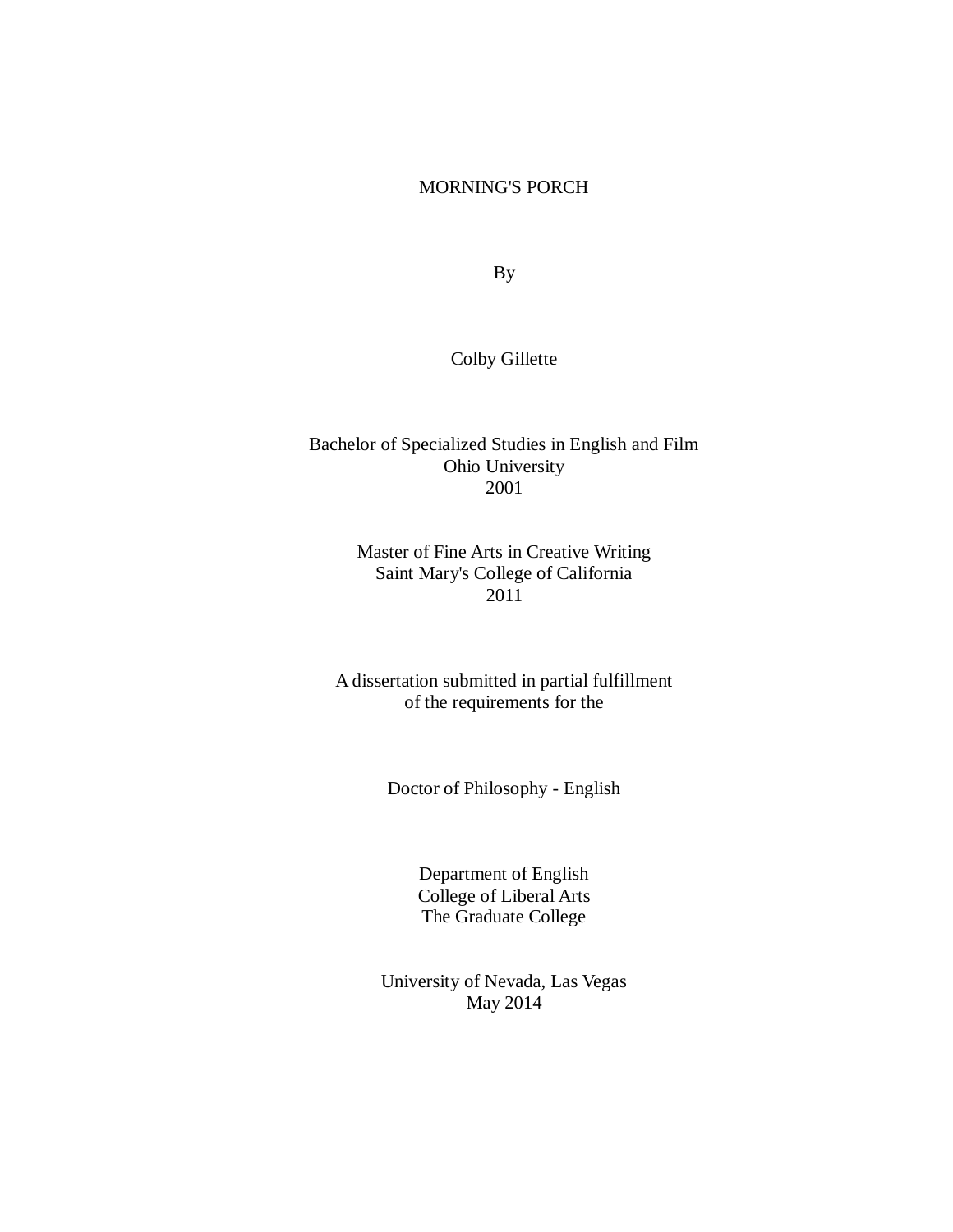Copyright by Colby Gillette, 2014 All Rights Reserved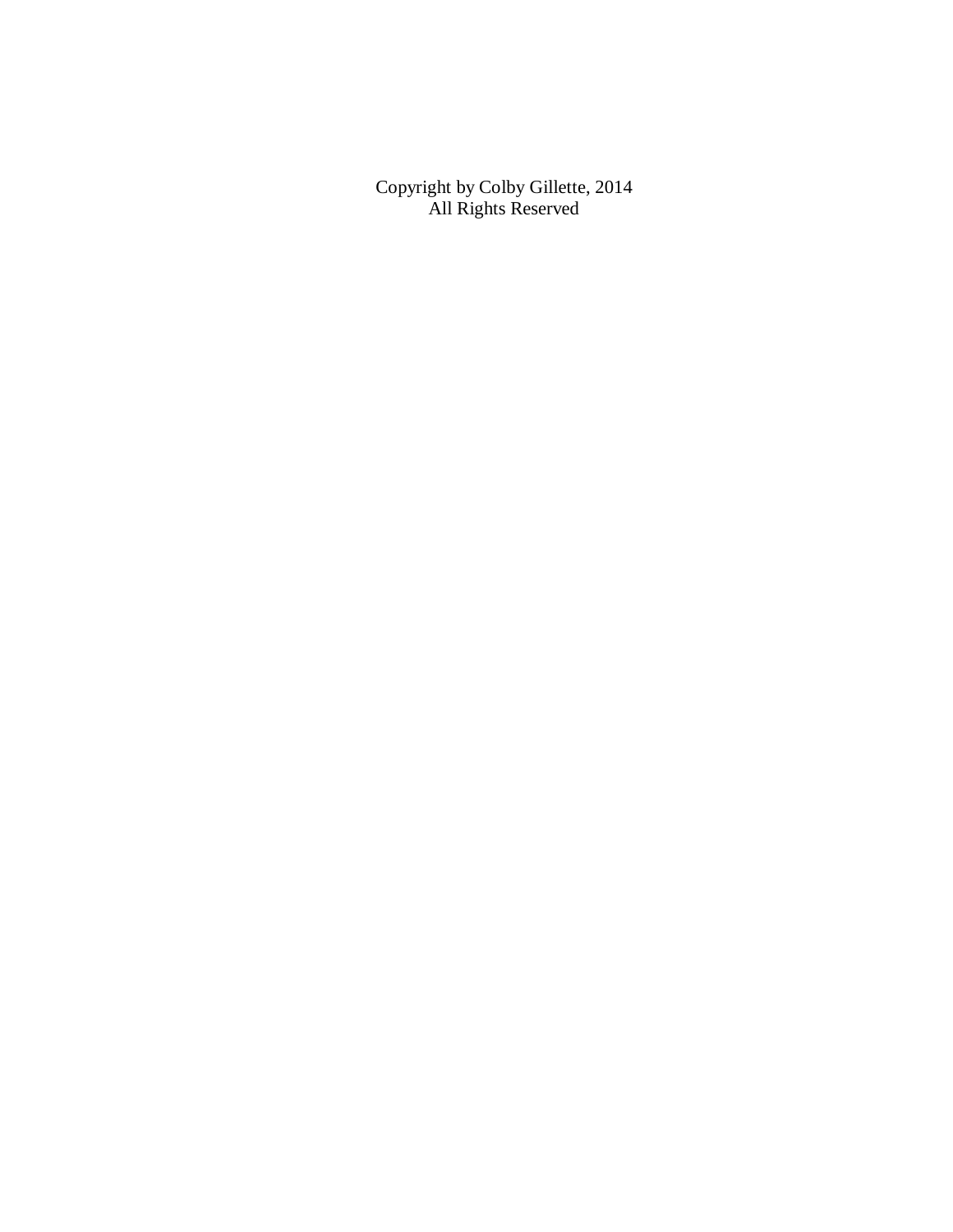

#### THE GRADUATE COLLEGE

We recommend the dissertation prepared under our supervision by

**Colby Gillette**

entitled

**Morning's Porch**

is approved in partial fulfillment of the requirements for the degree of

## **Doctor of Philosophy - English**

Department of English

Donald Revell, Ph.D., Committee Chair

Christopher Decker, Ph.D., Committee Member

Claudia Keelan, M.F.A., Committee Member

Attila Lawrence, M.A., Graduate College Representative

Kathryn Hausbeck Korgan, Ph.D., Interim Dean of the Graduate College

**May 2014**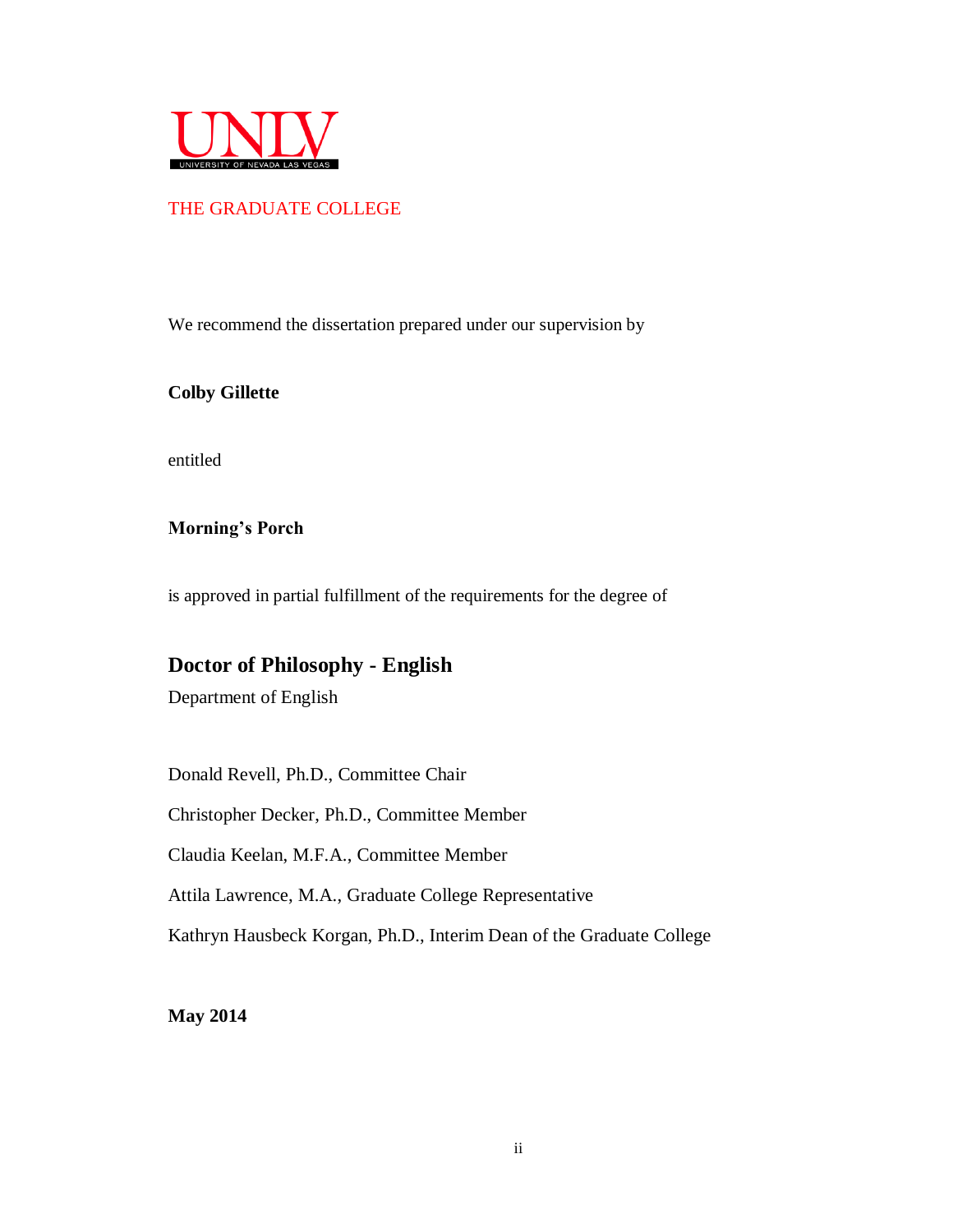#### ABSTRACT

Morning's Porch

by

Colby Gillette

Donald Revell, Examination Committee Chair Professor of English University of Nevada, Las Vegas

*Morning's Porch* continues and follows the walking, waiting, watching that begins and ends off the page. It begins "underway," with two already on the road, and ends in an eye wanting light. In between, childhood, Easter, Winter, Spring, Venice, asphalt, Summer, Fall, sunsets, moorhens, grackles, billboards, dogwoods and cottonwoods walk along the poems. They walk through the poems as they continue to walk in the world. In a similar way, the poems of René Char, George Herbert, Paul Celan, Emily Dickinson, William Blake, Arthur Rimbaud, Robert Creeley, Charles Olson, William Carlos Williams and Pierre Reverdy walk through the pages of *Morning's Porch* as they continue to walk in the world. The beauty of the world and of poetry is at once and underway as it continues to walk on. The poems in *Morning Porch* aim to keep pace as they walk to keep company.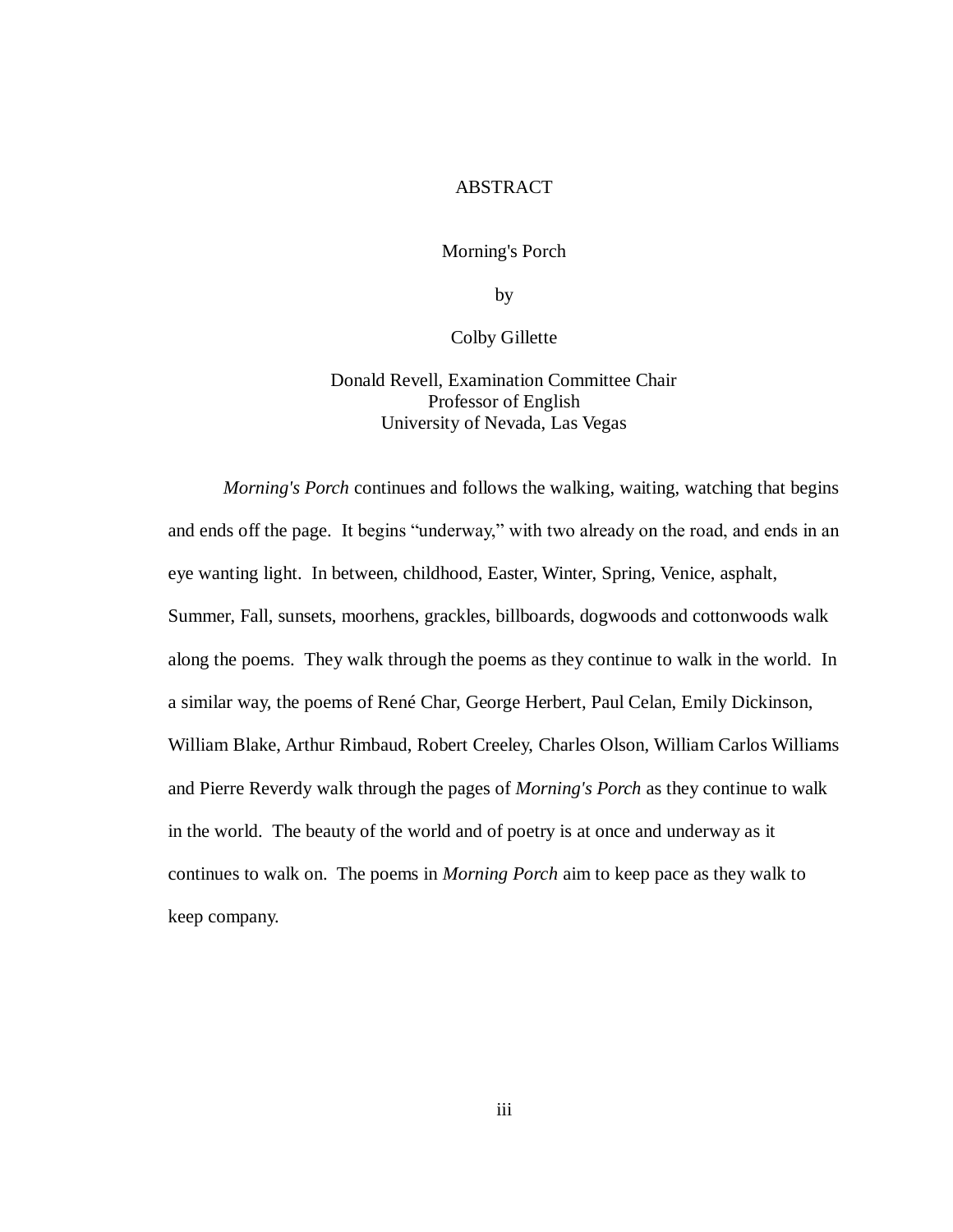## TABLE OF CONTENTS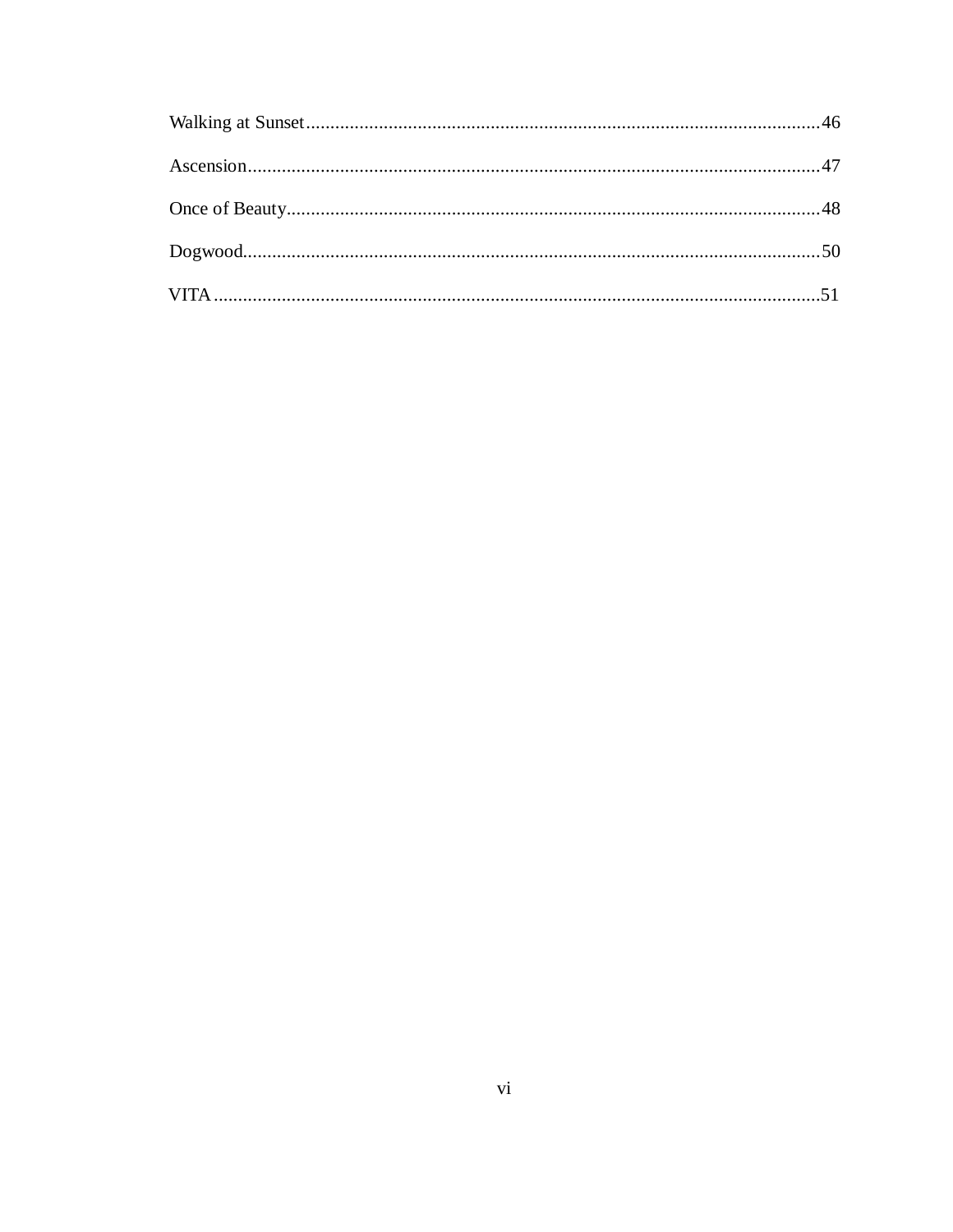# **UNDERWAY**

"Nous sommes deux sur le chemin" Pierre Reverdy

fields are walking Spring enters Summer

dawn distance linger down the road

weigh in stars gravel littered glass

heart's abundance steps sunlight catches up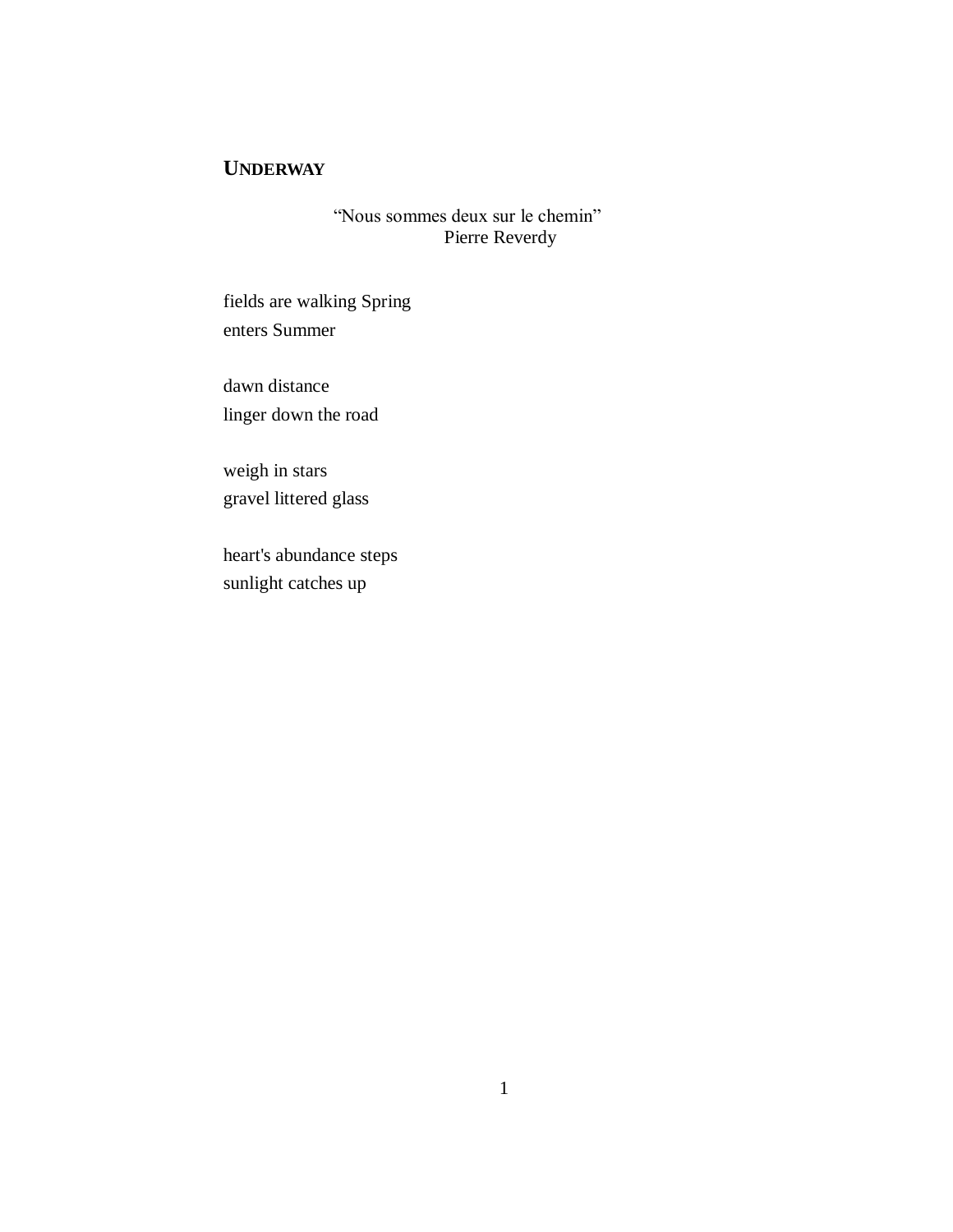# **CHILDHOOD**

what little sleep my hands still carry carries the woods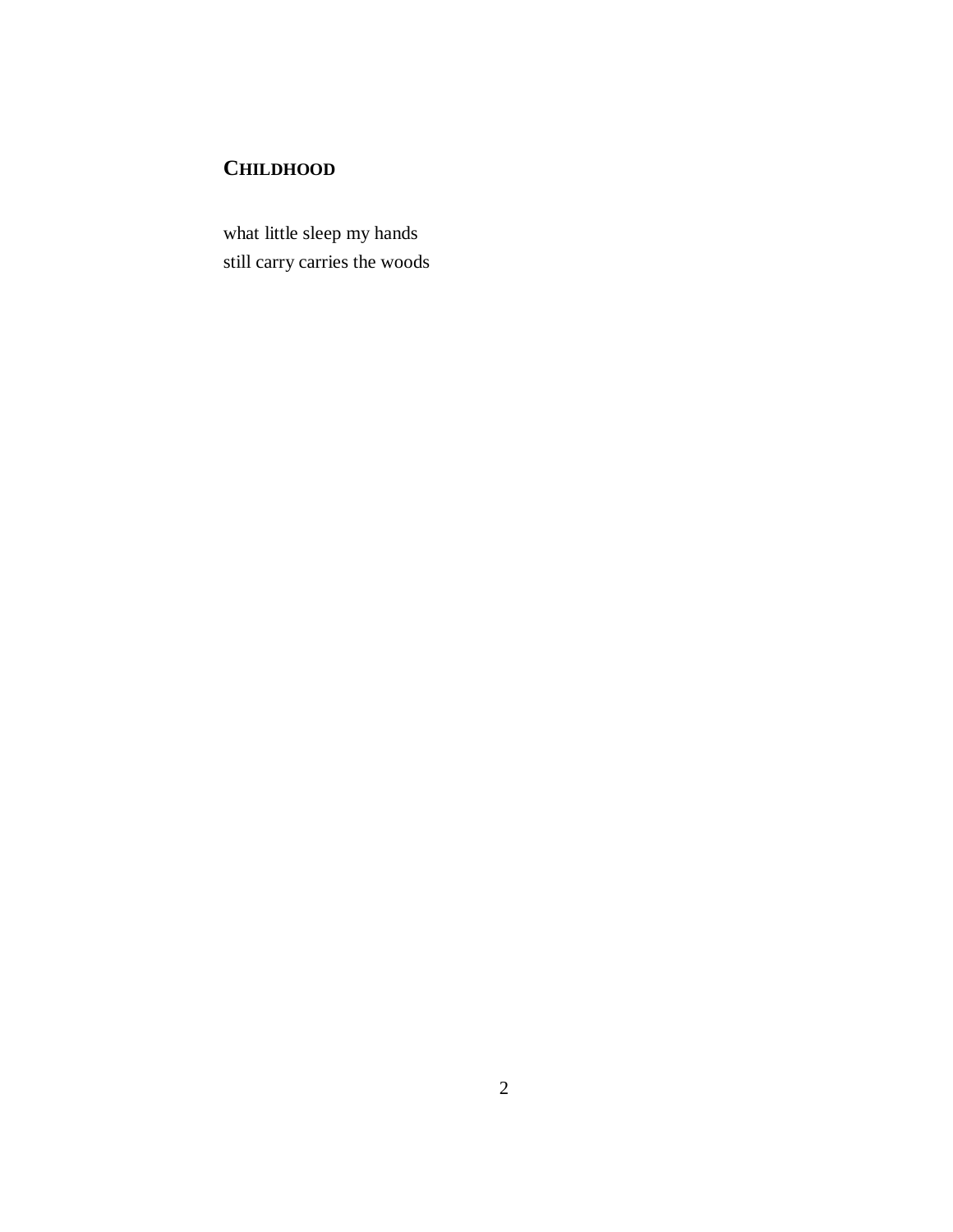# **J'AVAIS DIX ANS**

braced by branches that ran their wave ahead of my fate, the cottonwood buoyed me through noon. The sun tallied in the leaves a fugitive face. Another day set, unremembered our ceremony. The yards grew into new hostilities. The whispers climbing through the leaves let go their mark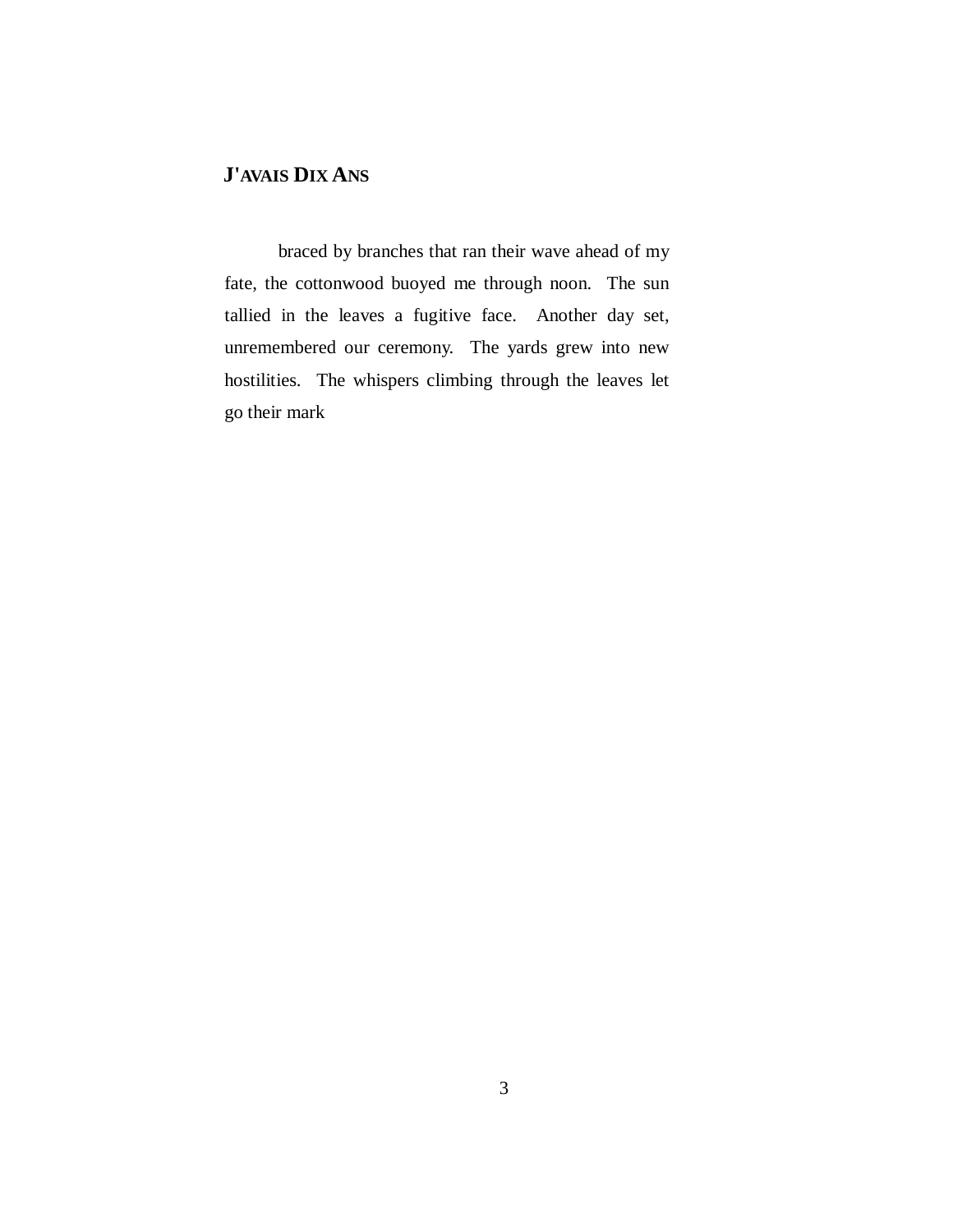# **WHITE LINEN**

a bury of rabbits under the table a day filled with animals we are sweating perfect animals cantered in their light

the sun curls glances down your cheek bright escape angels lovely hymns bent inside this sign

our eyes atop all this noise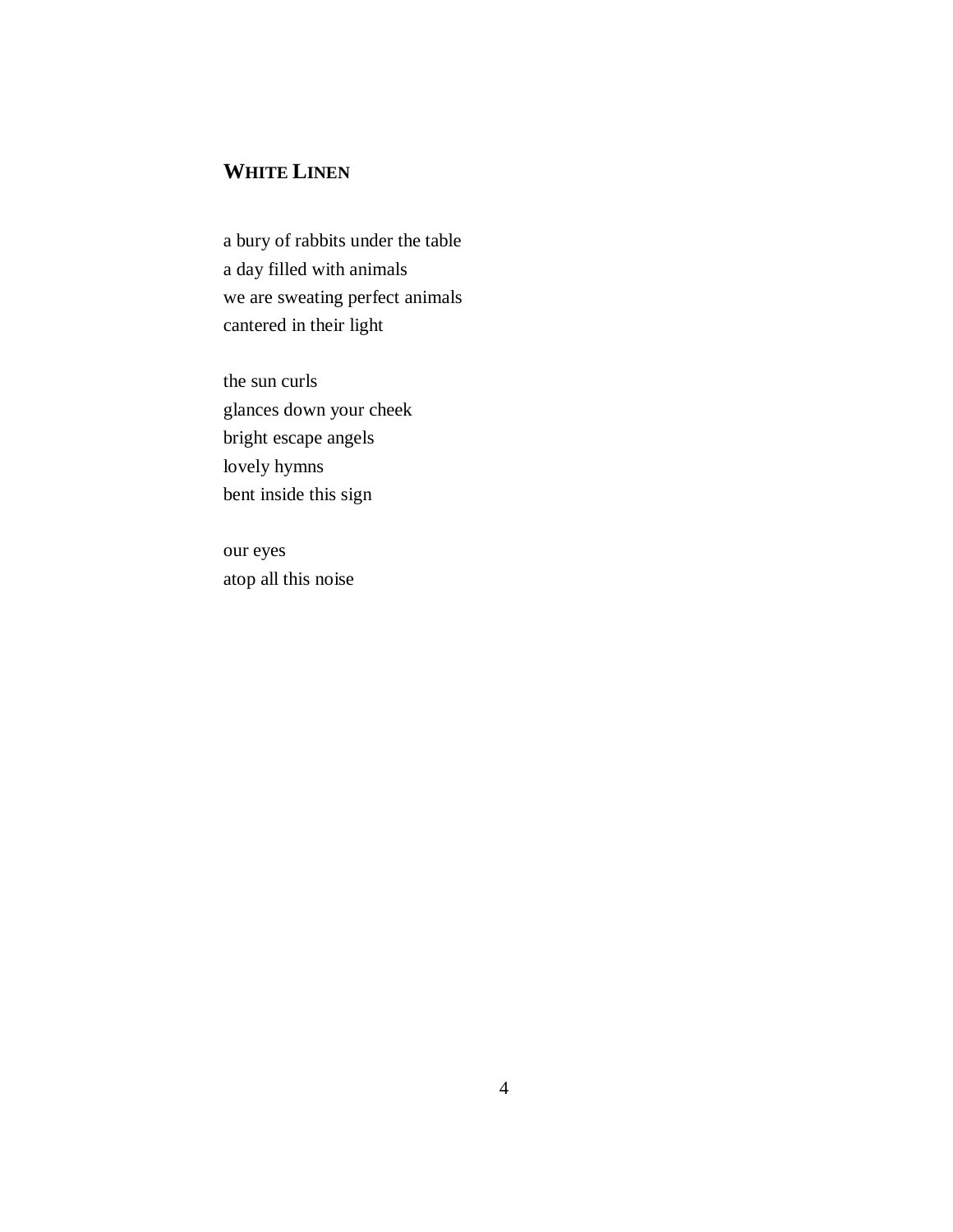## **AM RADIO**

One day the AM radio I'd just learned the first words

said I believed in perfect pitch I already carried

I turned to see the doorway Various doorways

were looking at me were asking a question

What will become of you It was New Year's Day

It was the darkness the hallway that stared

stated they were beginning worried preparations

a present beforehand I'd never open or touch

what was inside me still longed to see daylight

ran around in a way I wept mistakenly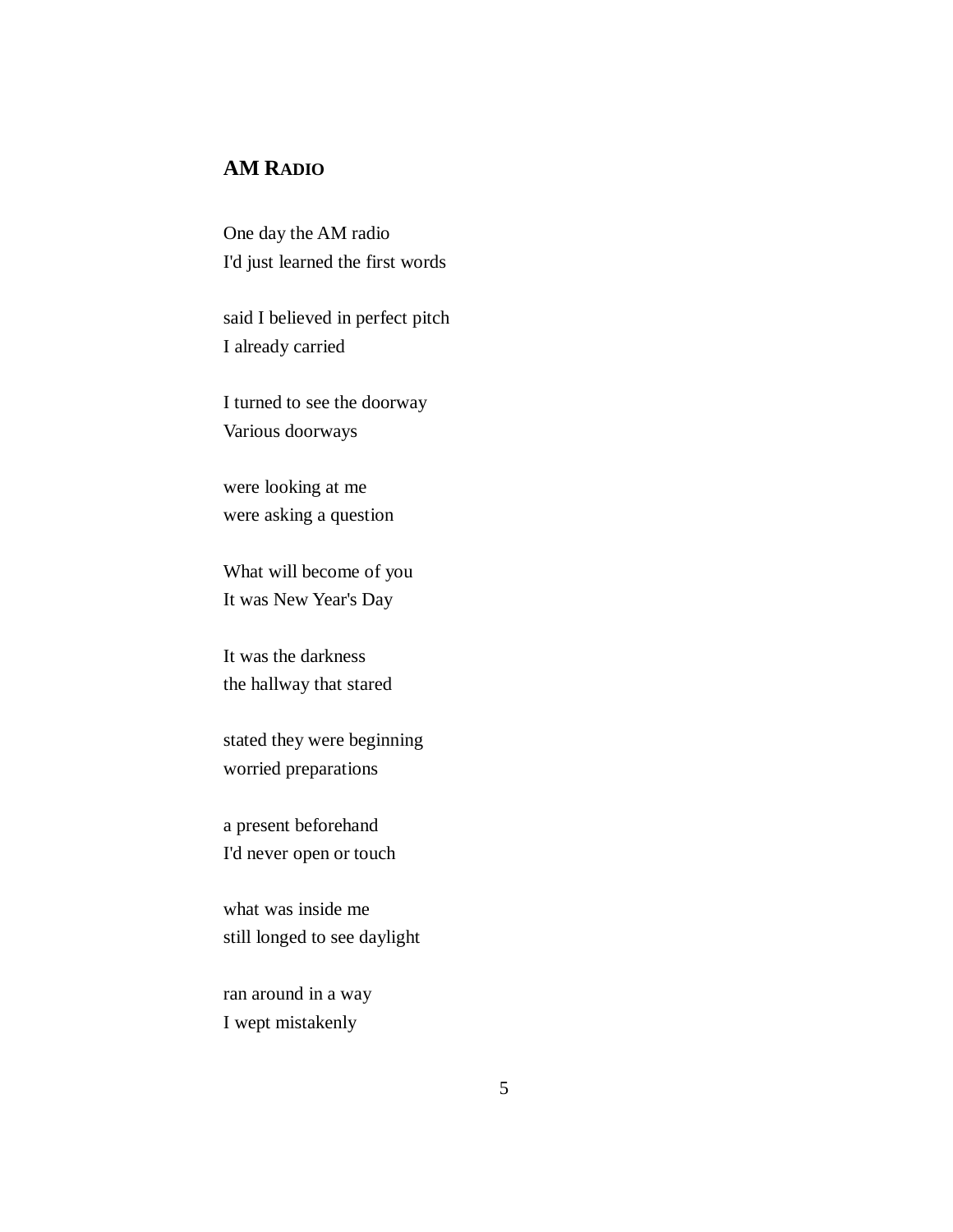said I was sick I was tired I guess

moving up and down amazed at the dial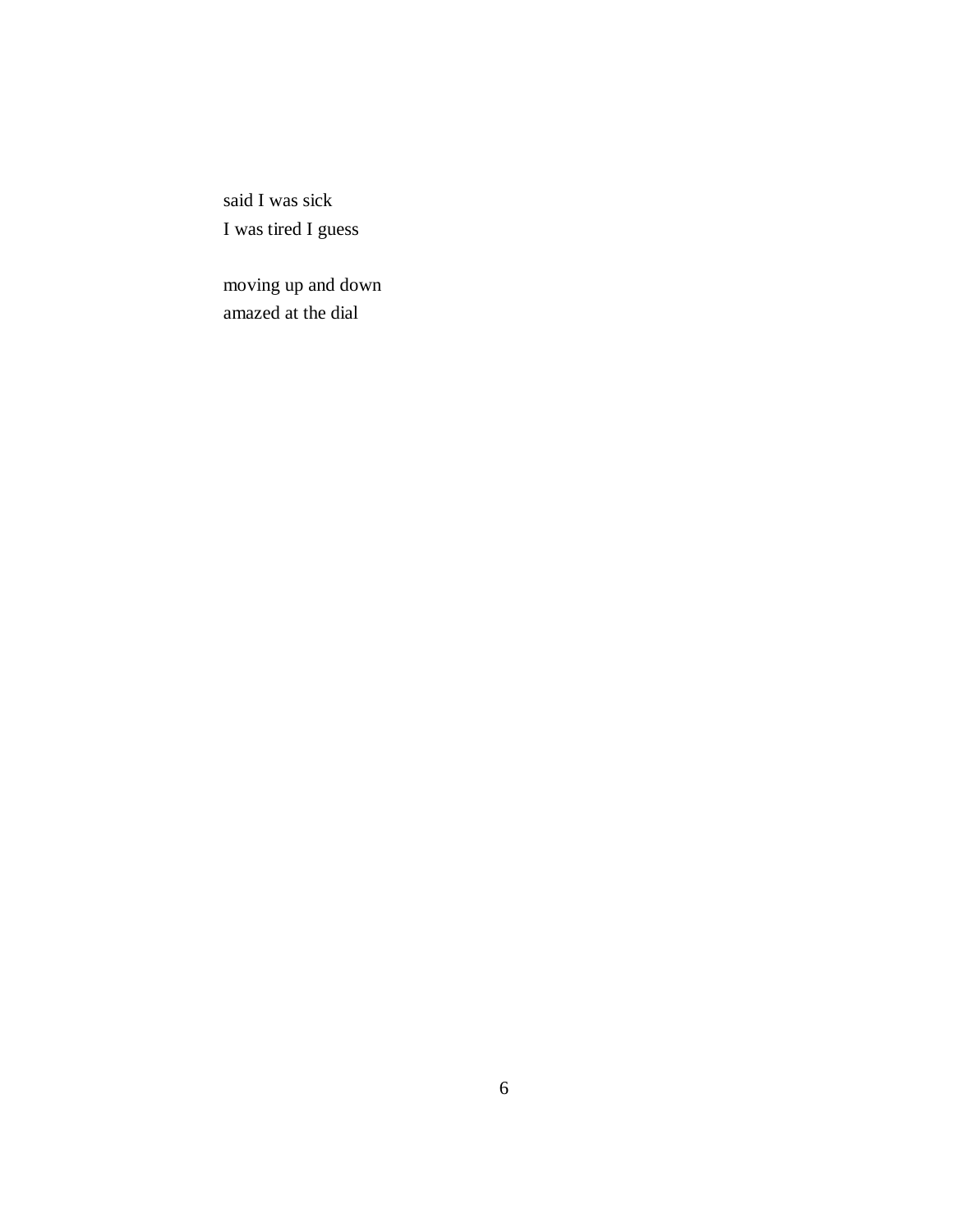# **LEFT TO WASTE**

"Le grillon ne se tait que pour s'établir davantage." René Char

Summer nights through a childhood the moon is warning grows the ground dark again

So a window and an open one left and let in crickets stark and littered music

Our body's heft at another pace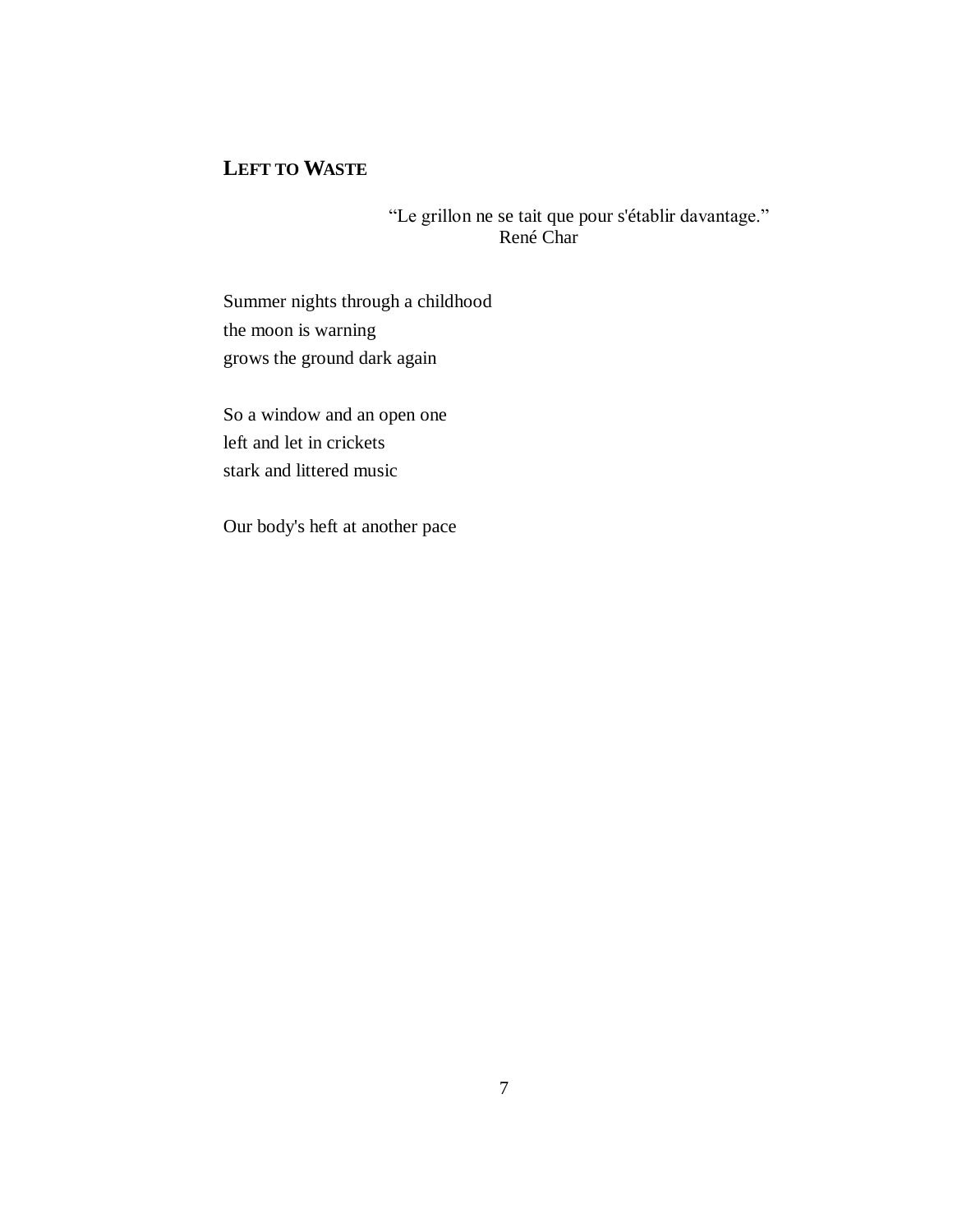With life a lizard under the skin. Another birth lifted the rock, inflected its storm. This was behind a wilder mouth, the porch back of a first glimpse. The blonde nightshirt rose her arms arched over her head. I rolled back through the world, ignored the stars pounding at the window. They wanted my eyes to recognize every other name, my heart for their mud. Likewise Spring delivered the news, neighbors roofed the moment with their eyes, still joked about the backwoods. Their story arched over my density was a color that could sway me. A series of obstacles, not enough for fun, enough for dynamics.

#### **V**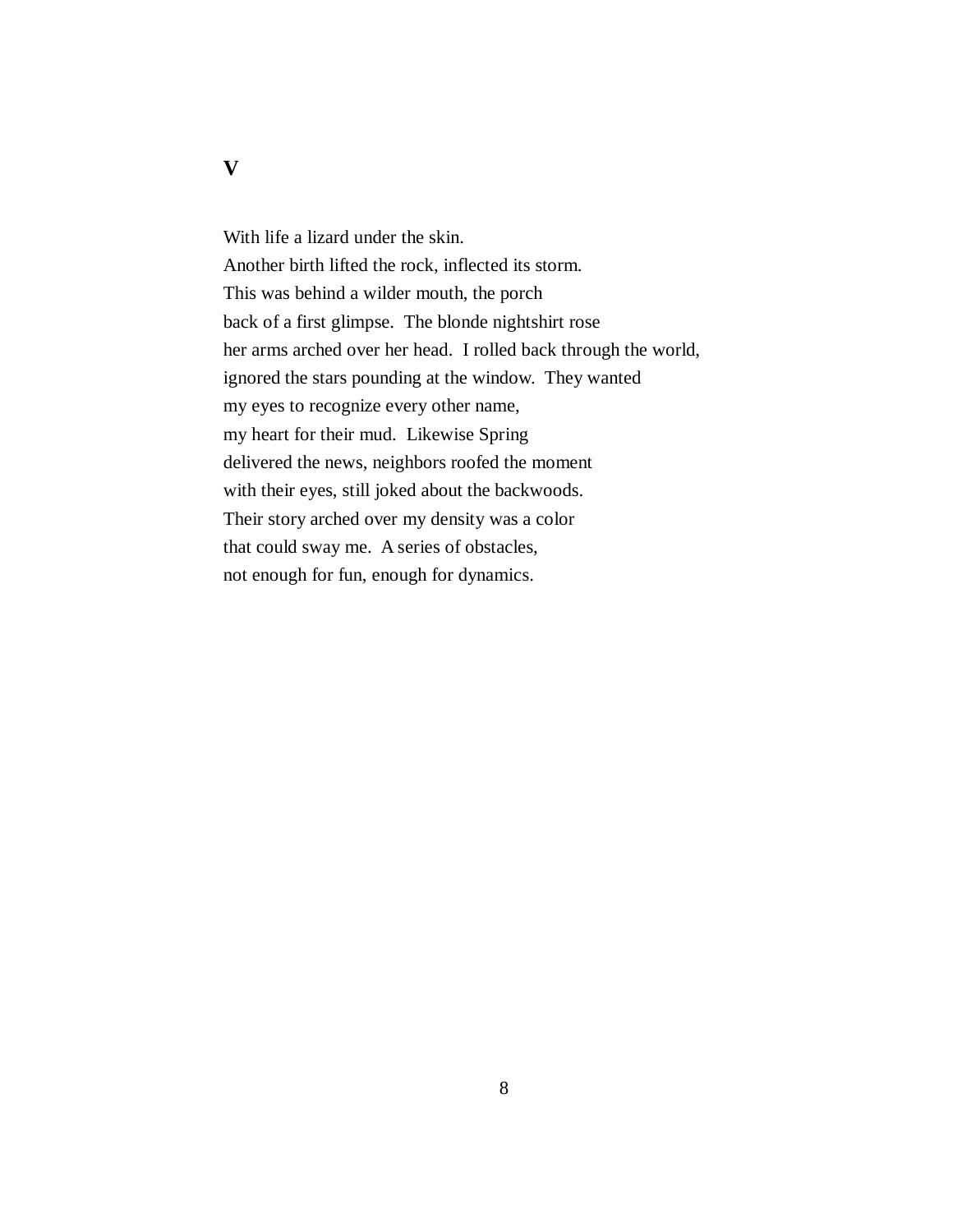## **HIDE AND SEEK**

 a cow's end isn't where he should be standing

this happens in the headlights autumn and a pumpkin crash Elida 1989 the future's an animal that burrows in the ground

> a bland field and fallow color patterns that break between sky

a pumpkin falls

a headlight from the hayride in goes out in the field

infancy forfeits able hands

out of the dark my brother never comes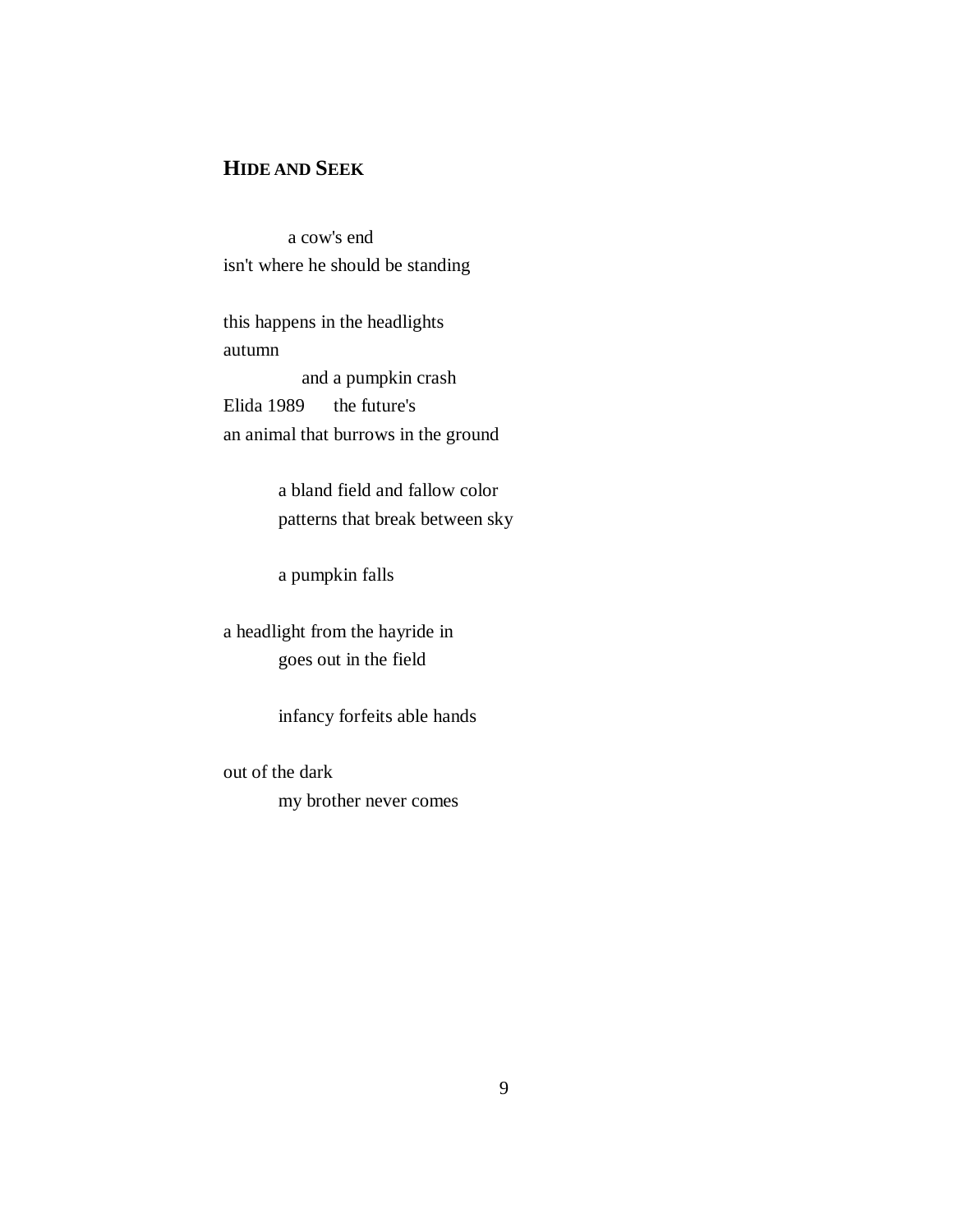# **NEAR EASTER**

hyacinth alone last snows uninnocent corner shade and lower print entire rabbits drink

a bury to come sea ghosts rising stare shining translate dark under writing pent

paper between ink and table the air bends horizons first then mountains green walks up trees

surprised to be standing the entire air bleats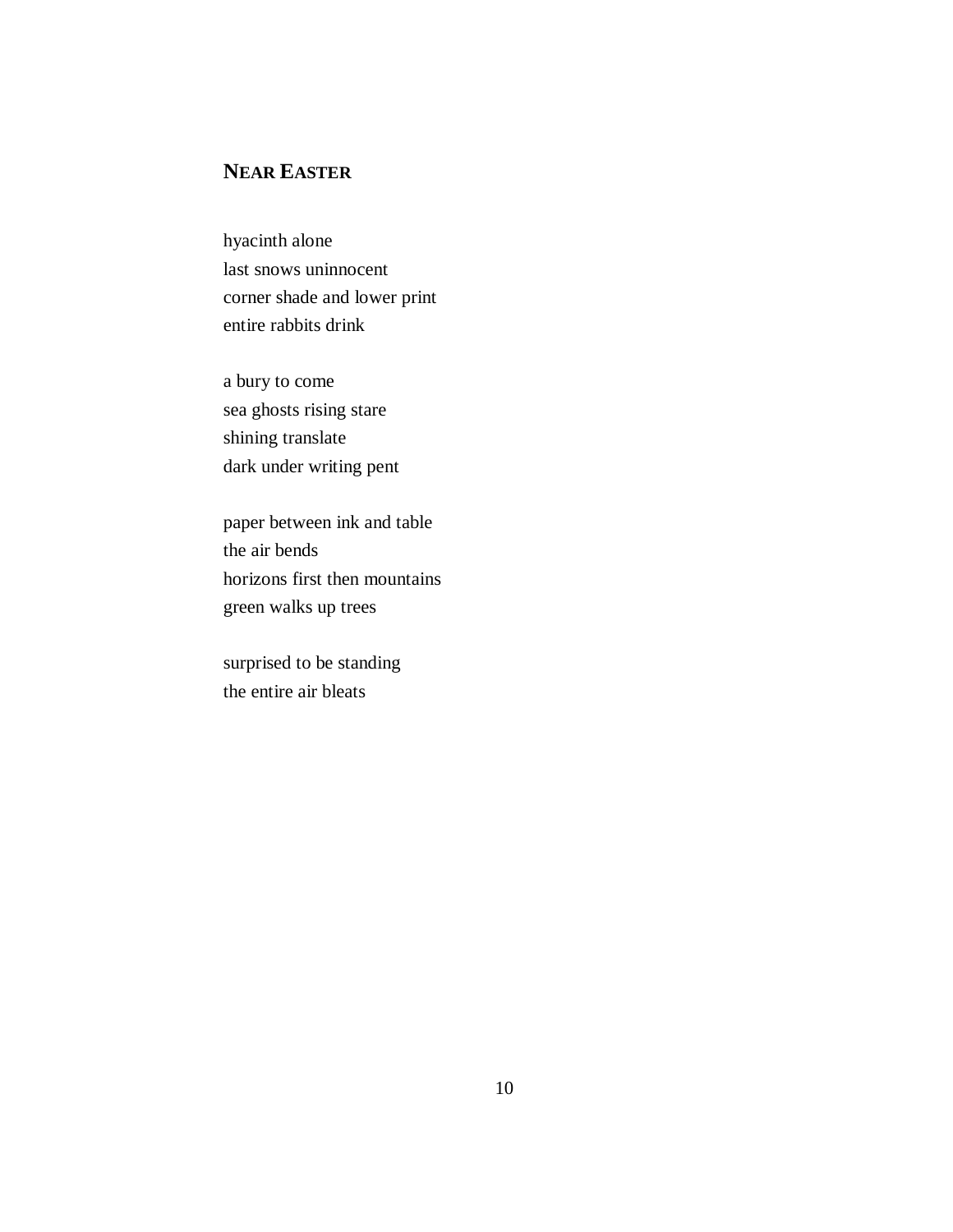#### **AN OWN GOAL IS OUR CYPRESS BOAT**

While the moon's wanting a crib, sunny I sit In the mouth of your wound, calm and avid Drawing a picture in words of your shoe English leather, stript and wept in the dark It was the kind of day that made me think Desire's inside trafficking: denting a can Tickling the curb. Light wind in your clothes On a line, night crosses the yard in five Different places, the air cries to despite The humidity, which means the moon Can't wash away. Some of it stays, keeps in The tension. My eyes wander, can wear The look of stones. You were a light rock I realize some kids innocently skipped A puddle for toddlers to splash. It makes you Lost, and makes me, too—a lucky pozzo.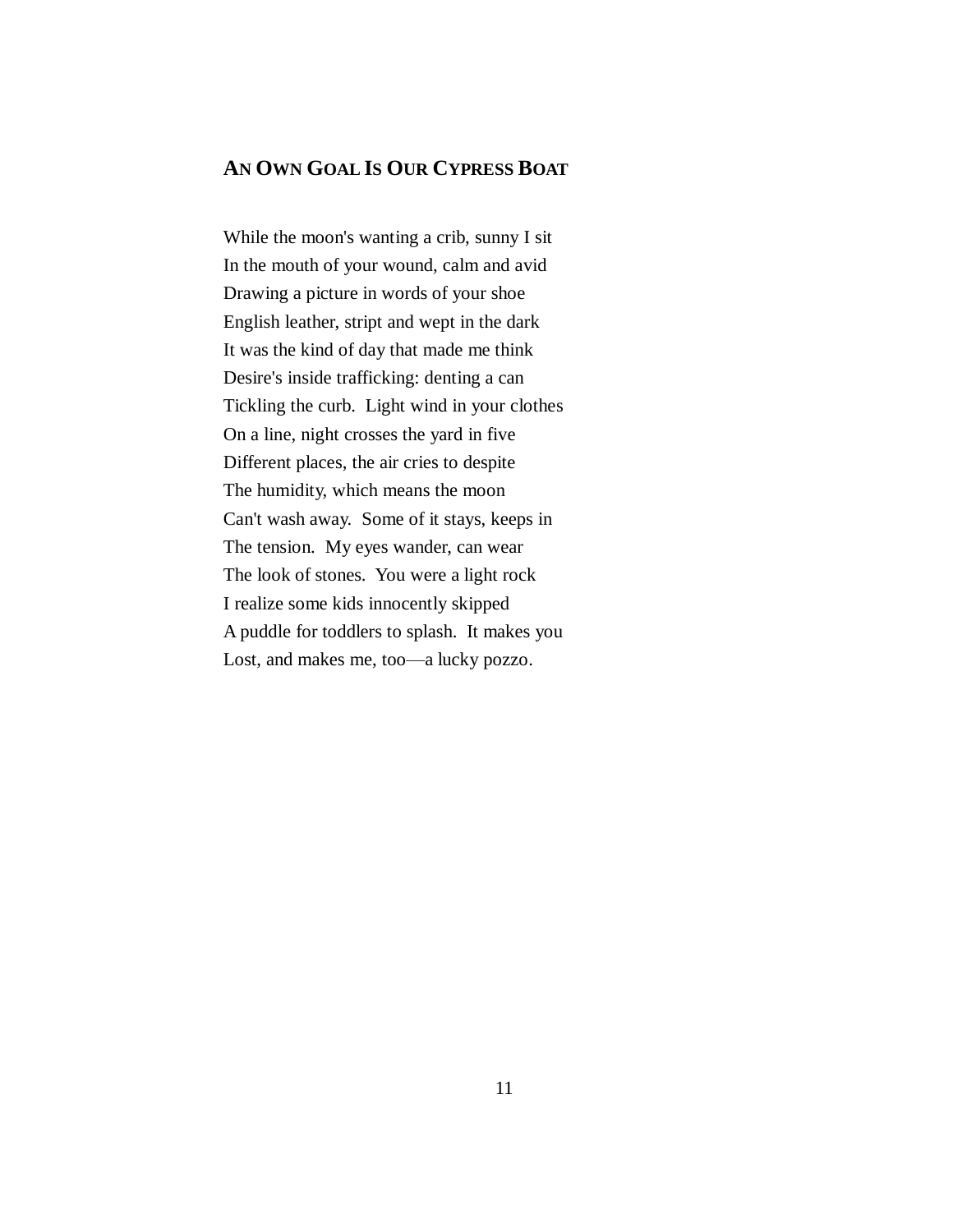## **LONG CANAL**

News bearing illumination. As we dry the table we see every evening finds a singular honesty, a corner without example. It fumes in the shadow, it guides in the train. Authority comes offering its blue poverty and we behave with much noise, anoint the long dry mountains: truly fine machinery without any pilot units resting around. An old man's laughing cans everything: history, water, joy. The tips of your hair hadn't heard. Sparks strike the air. It's destiny. We see you in a terrific paint, a distinctive rain.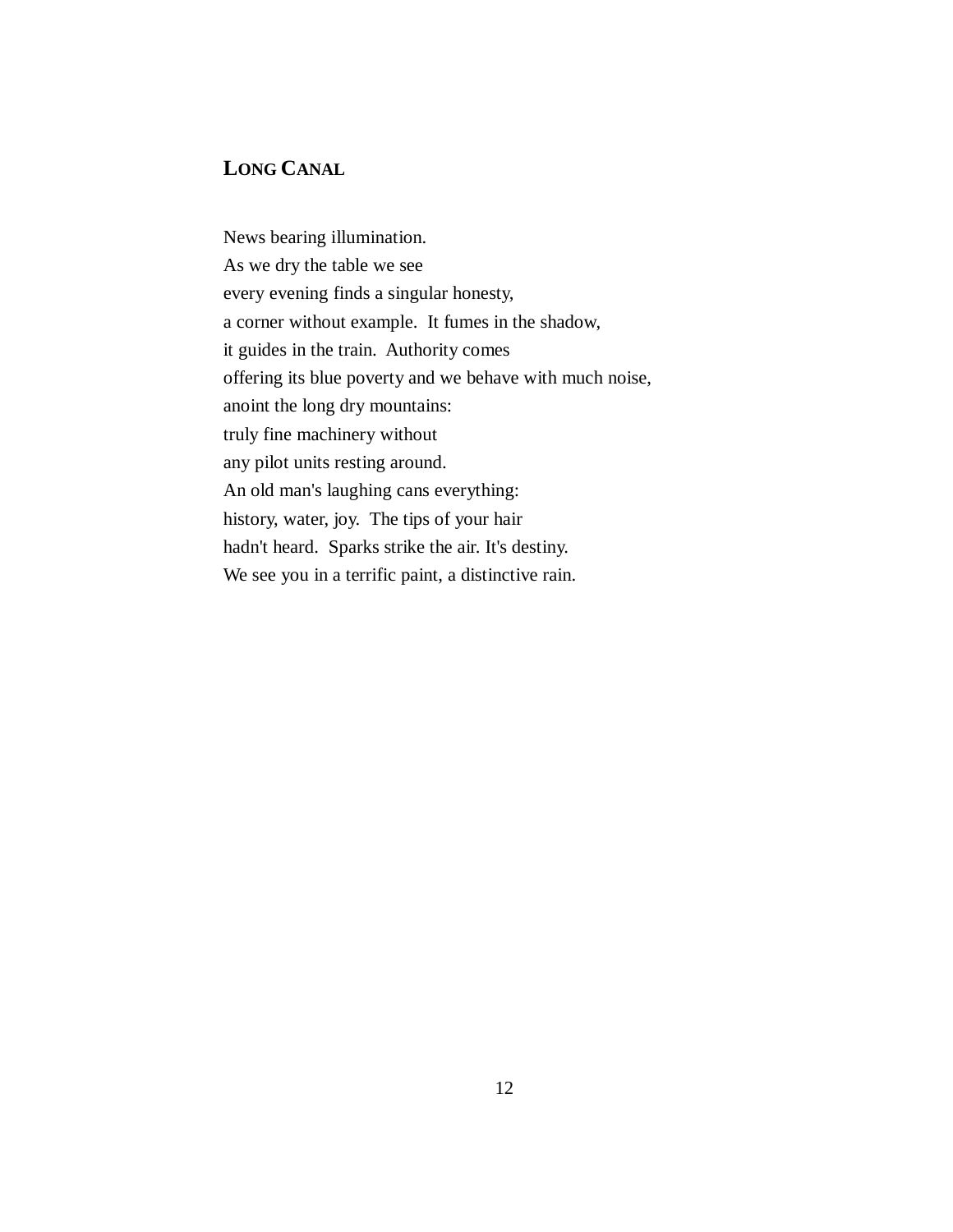## **SIGNAL FIRES**

live at the angel bright obedience traces various hearsay poise in brimming pails the sky interrupts bit particle flies drown in the lightning firewood's gap A's horses fine outstrip shining whip hitch overwhelms the rim deciding night from tombstone disposition deaf witness deadly weeping O is thy rider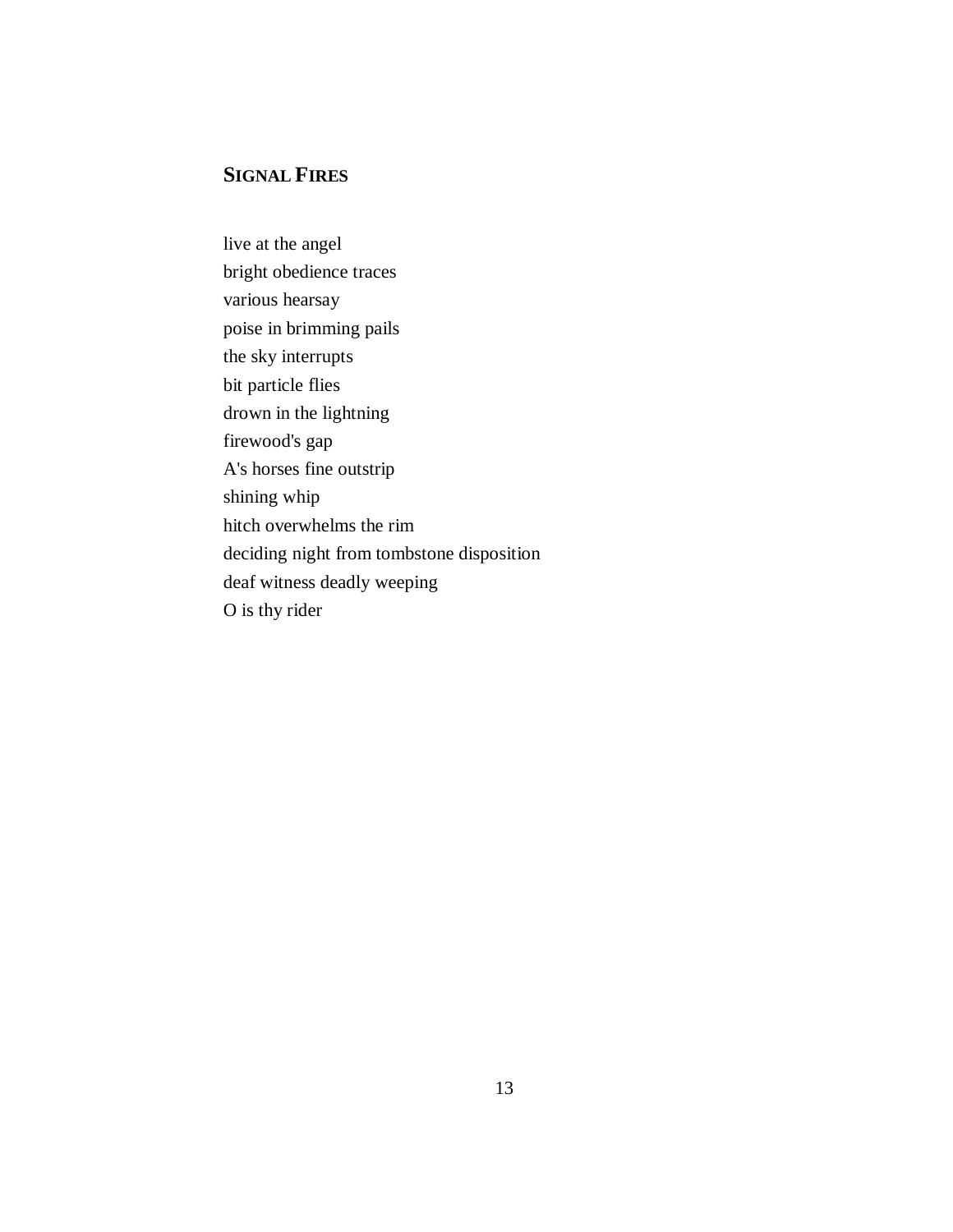# **A PLACE WHERE THIS IS THE LANGUAGE**

not water offers directions flames lead down the road

open windows staves a language for sick ankles

green almonds seen at the corner in trance cotton dress

too large hands alone ashes out of this place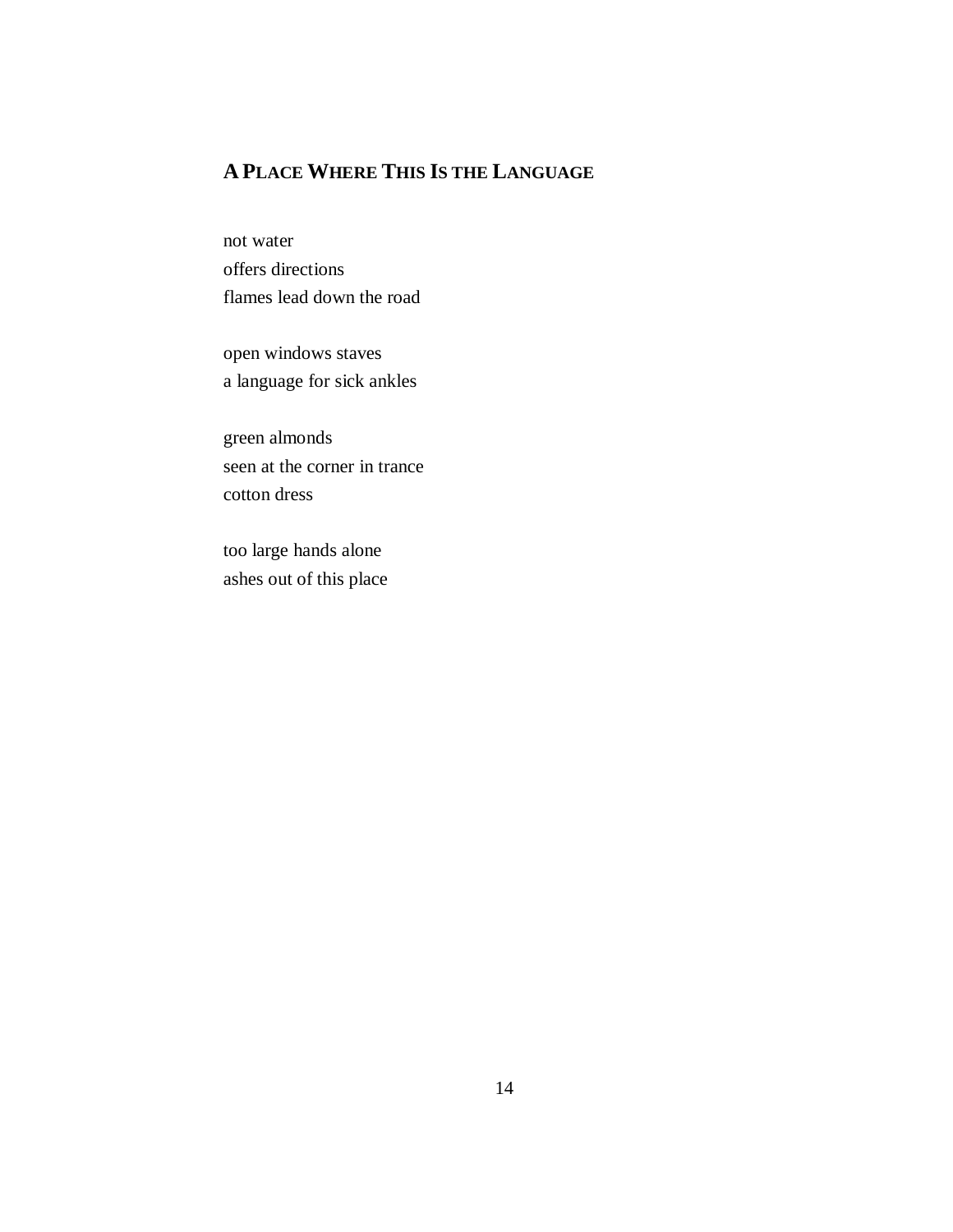## **ALL THE GRASS**

taut strings tendered faces to our face sang another gaze meant fate ran out a singing fabric moths ate time frayed untwined people broke lay split plums atop deaf cement anchored heaven the sound the days press out climb up cordless distorted voices upbraid ready to teach futures token pasts the stick trails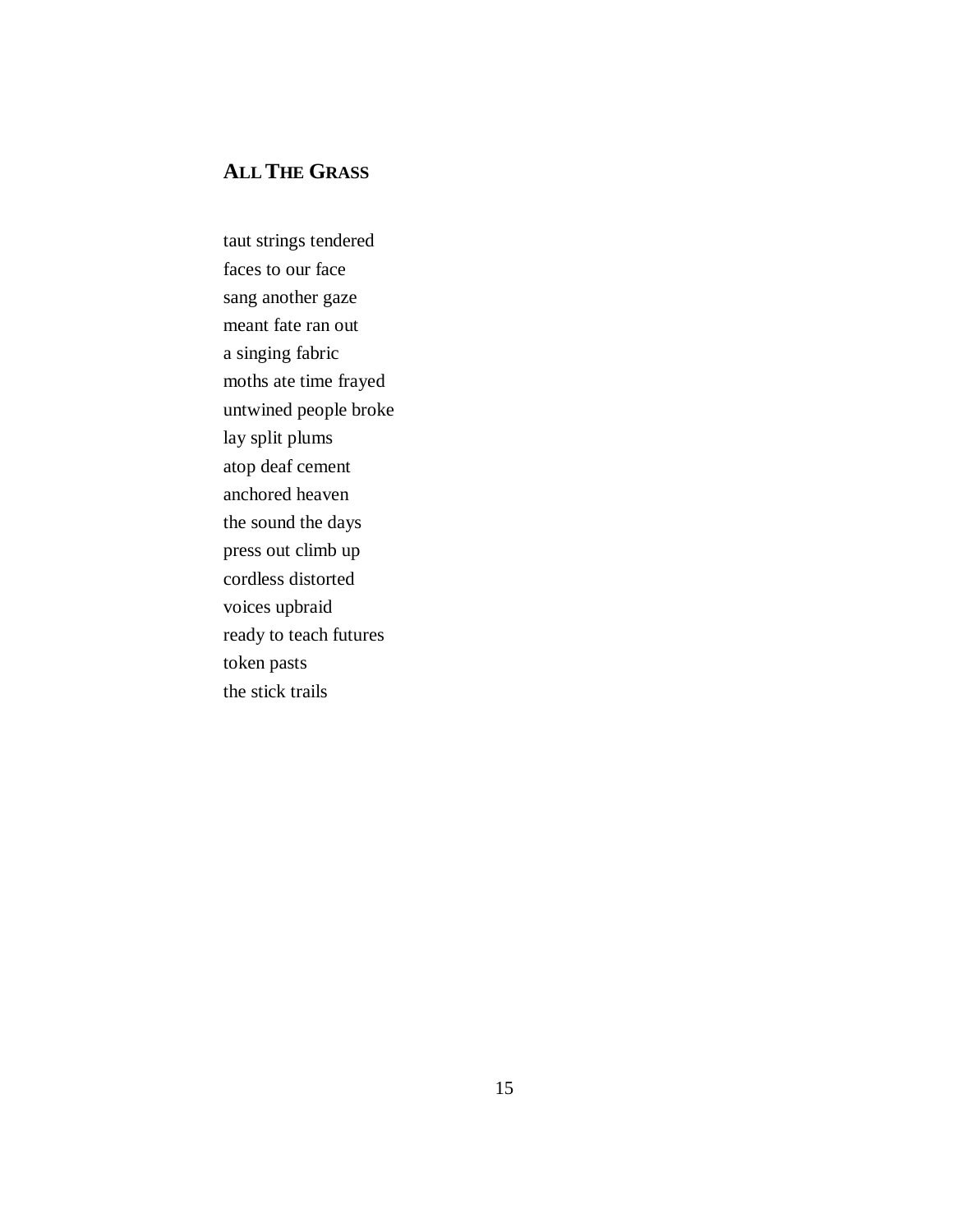# **I'M AT WAR WITH THE OBVIOUS**

after William Eggleston

## I

a fan a flame fluid yellow light metal blades tall metal flame lighting fluid yellow plastic bottle fan an end table fan tall loose flame a strip of yellow red ribbon blue ribbon right upon the wall black belt an enamel coke bottle red cap black cola a wooden end table metal fan lit lighting fluid man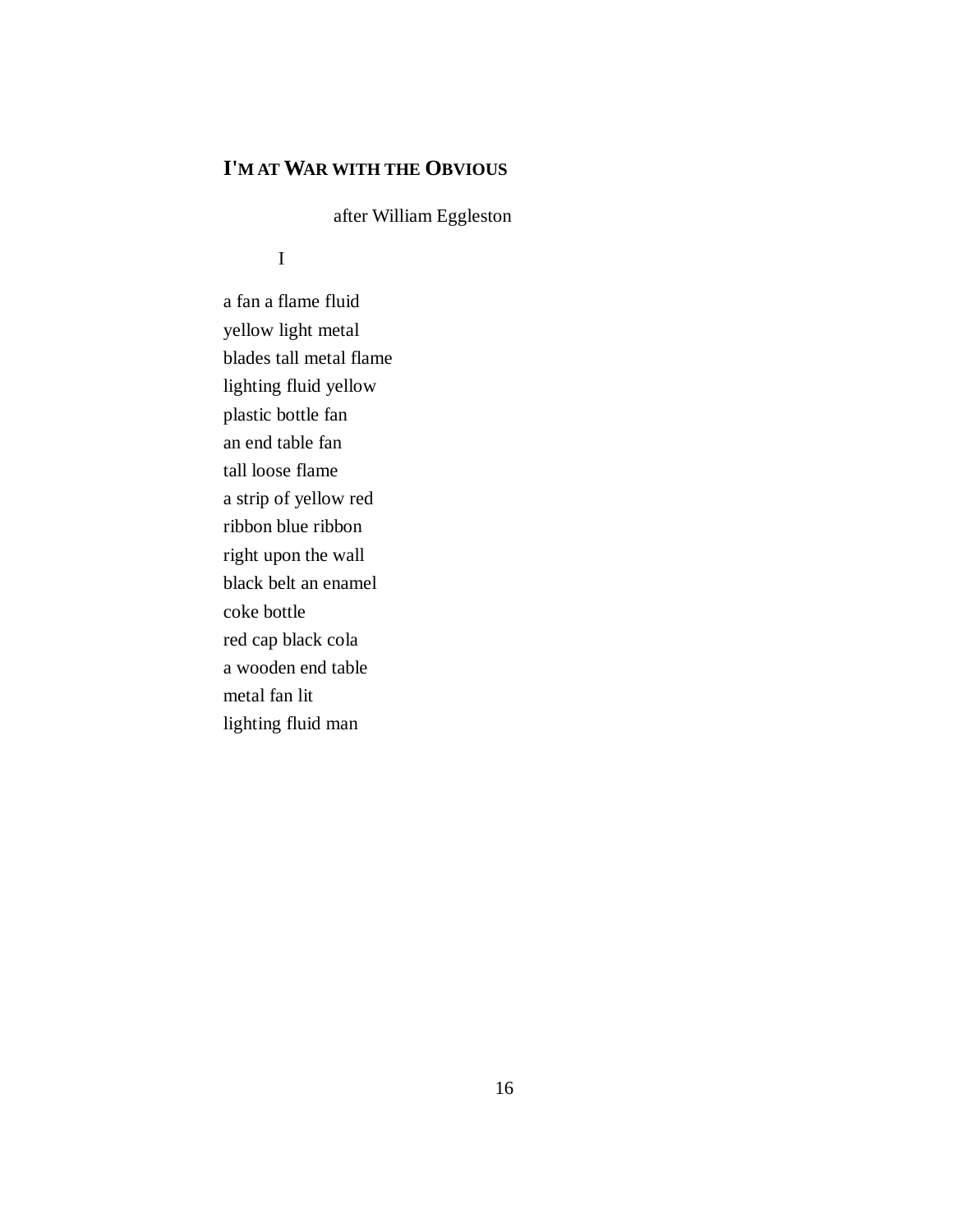#### II

two outlets the socket three white wires intersect a little left of center a bare dirty bulb bulges dully reflects the red ceiling half black trim the red red room two walls make a corner a poster hot pink borders yellow woman and deep blue man display the usual positions from behind sixty-nine standing on her head the lightbulb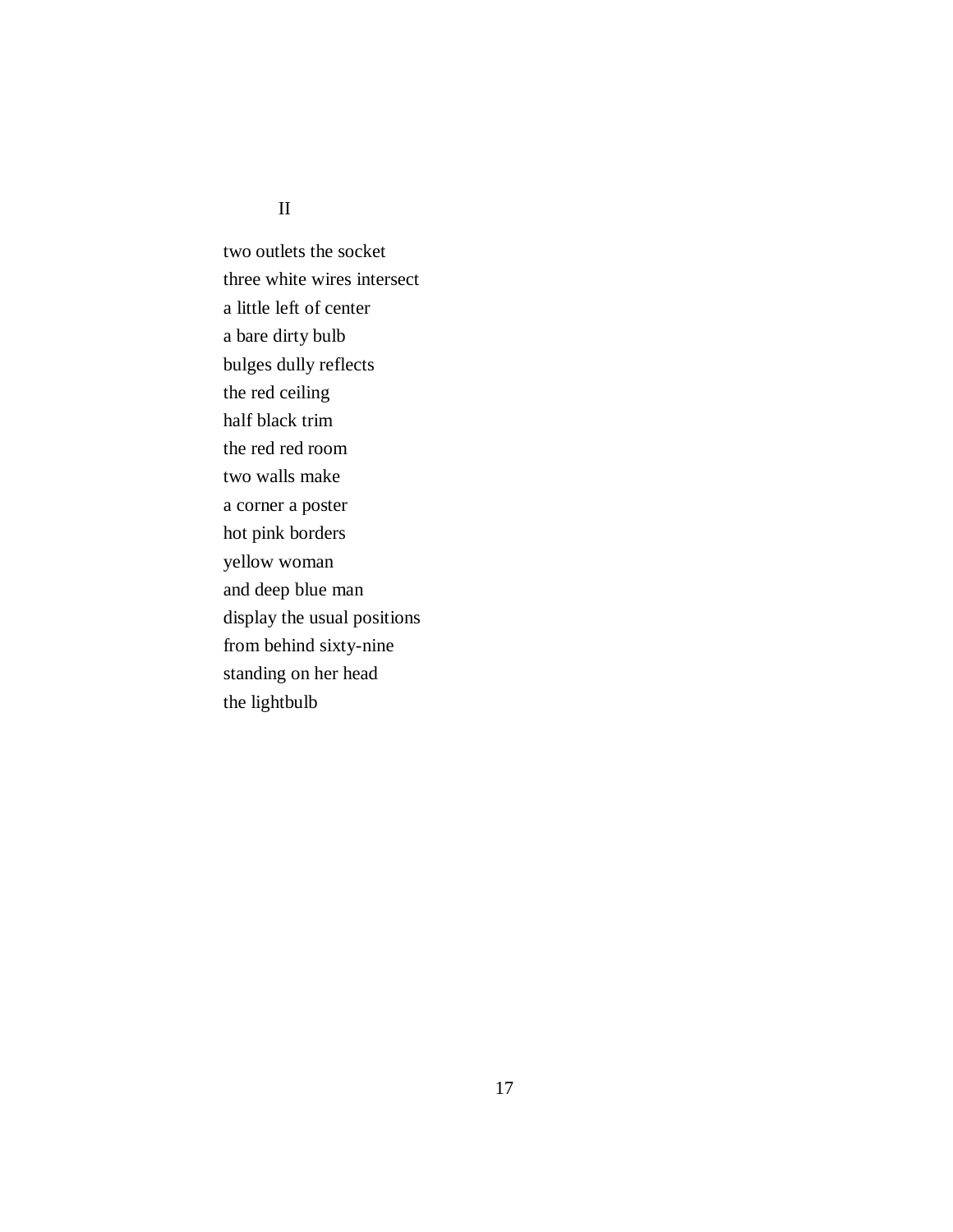## **WALKING IN PLACE**

Empty on a lit stove Flames make anything speak Everything speaks Leg work flares acts as revelation Dry stainless steel

A spider threads a leap makes two trees Copper strings light through the dark keeps me seeing myself in the window

Warnings to be spent to be lines a spider leaves Signs the heart runs in blood The world as it walks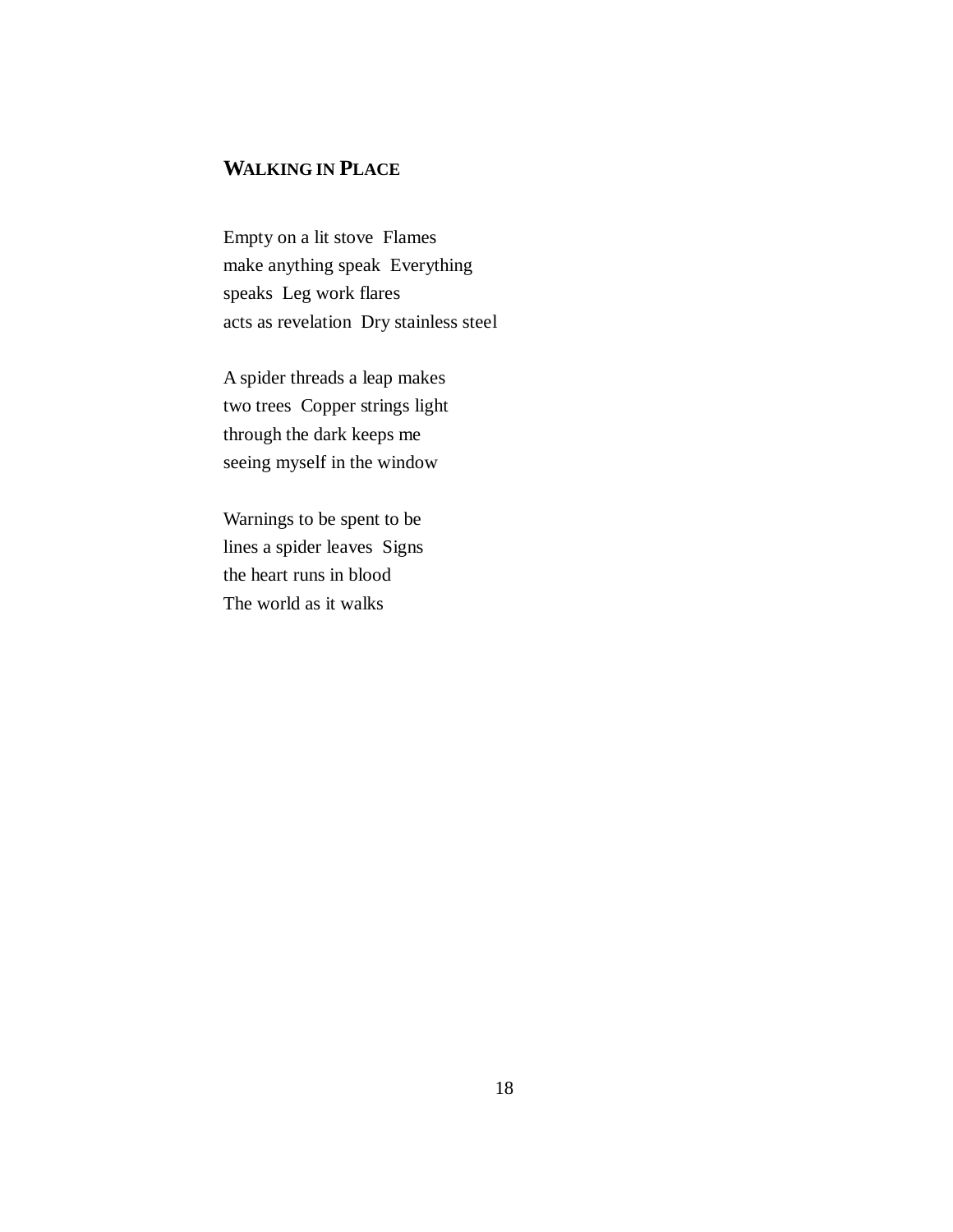# **CARDINAL SUN AND SNOW**

tremble of blood lift frozen thin branches

hearing our absence bristle light the leaves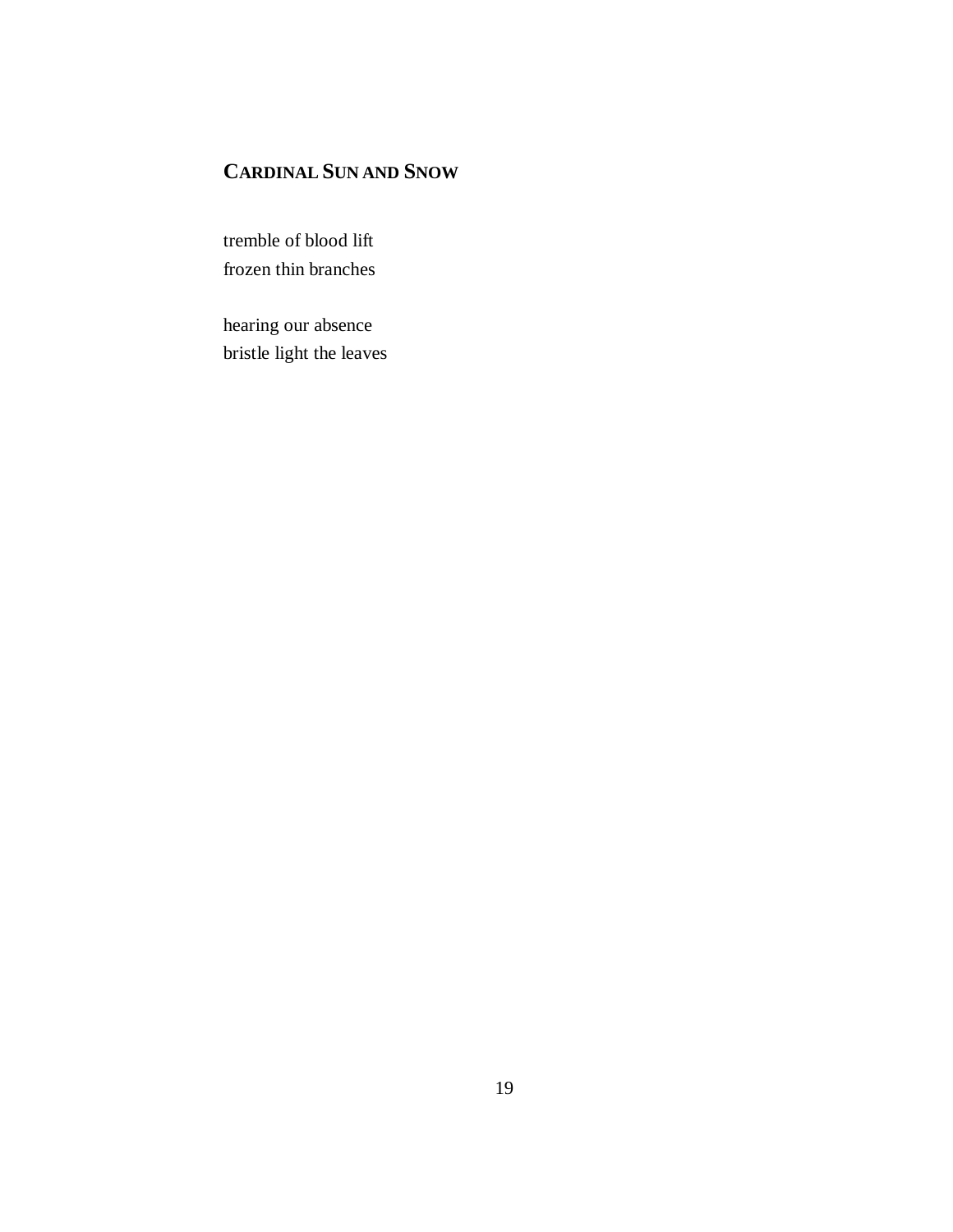# **LINTEL**

is the land drinks up the cracks swallows it whole fireworks' child the darker branches rain crickets spring make all directions summer weather outside light you step underwoods understory lightning guides leaves a black asterisk thin barks find first the ferns the paths they manage wildly to water walk back into grass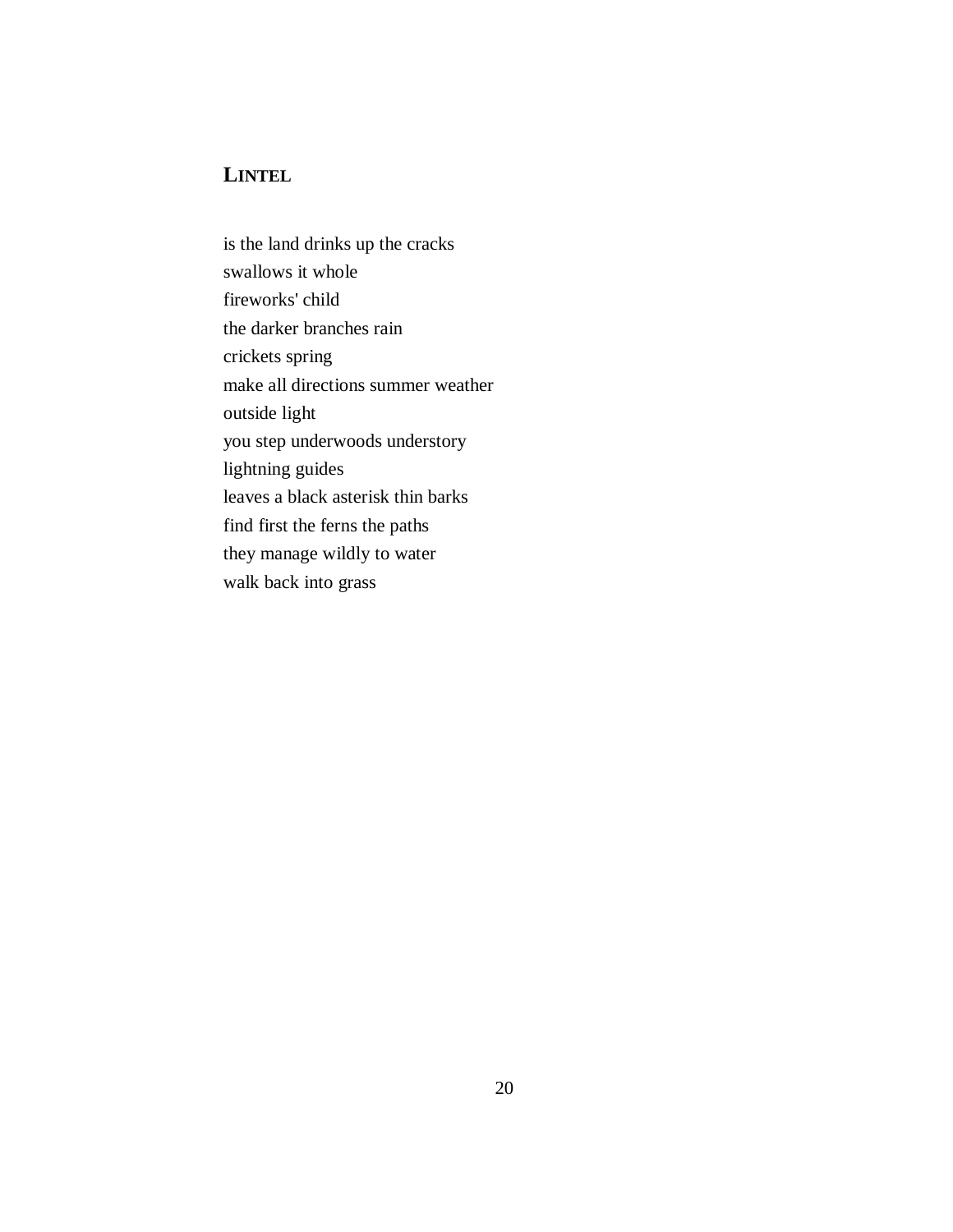# **BLUE EYELET**

after Durer's Owl

near animal blue lifts the eye aside abruptly unopens

twice blooms the quiet look surfaces another purple figure stands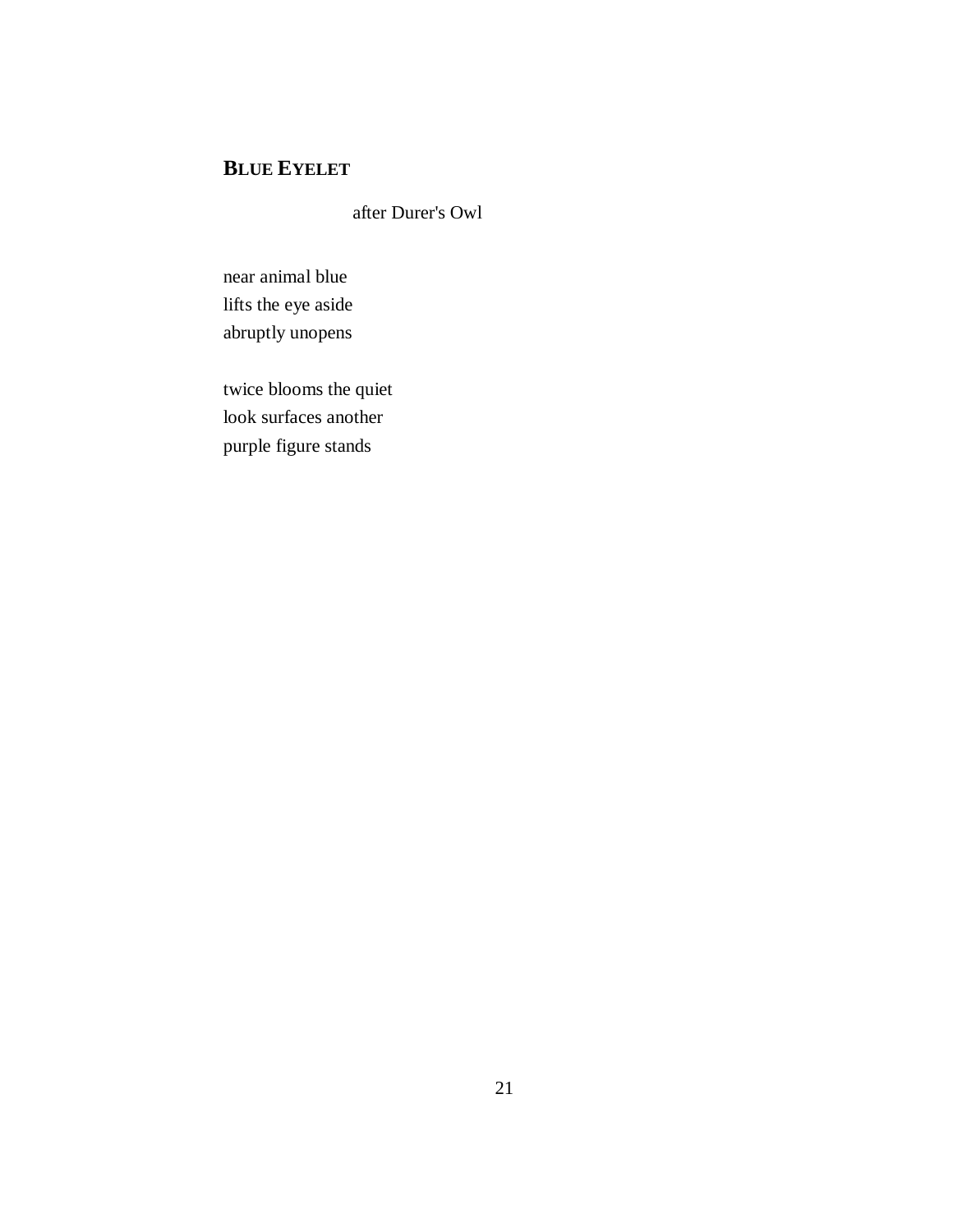# **RED LINEN**

sunset music sifts the hedges is who walks edges speak through branches leaves light walking in place my throat the hedges upended breath blowing up thorns birds flare mouths blaze highway vine voice ornament breaking boundary hands not a grave empty lake spaces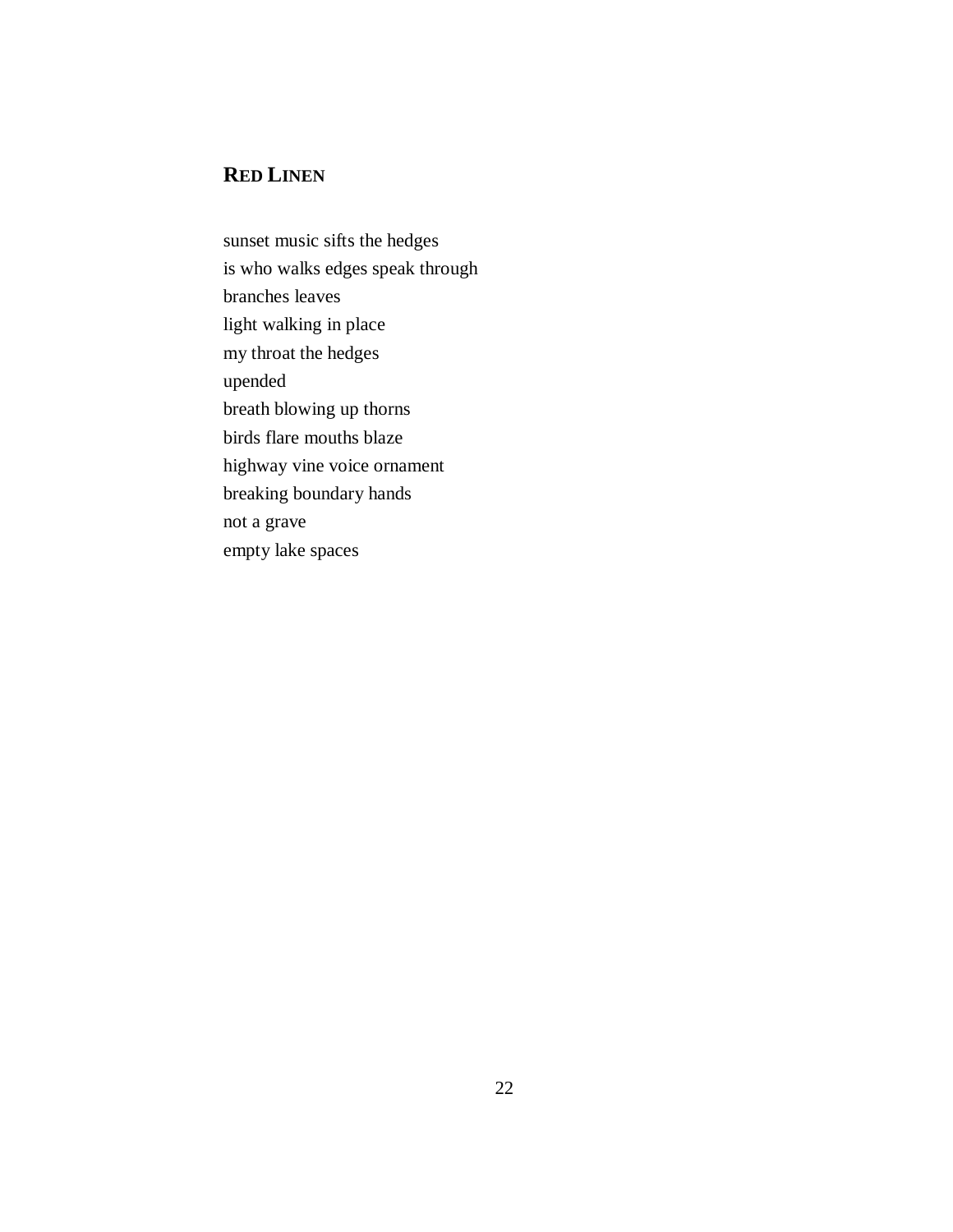# **SLIVER OF FLAX**

a year rabid in their mouth rutted in each other we were driven chewed uneffaced night stopped up clotted fog

a floating bone tomorrow's ear we sheltered our breath slept till a light long as your hair drew us back through the fields moved a fold near blue silence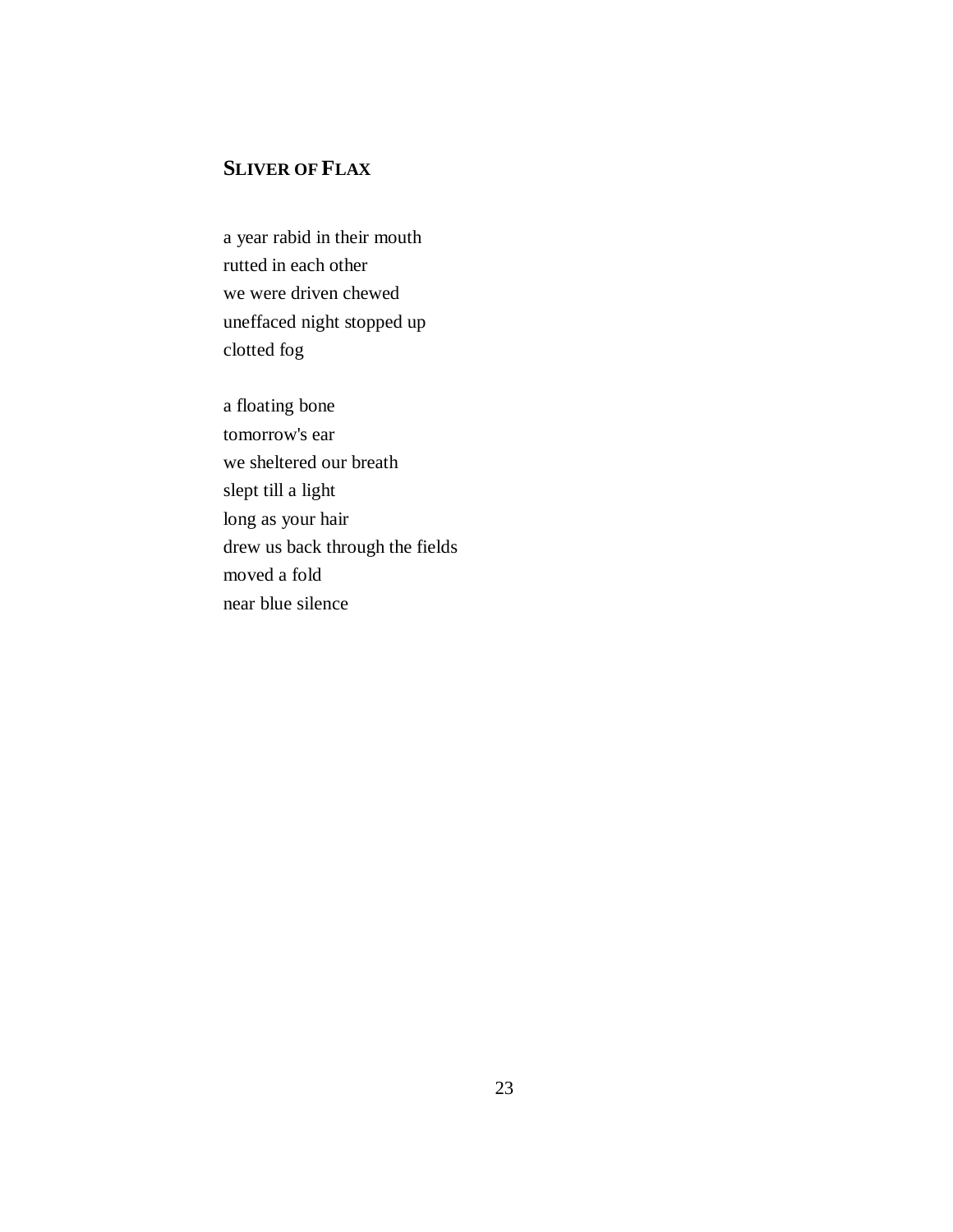# **RED MOORHEN**

shines the clean dive she leaves sleight mounts a circumference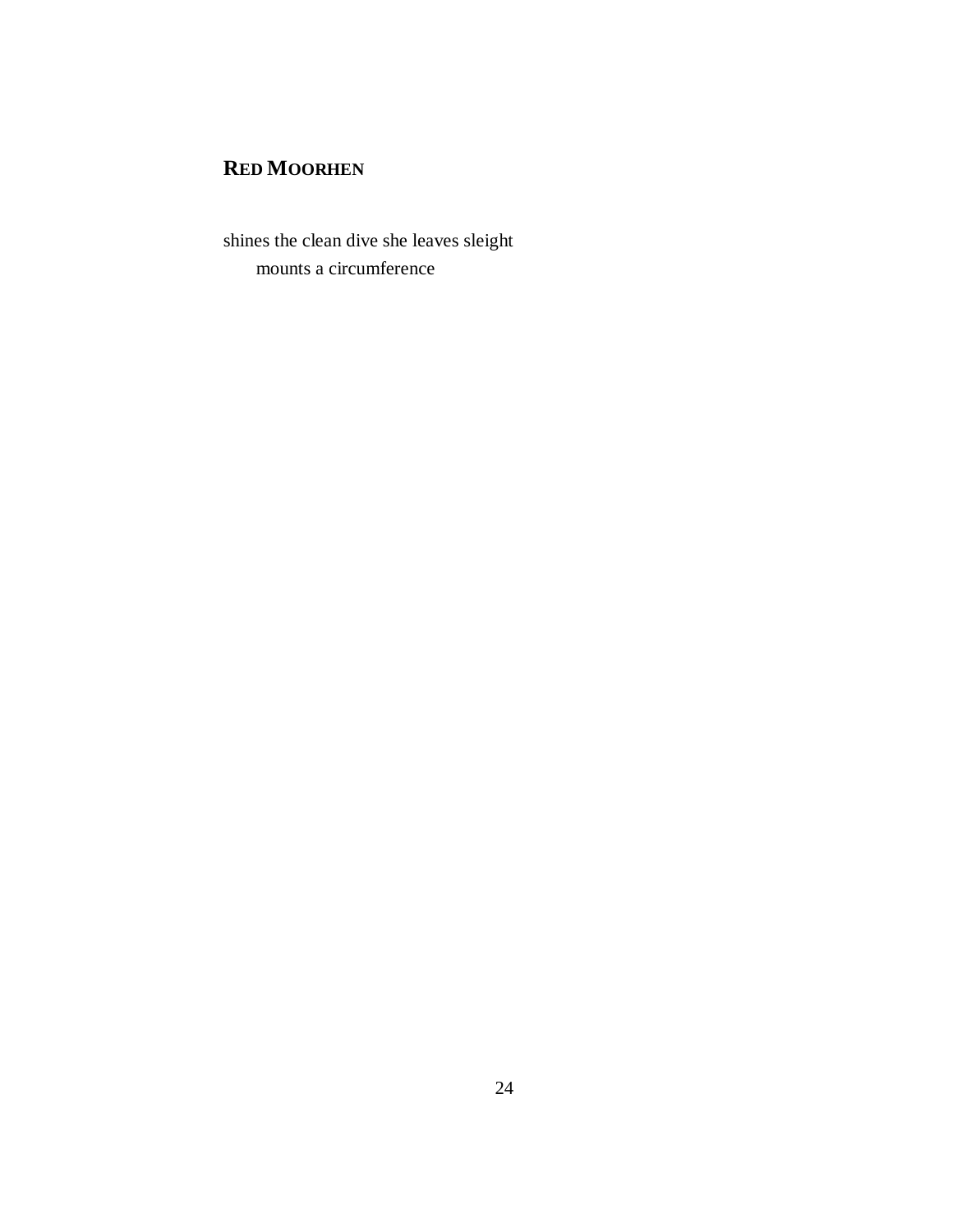# **WITHOUT REPAIR**

incident music grieves the weather relationship walks the wild of all living keeps the world in two

loss in my chest sprawls granite banks shrill parades pitch out into space

a bird stammers the air figures where to build then shatters in the shade

silence beyond the window flickers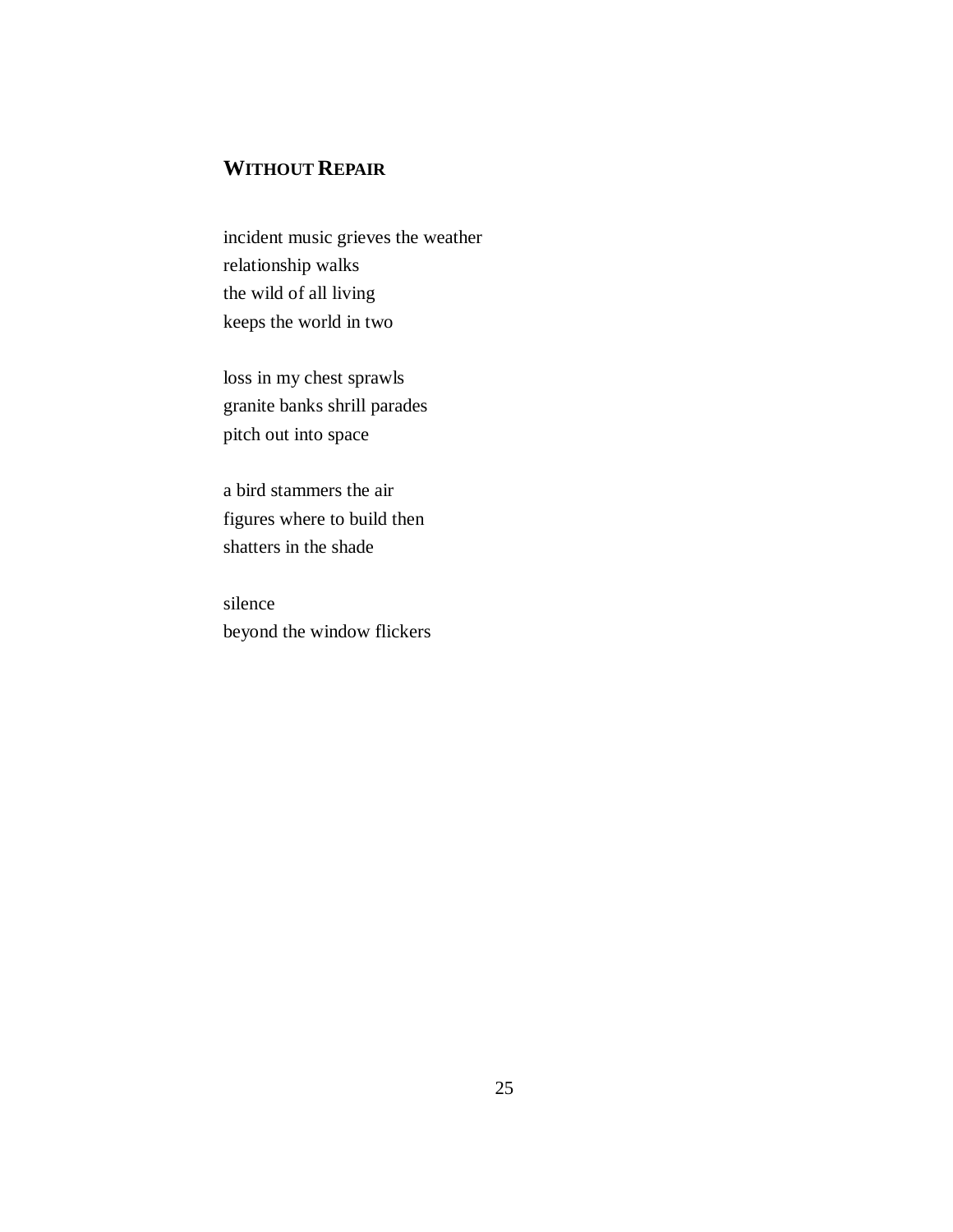## **BILLBOARD SONGS**

 *Aloha Family*

closer than the critical blue we all piss in, the yellow pull, some surf, we walk to the edge, forget to fall forward for ever the low fares fetch us back, a g a i n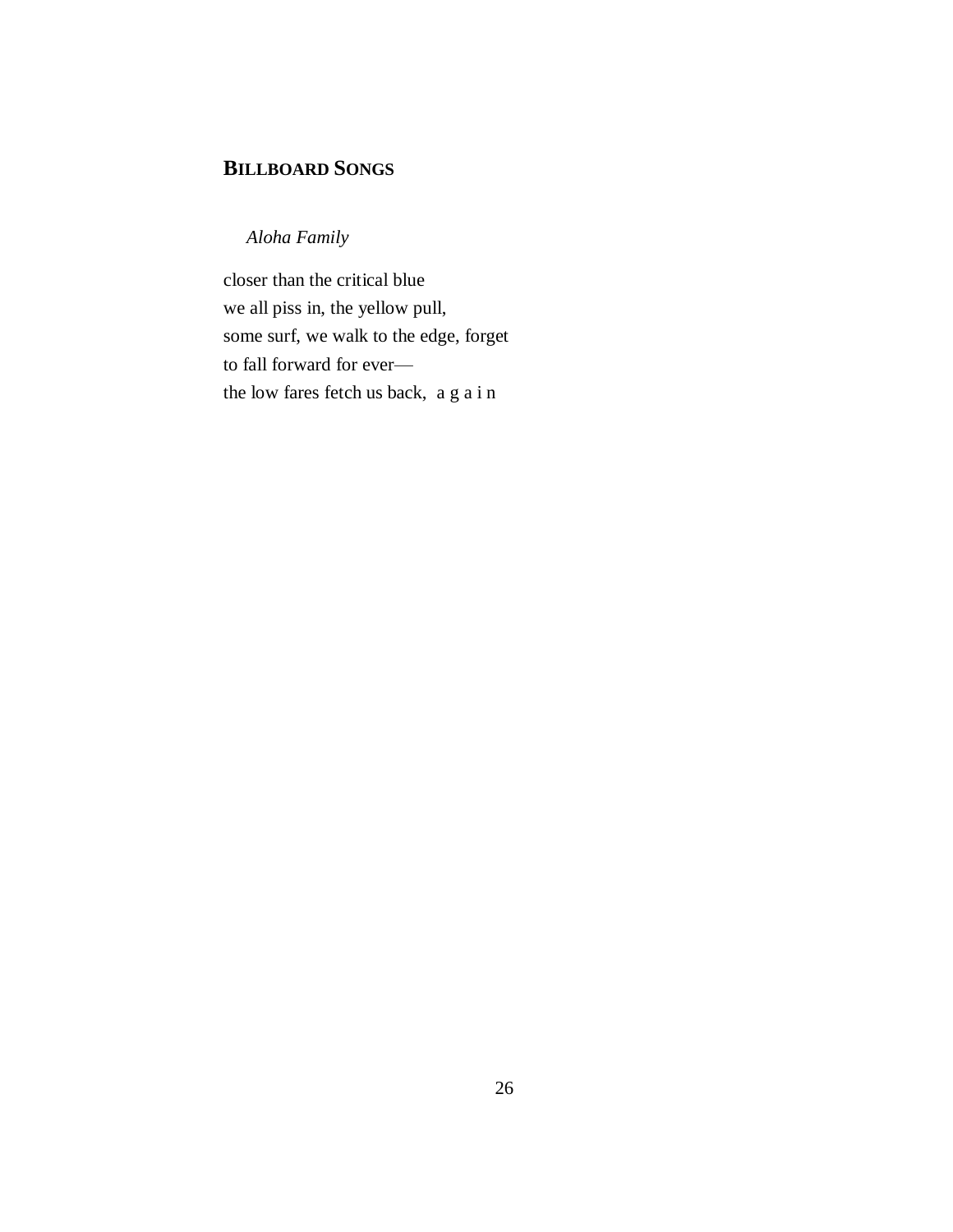## **BILLBOARD SONGS**

*Tropicana*

an orange straw or instruction we know never contemplate on or pulp images a porch full of IS bites out of time, aren't you glad I never said death is a liar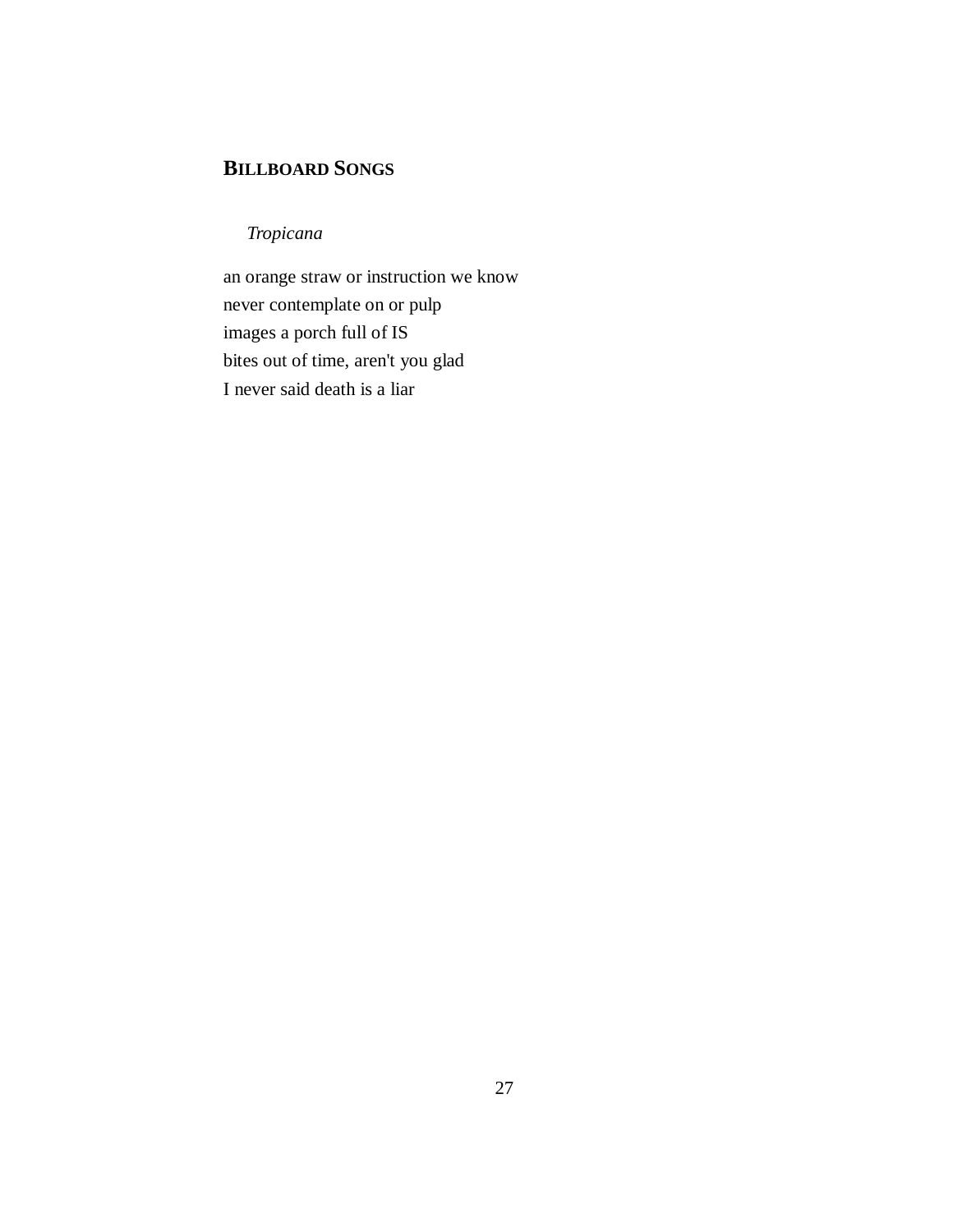# **AT THE HEART OF IT ALL**

speaks a breach wades through the living room

the world's war at home among us

stocked and squat houses gun down dawn

ready to eat strangle ties more space

to breed lots convict lawns

fit each face sits is a vacuum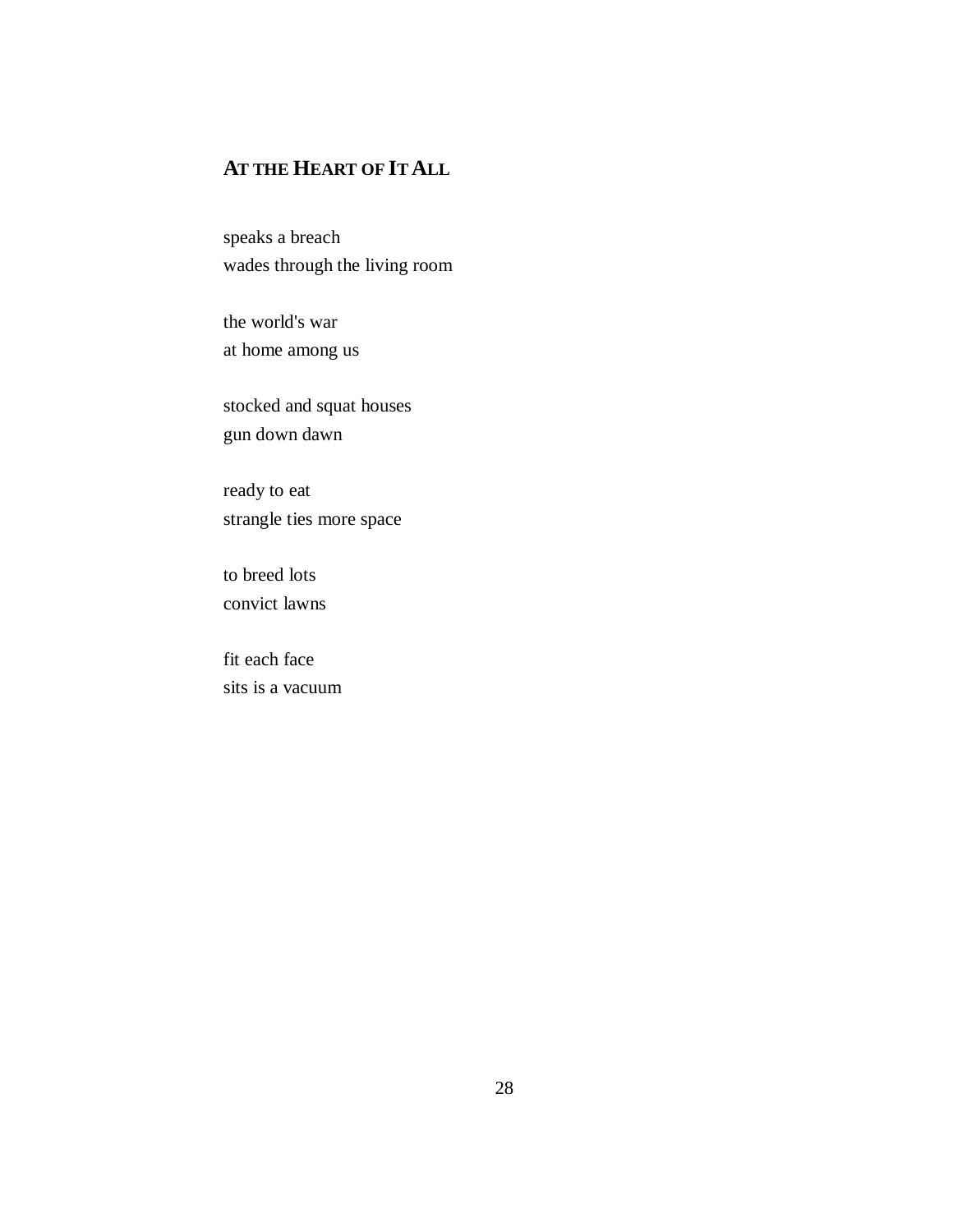## **IN DARKNESS**

"Darkness is more of a feeling inside the drivers." James Tate

dearth hiding home surrounds us with more instance and name

is blue-black grackles and sun encrusted asphalt

is always talking these things where we are now parking lots

that walk in the garden center fails to disturb asymmetrical eyes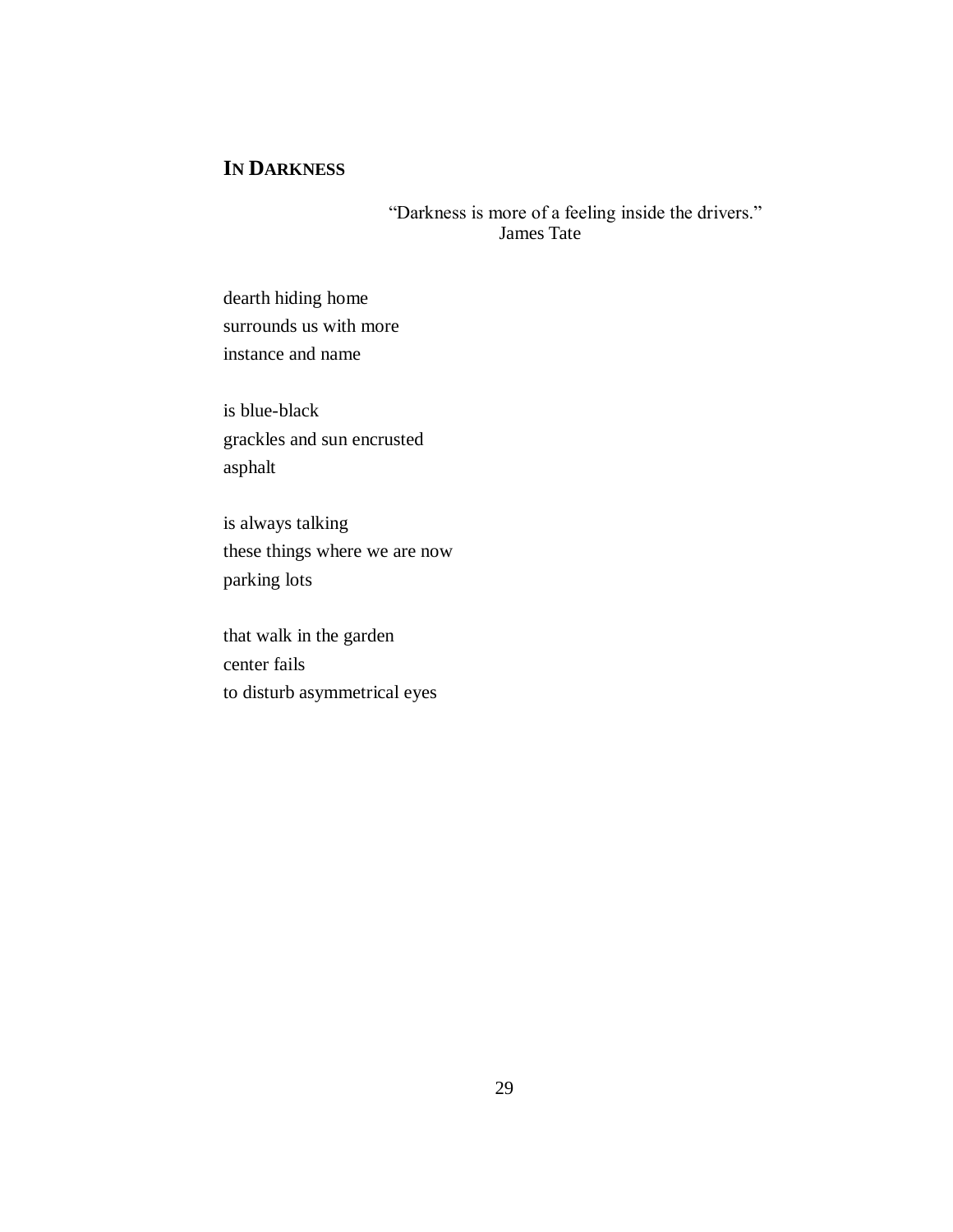## **ENTANGLED IN FIRE**

our digging shadows opens some bottom belief in others some practice walked in is praise in your hand a pace fall hastens the world pushes with their horns our neighbors part angry remiss demands I or No in all its branches our actions hold forth the sun bare letters make choice of a stand put lift in our hearts know what freedom is an abyss without our can and cattle adventure their lives I am carried on find and feel such strife dresses the garden we both hold upon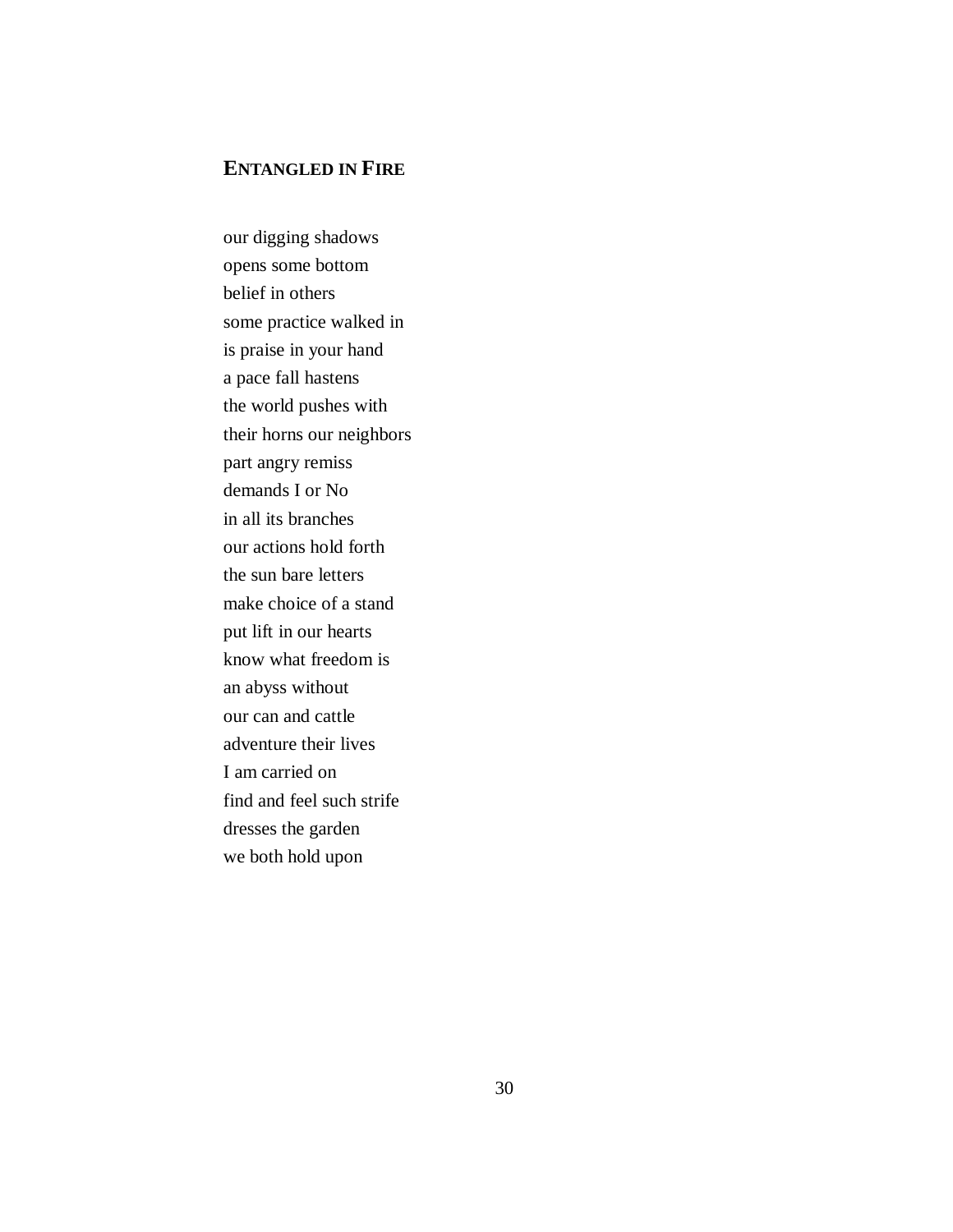# **WALKING BACK**

"Tis that tow'rds which at last we walk" Thomas Traherne

red oleander fits pigeons make satellites

hinged in heaven a vision turns round the corner

is distance a face hollers in in shatters

Jesus his profile two pops and pizza with olives

eyeing the empty apartments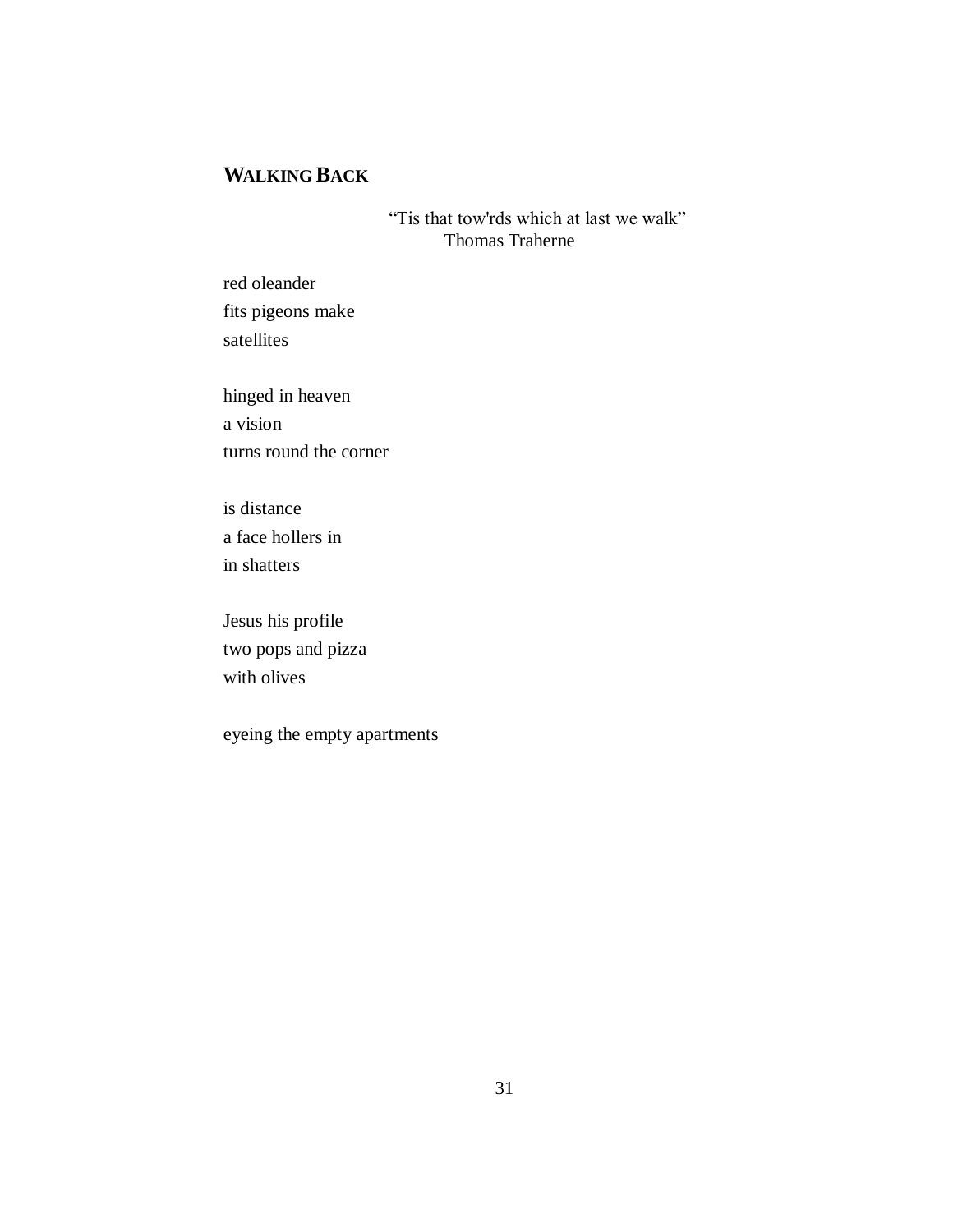## **ROOFTOP OFFERS**

morning quit chocolate easter bunny eyes one at a time rise hide under their curve

the day's buoyant stretch iridescent spaces share and share alike sequenced flight for applause

the corner cold rains wear their own small peekaboos

tuned voices wind outsources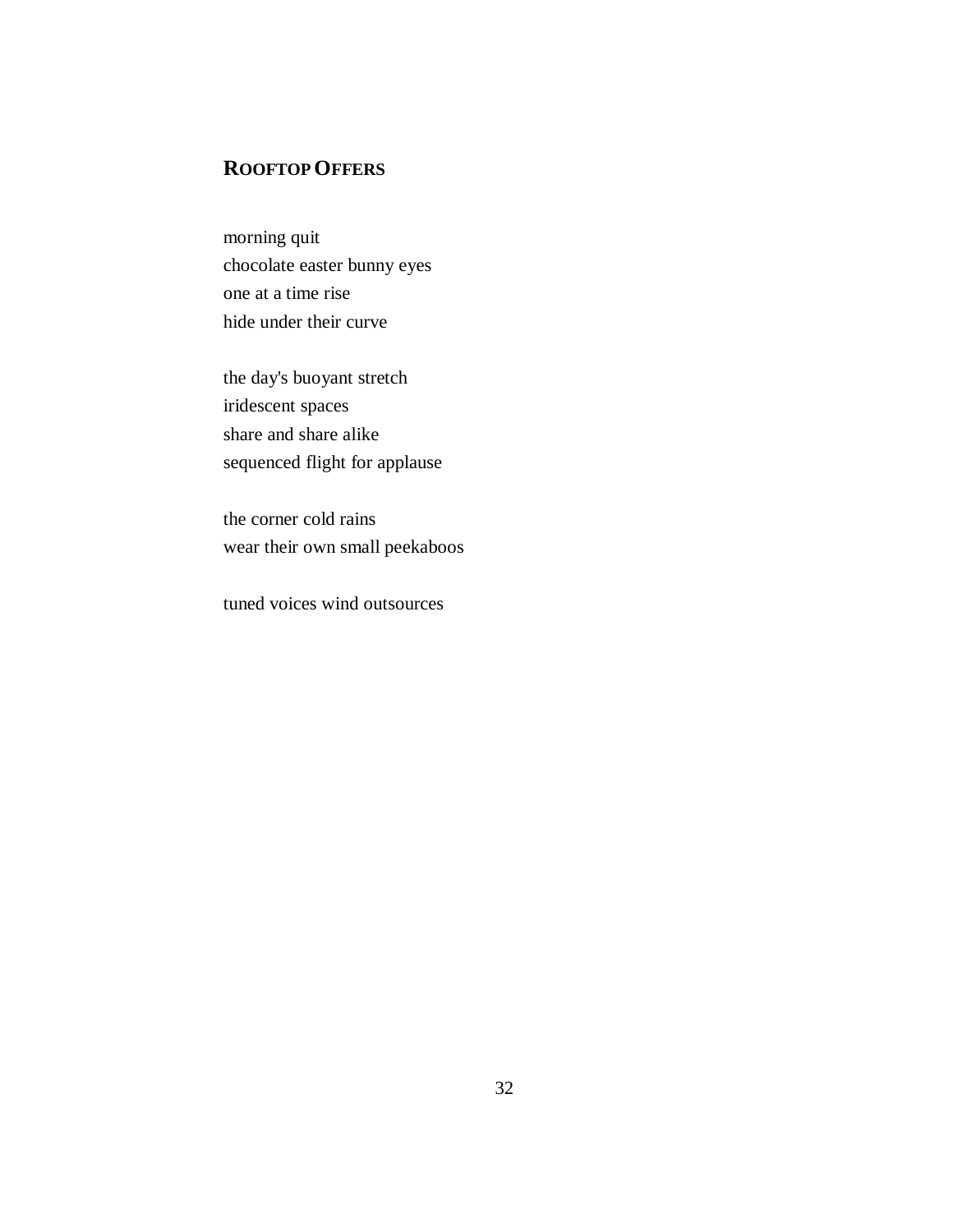## **NOCTURNE**

all night grass spills rabbits climb in their throat green and growing in traffic a light singing not a song our little white automobile

little difference a crystal salt-light fires sharp sharp stars divide alphabets foxes hide their throats dark air

spilled grass green traffic run faster round birds sharp sharp crystal a river piled in five directions rabbits back in light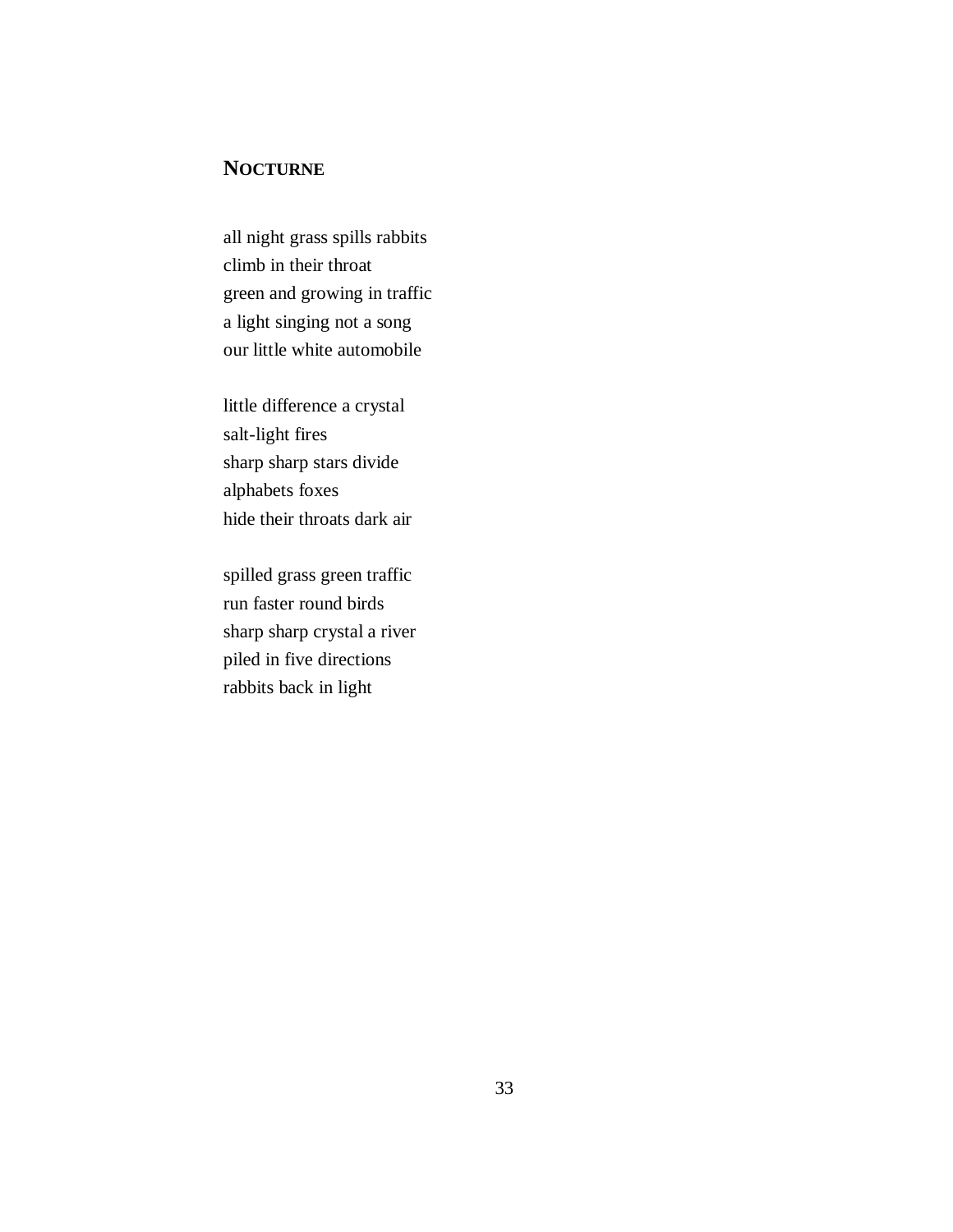# **ALL THE PLACE IS SAINTS**

true blade of grass no respecter of persons though experimental an axe in January sun and snow is first simplicity

as may not be wielded poplar leaf

quietly tall earth manures inside spreading power and drawing up all things clear light

one flesh that is in every humble and broken change a crystal more open less done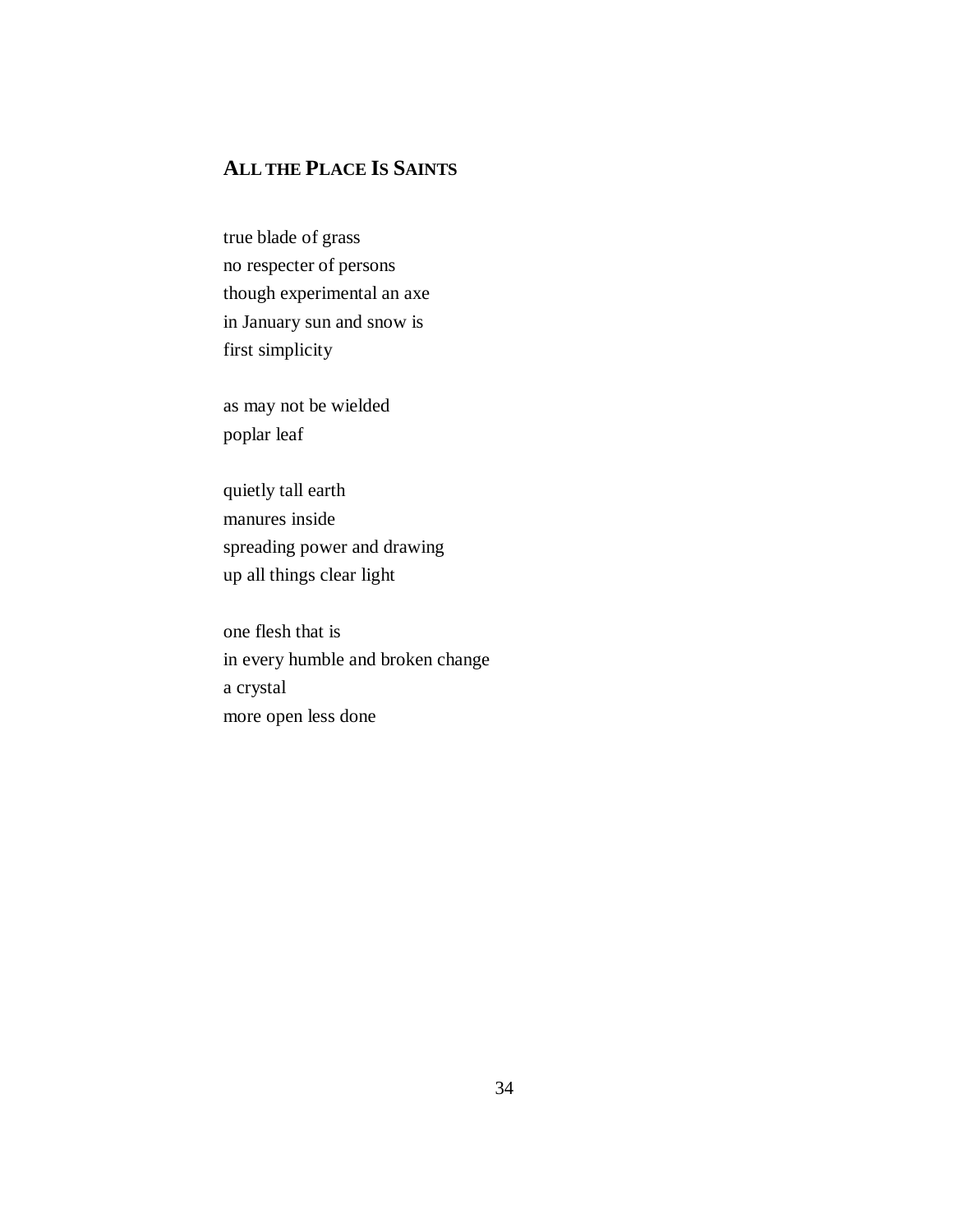# **BLACK PHOEBE**

a sieve of flickering and sleep

listen! rings in the shade it stays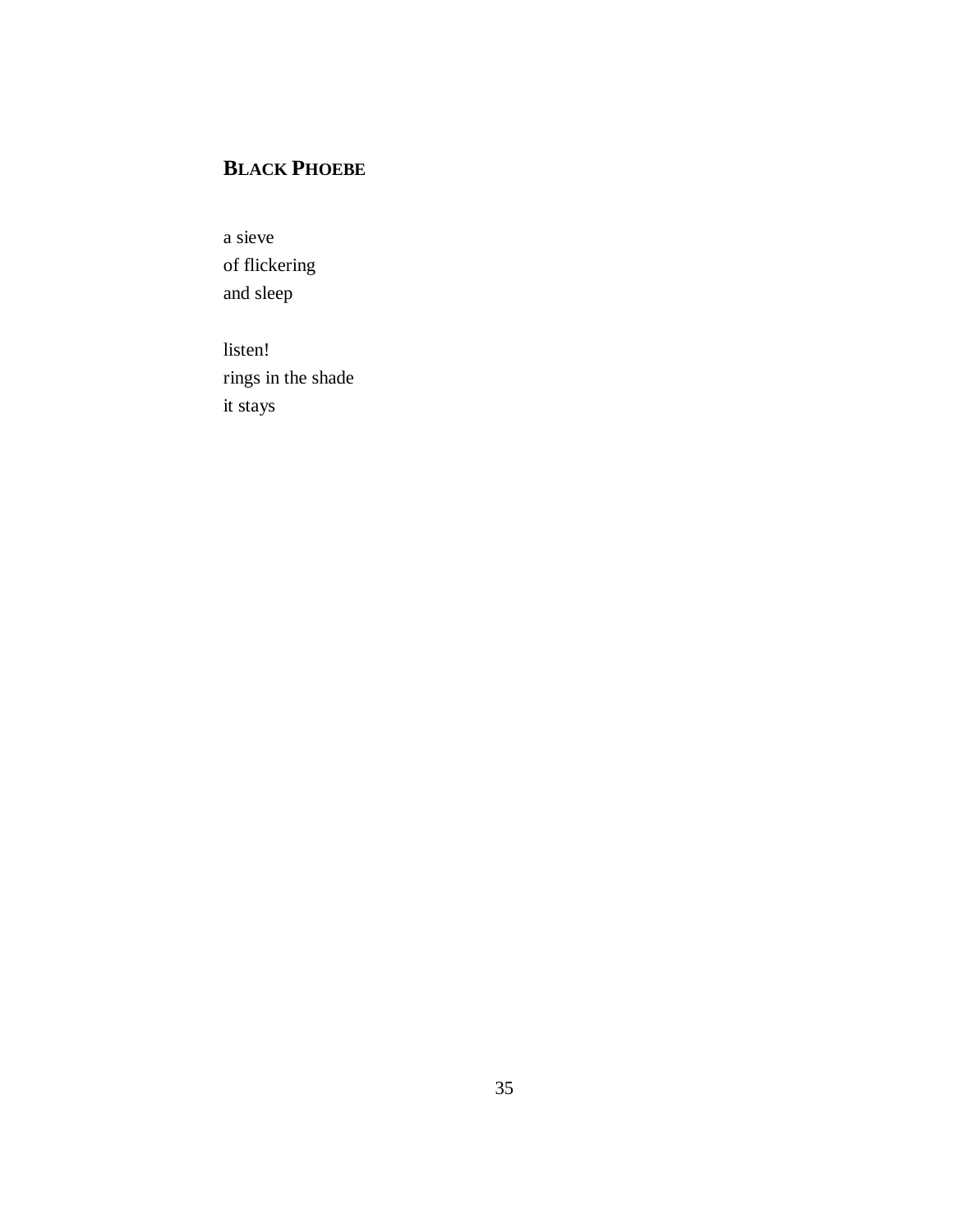## **MORNING'S PORCH**

"The which do endless matrimony make." Spenser

begins in the legs there are no bridges windows fill the stones so high our eyes hardly meet in hers today lined with waiting a repetition of peopled names butterflies stutter along loop completely a piece a wave they raise as a house to hear eternity passing trains bound for the distant islands one last name remains in motion

there are no bridges the water through passes the sea acquires an entrance we ride one iris lights the air dawn's perfumed figure perplexed twinge the signs it breeds from hurt remains pieces of cloud speak from her shoulders a line built around quiet speaks our lives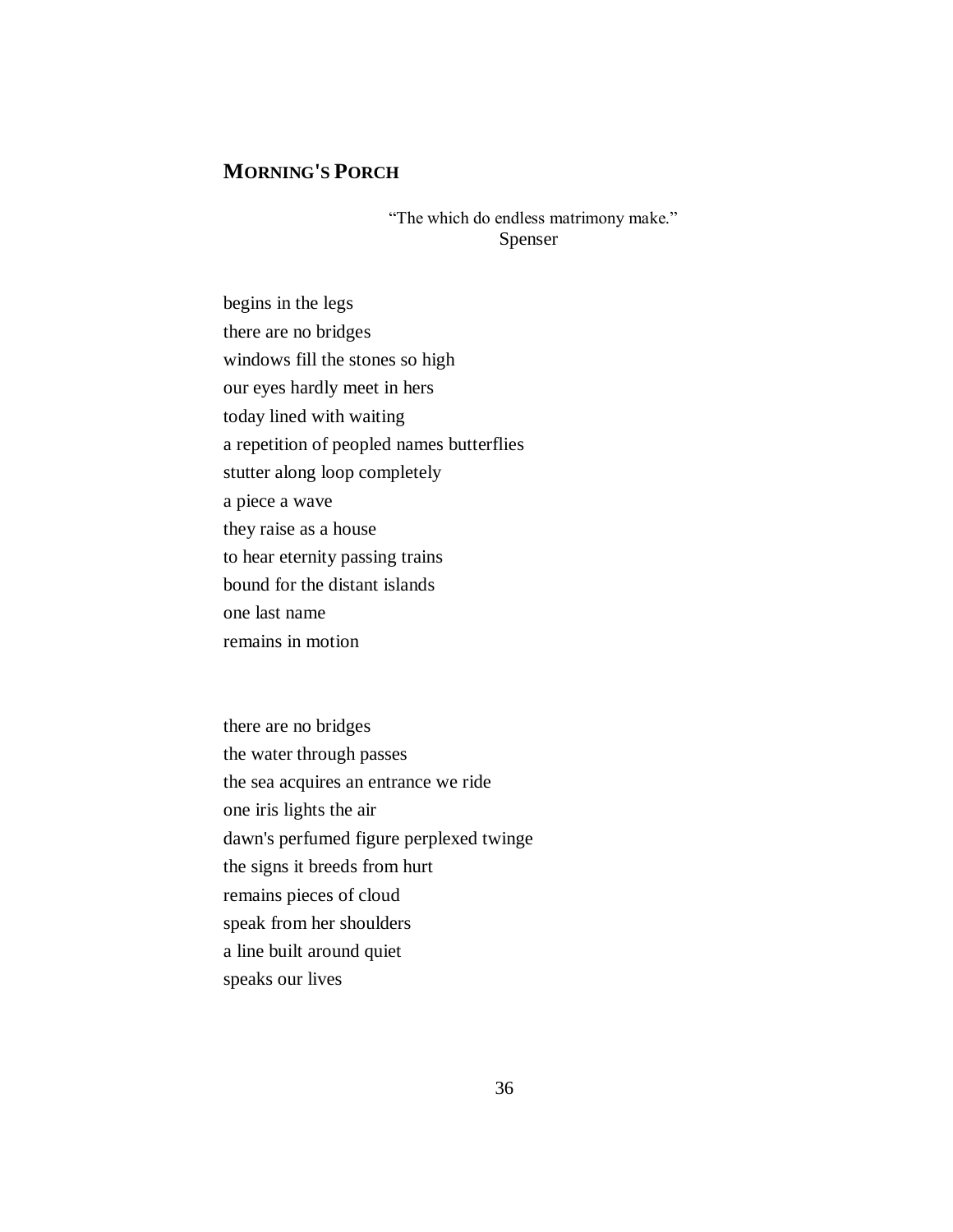birthday flames in balloons launched against sky blue-black light washed in your body

a line built around quiet butterflies flake from stone enter the sea children almost understand first bloom shines binds the days three-storeyed music morning's porch makes of us tall spigots shadows magic fails finds another figure it happens in a cafe waiting twenty minutes through waves sharp ravishes violent light

children almost understand planted evenly in names and horizon shine clear through the dark happened day's hard silence grinds between presents changes directions shadows wild flowers haul over pieces of the sea a small lunch eats at our anger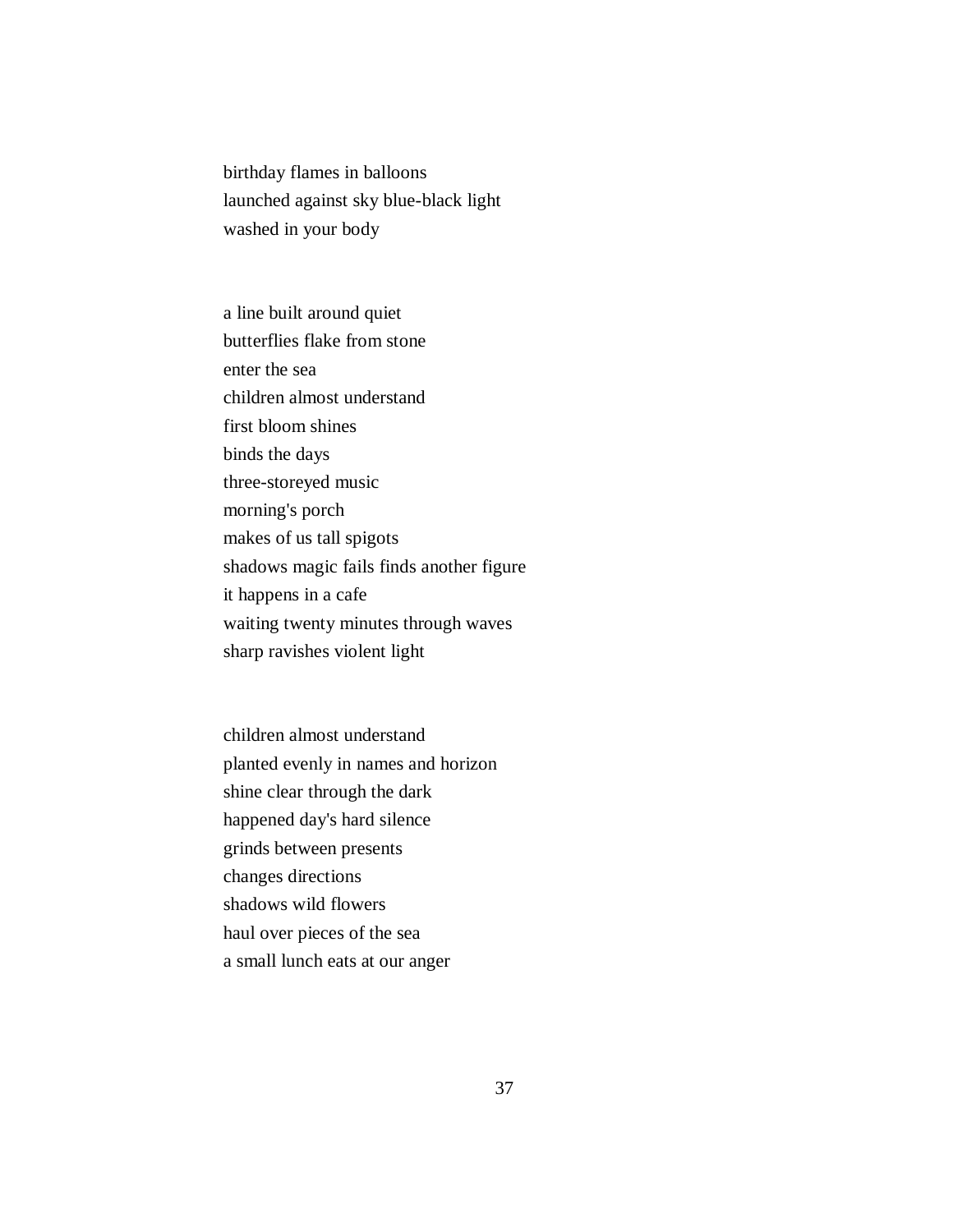loose crumbs left over brilliant colors broken waters whisper to clouds

changes directions marriage makes waves a mosaic sets space in a tilted line forever instant rain walks the waste spaces the next minute undresses at our window our watergreen attention winds ahead tall spigot silence our infant eyes pieces surface in mountainous approach an iris lights the air everywhere fits the soul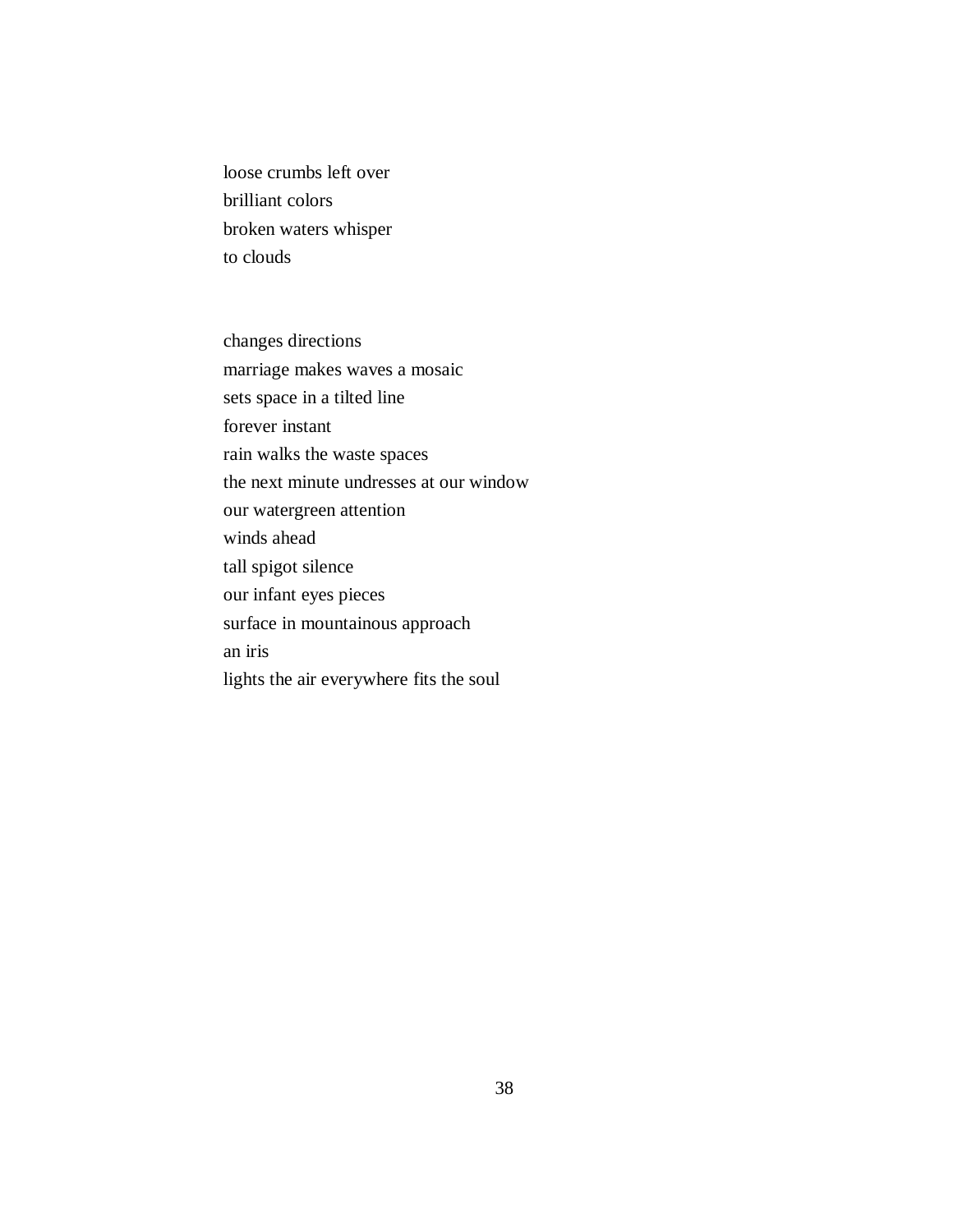## **SLEEPING IS WAKING**

a single pane of and moving, a kitten is an instrument of absence, glass grinding animal daylight to rest

while the cat walks, a digest of carnivorous intention, guitar strings linger in a corner of the ceiling

in perspectives asleep around the rim of noon, a cat's eating absence, wakes rest from its single pain. Instruments play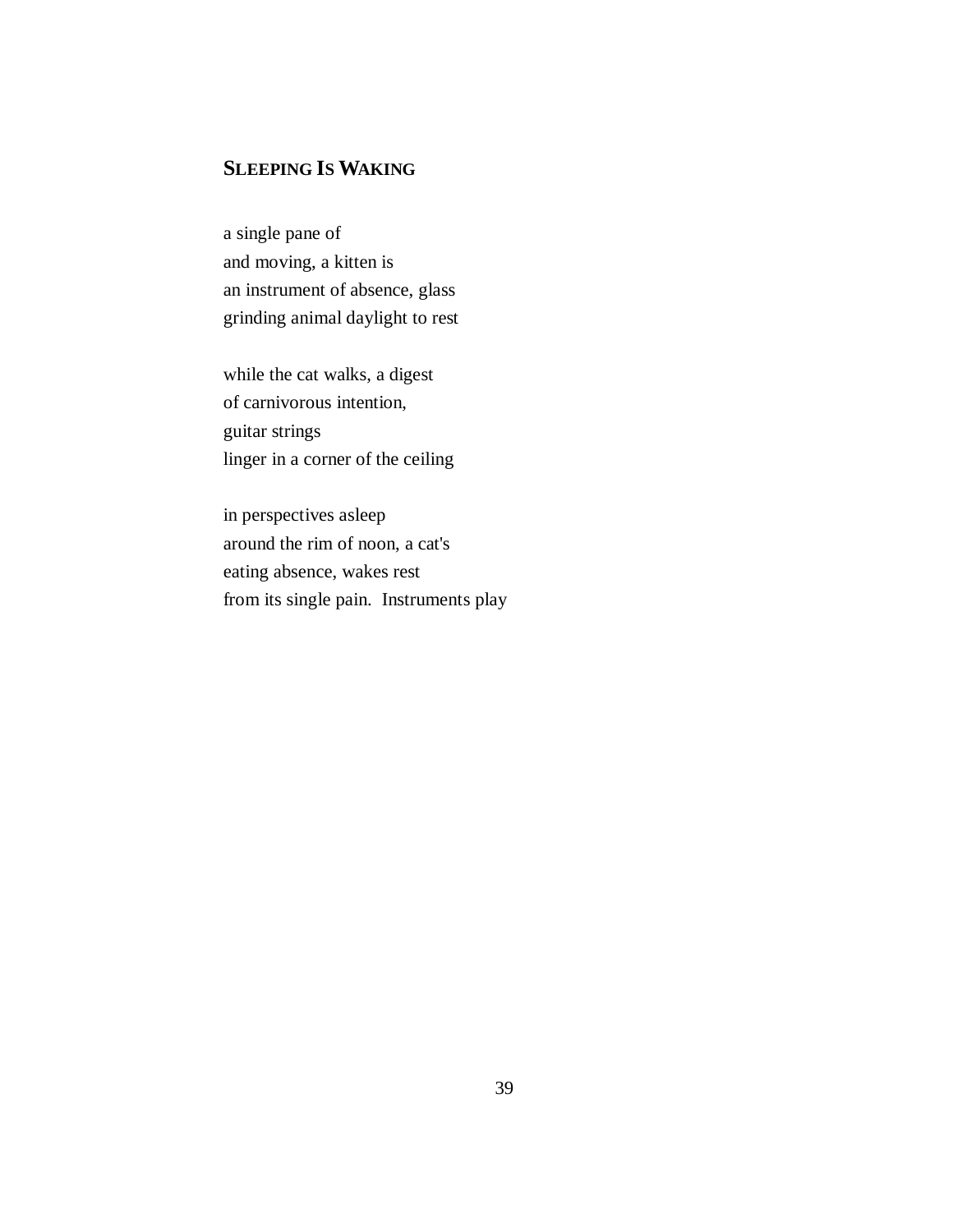# **OPEN EYE**

blue diamonds the stock sawed-off they distract a morning elephant song the sun meant never to forget

cherry bombs off cigarettes potty breaks in between sex is conversation one brilliant pig rued by the blast

a child's fast pulling murder the roots bright weeds sews fights overhead morning and inside diamonds

death hires time to tell a joke rifles through the rain and it's past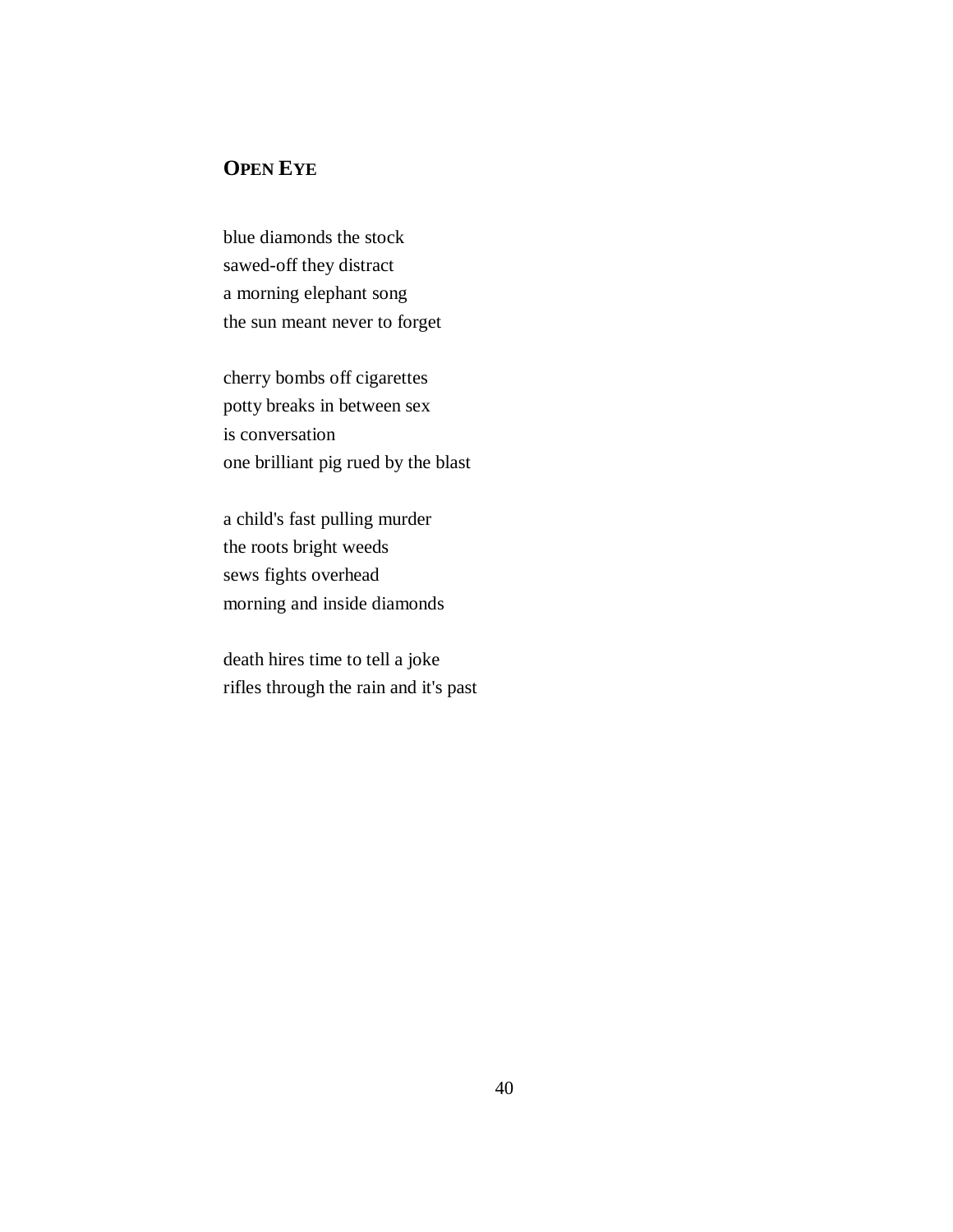# **AMUSIC**

whisper's green hinges open blood and flecked feathers face flared the pavement waters pause a can gleams this a music between broken breath leaf branches plastic bags ripe air the pink stones wild mountain edges lean noises in the morning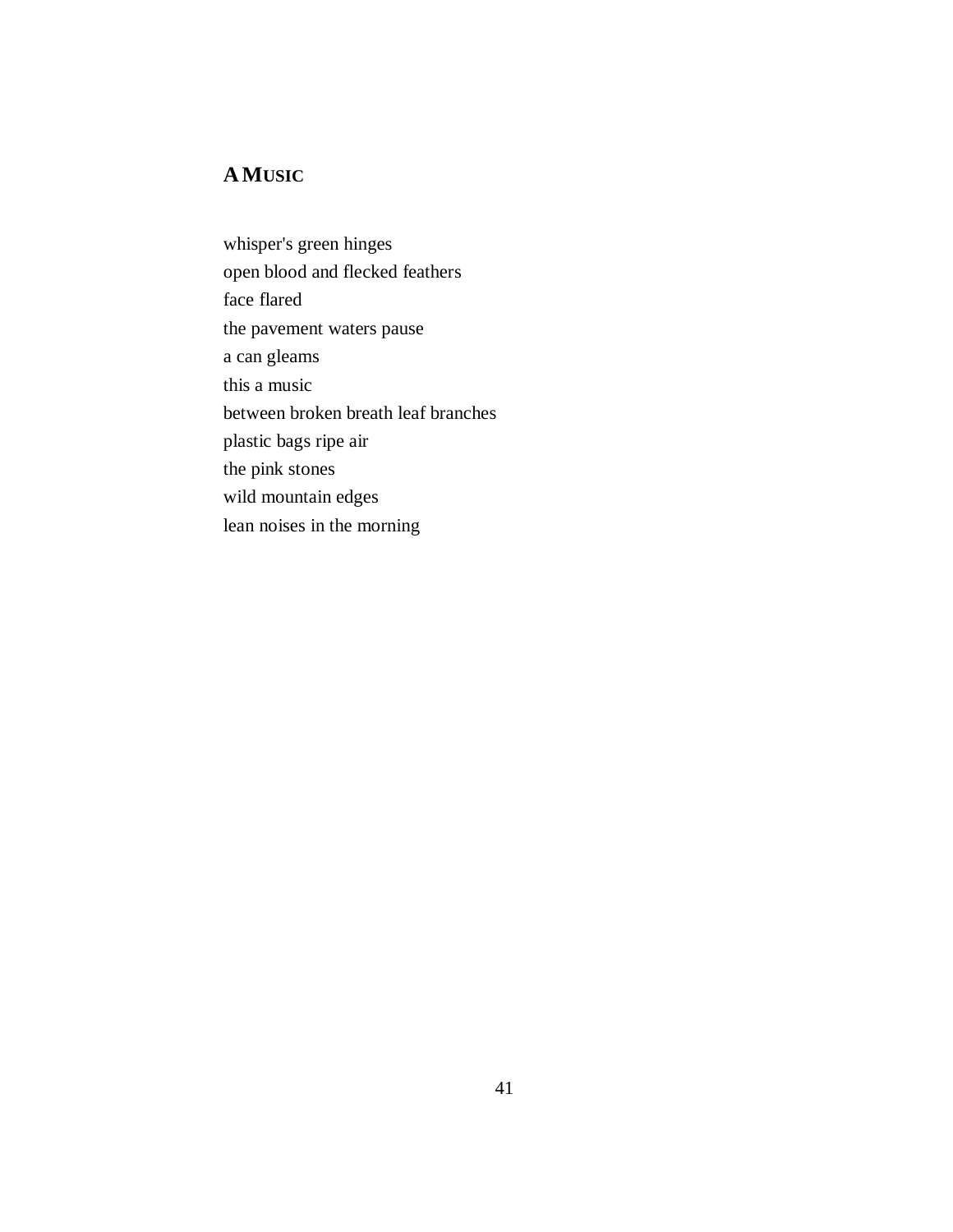## **ALMOST SOLID**

lawnchair satellite sits heaven in a message a murmur of breeze brings back the lyrics think it has happened before in crystal thick air and cut grass so as not to end the sun in a puddle of orange juice up in the yard first gardeners trim their aspirations grey green olives arbor vitae and day continues its distance with pigeons grackles coos of turtle doves distill and loop fine crystal black mountain pink houses bleed from the branches we break and scent the air together it stands in this dissonant light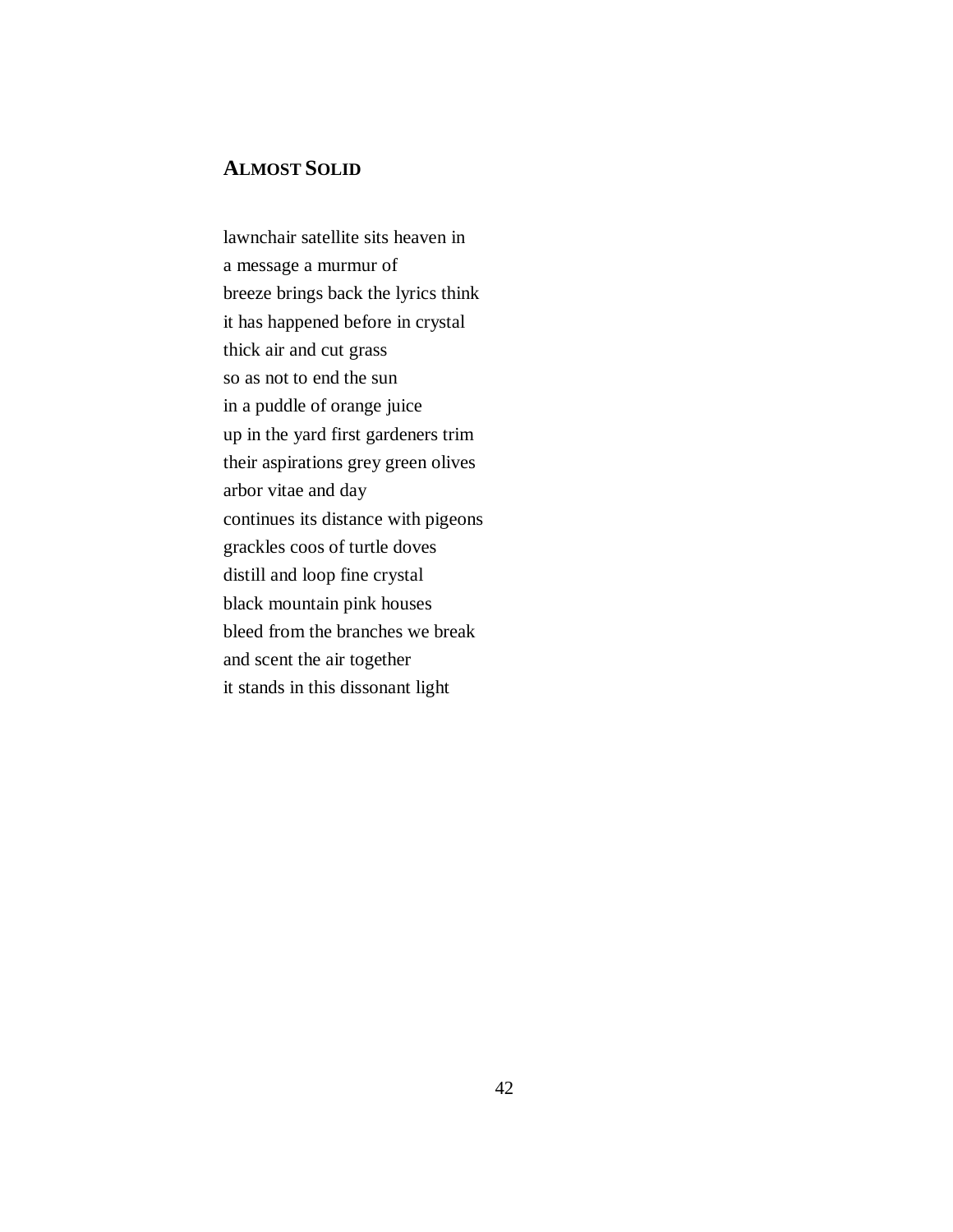# **SUN IN THE COTTONWOOD LEAVES**

a single word from under splits each leaf-face a hand a wave lifted up to another

sifts your speaking silence the leaves already lit faces stammer in sun in the wind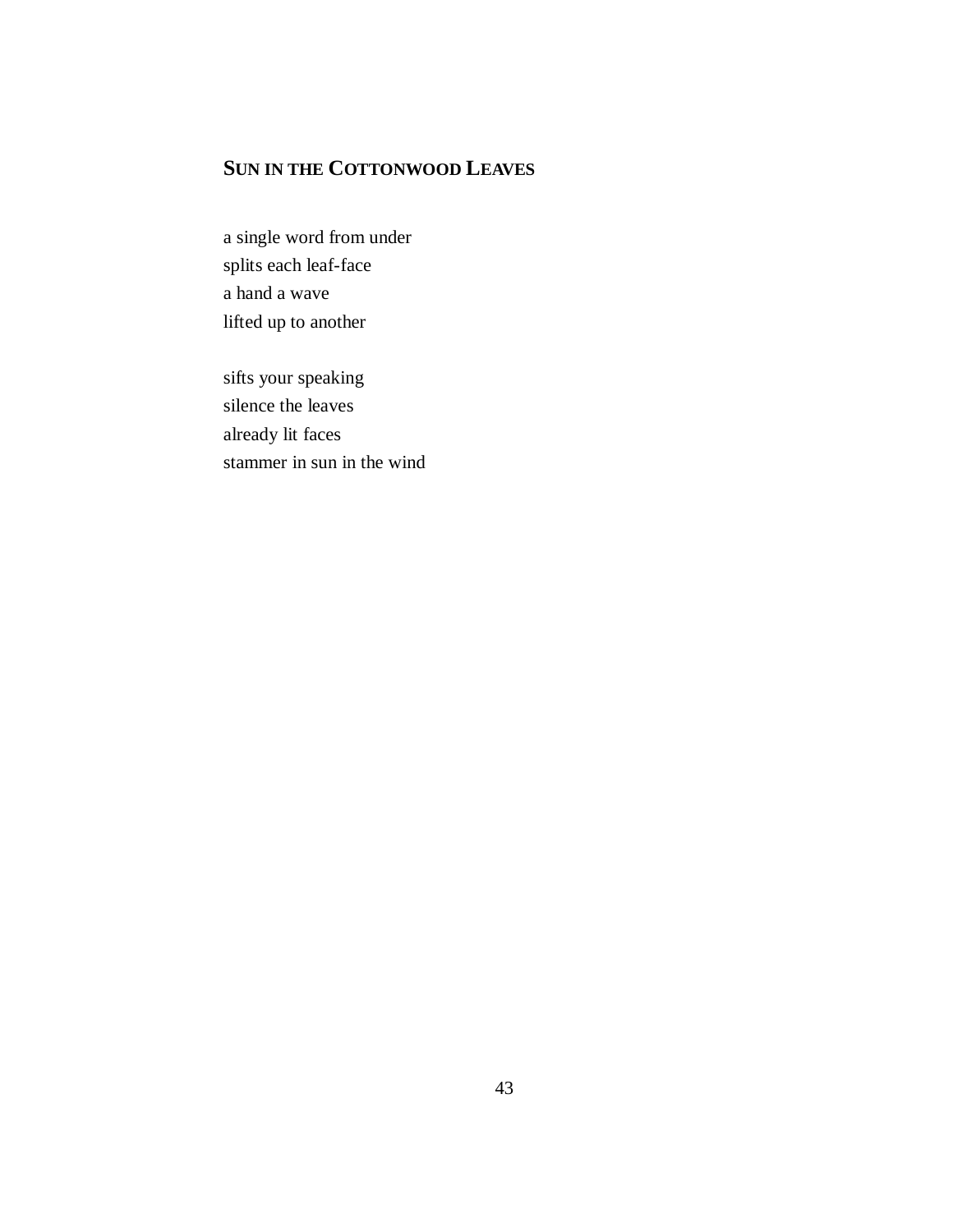## **WAVES THROUGH THE DUST**

calls through hurried space the honest delay rain brings orphaned hours wake you leap out of its little light I land in no time in close and enthralled in your ceiling your being in sight

> want is a museum this airport I land in landscapes that leap as they hurry enthralled and with answers are light in its ceiling the rain climbs down a flower you tie into pain

space delayed unorphaned in rain is it here or there I am you call in moments of arrangement this day doesn't end the light curves and you answer I land when I wake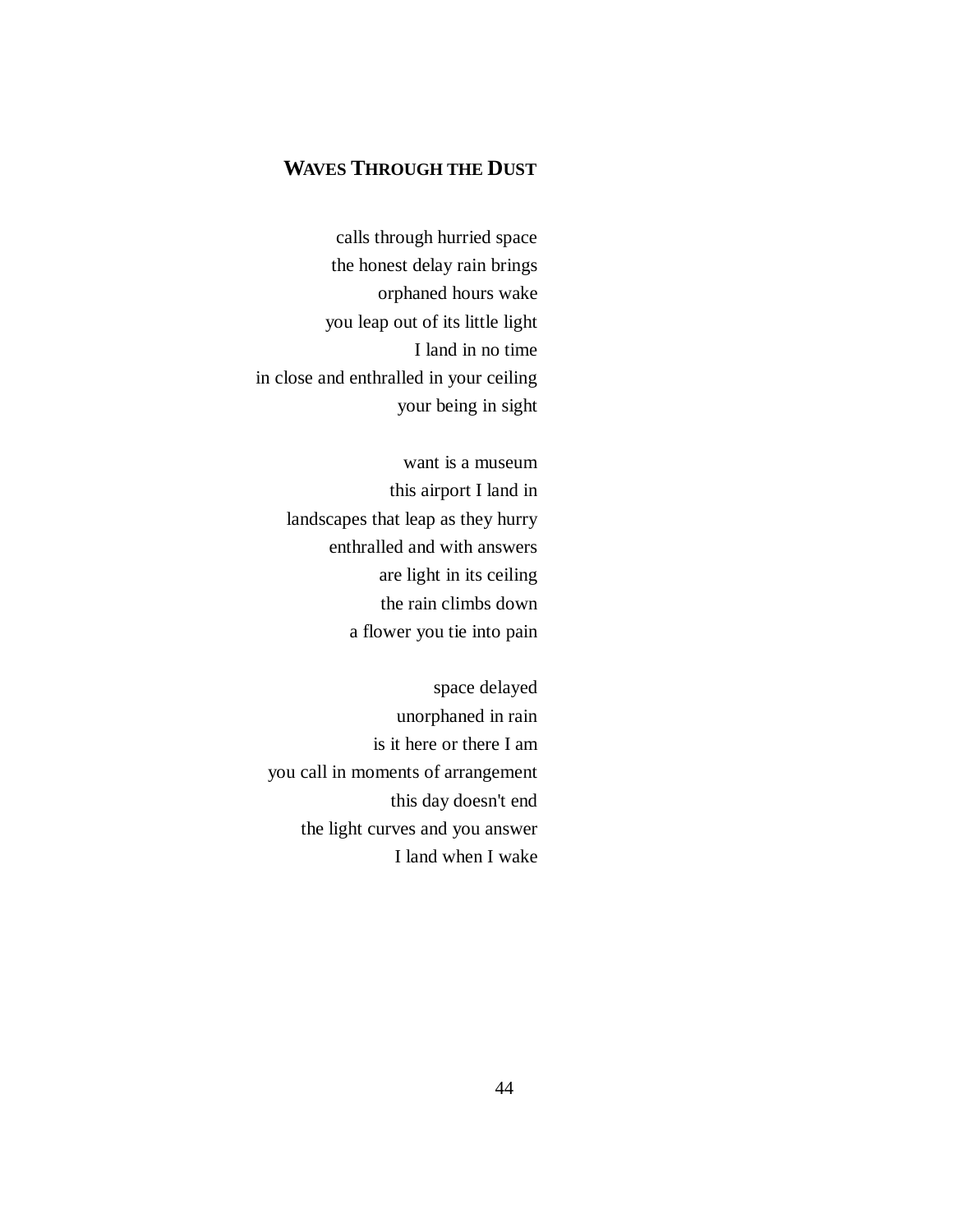## **WALKING**

slant grass the trace of a bee

aims your bent shoulders lavender presence

what rests you and I exalted flare

each scattered handshake a captive stumble

bees in honey we bother we wake

a wide gait the landscape that gains

what we walk in sharp articulations

dawn sings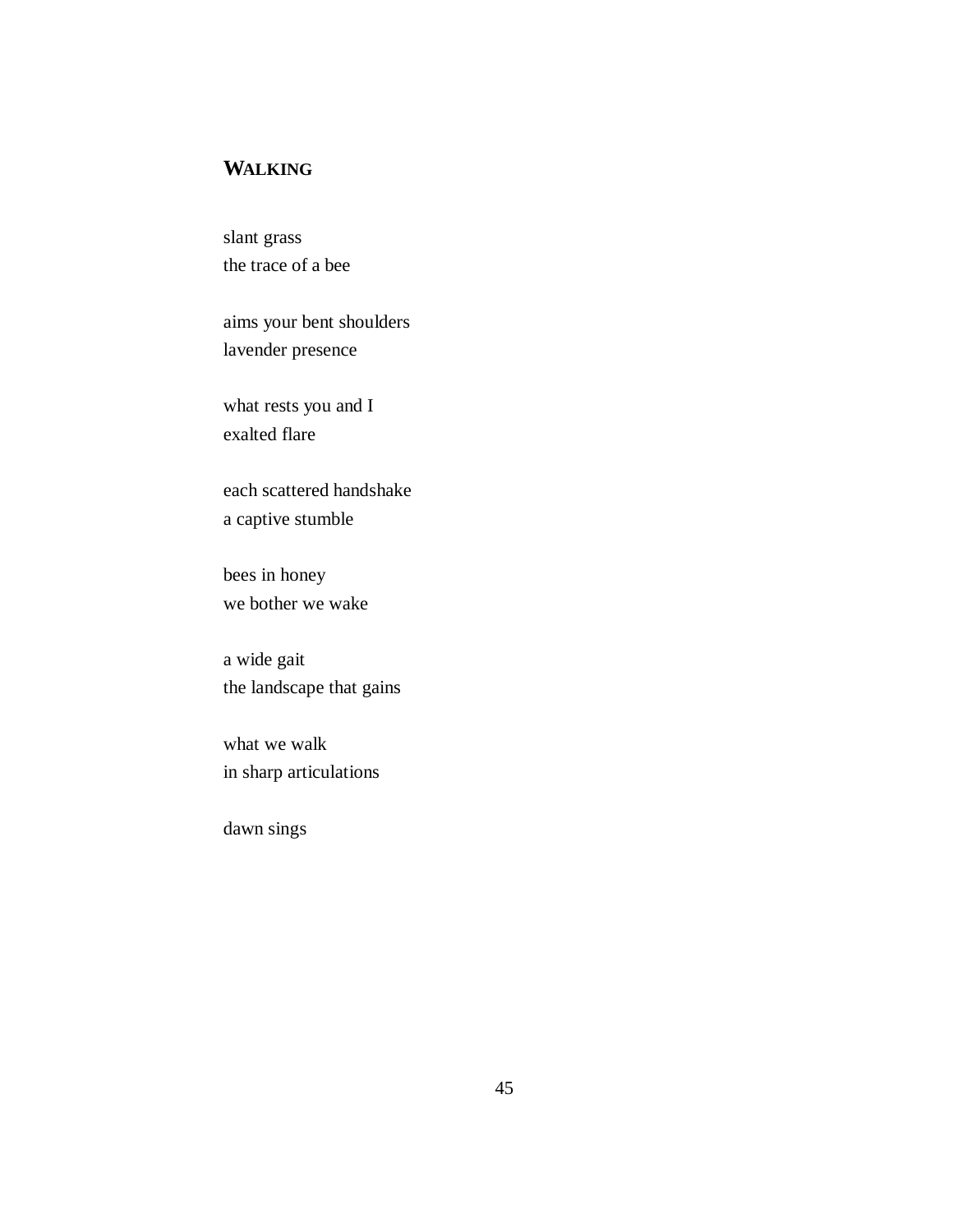# **WALKING AT SUNSET**

song a scarlet cut just the tip of a branch sings flickers then distance

falls mountain-pitched a cometary blaze in the shape of a naked waist

walking I arrive through the middle of a kiss wander in bright erasure

blossoming air picks up what I cut in the sun lives in this whirlwind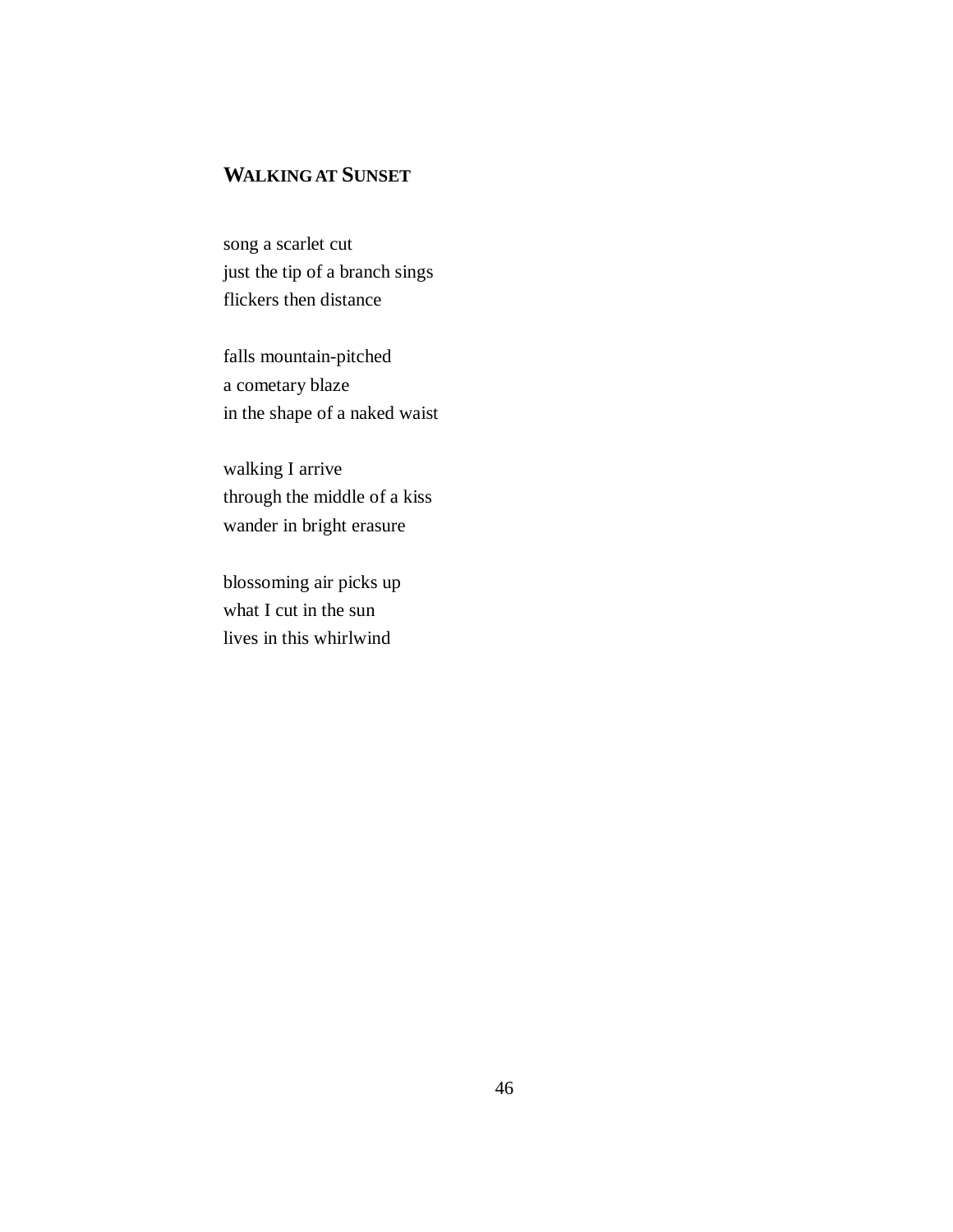## **ASCENSION**

white linens lovely golden hymns in the pull of new noises

and flowers they make of it a face enough not to think

all aim and straight up some fuller breaking a bruise so bright I can't miss

seeing here an olive and a robin fast for their face brings the world in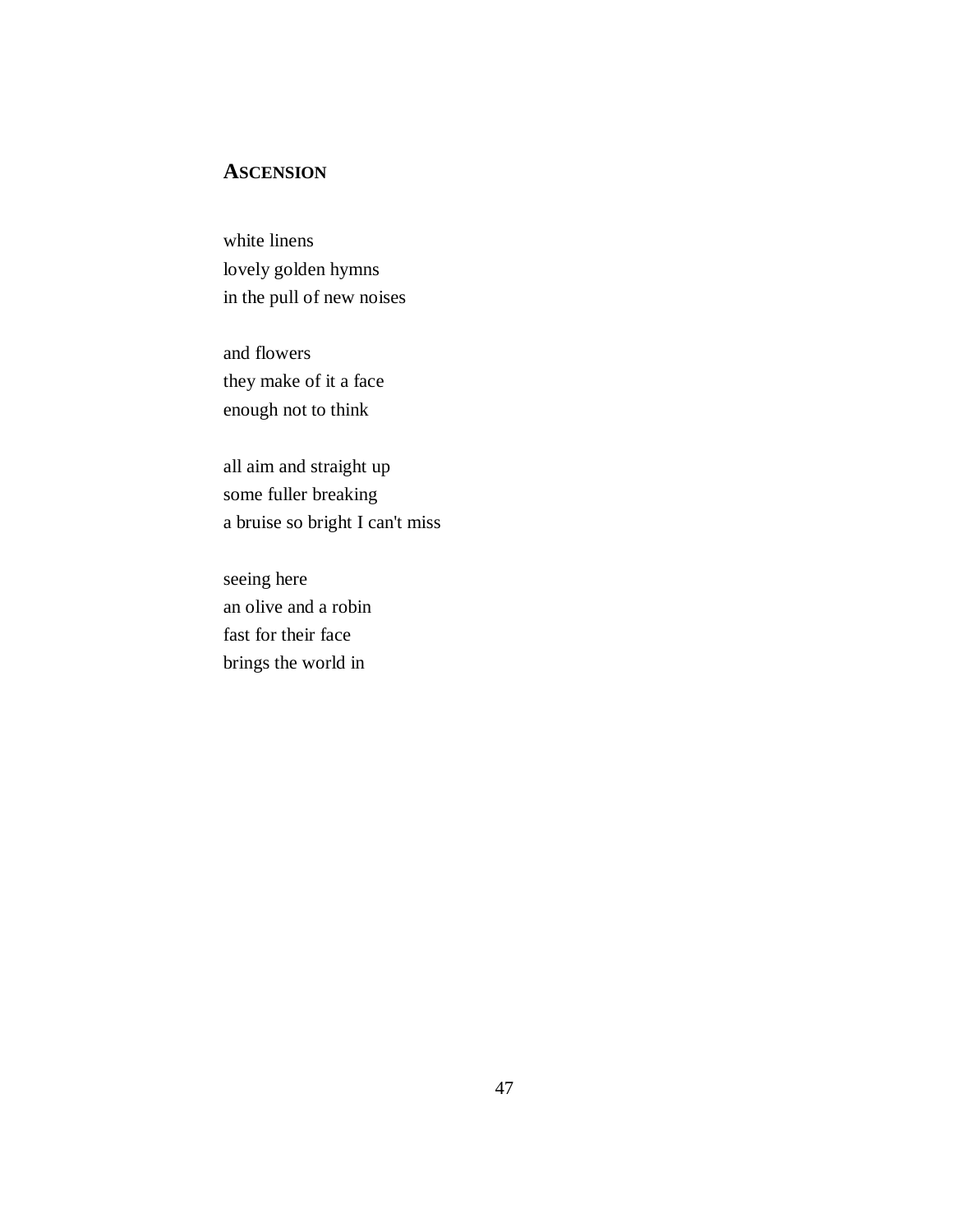## **ONCE OF BEAUTY**

always the wrong direction crickets spring the mountain's lost marigold's gone brown and upside down spiders volcanoes all day walking never leaving morning's breach lower lip impatient breath heaped high the east end stone a useless linden the sky reaching from our feet strangers deer spill through the local gawk their animal testament

a day of domes lentil green volcanoes wakefulness spills dream script rains anchored in trees the blackberries sweet mute ability kneading pulse at large and in chains noon brings another river our hollow salvage fireflies intricate make fields unfold shadows open recess on the plain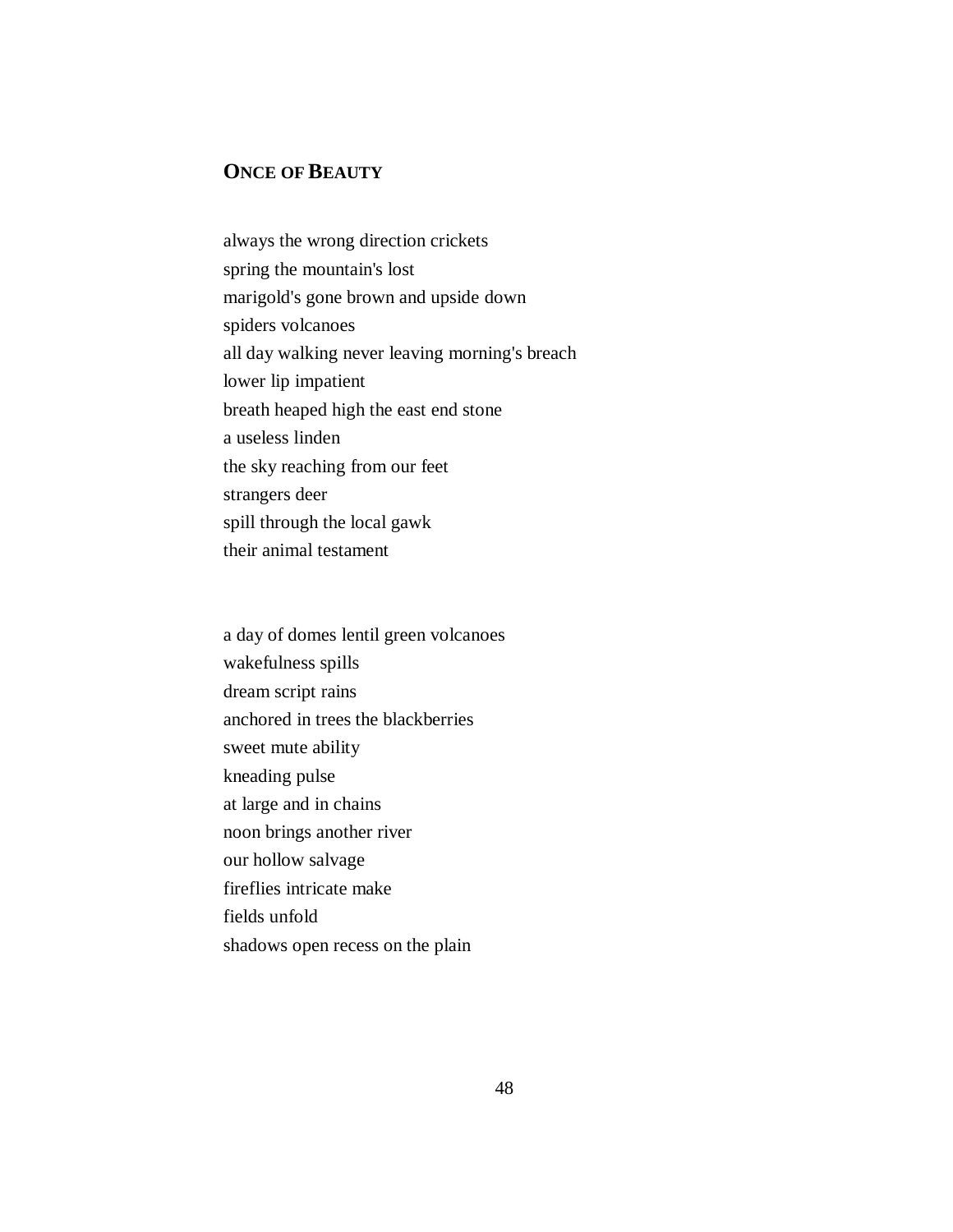green chains the volcanoes high grass drags in rain deer walk down the road part sentence part bone the sky between trees a trace we salvage without finding wide alarm continues to unfold select listening bell towers and spires being uneven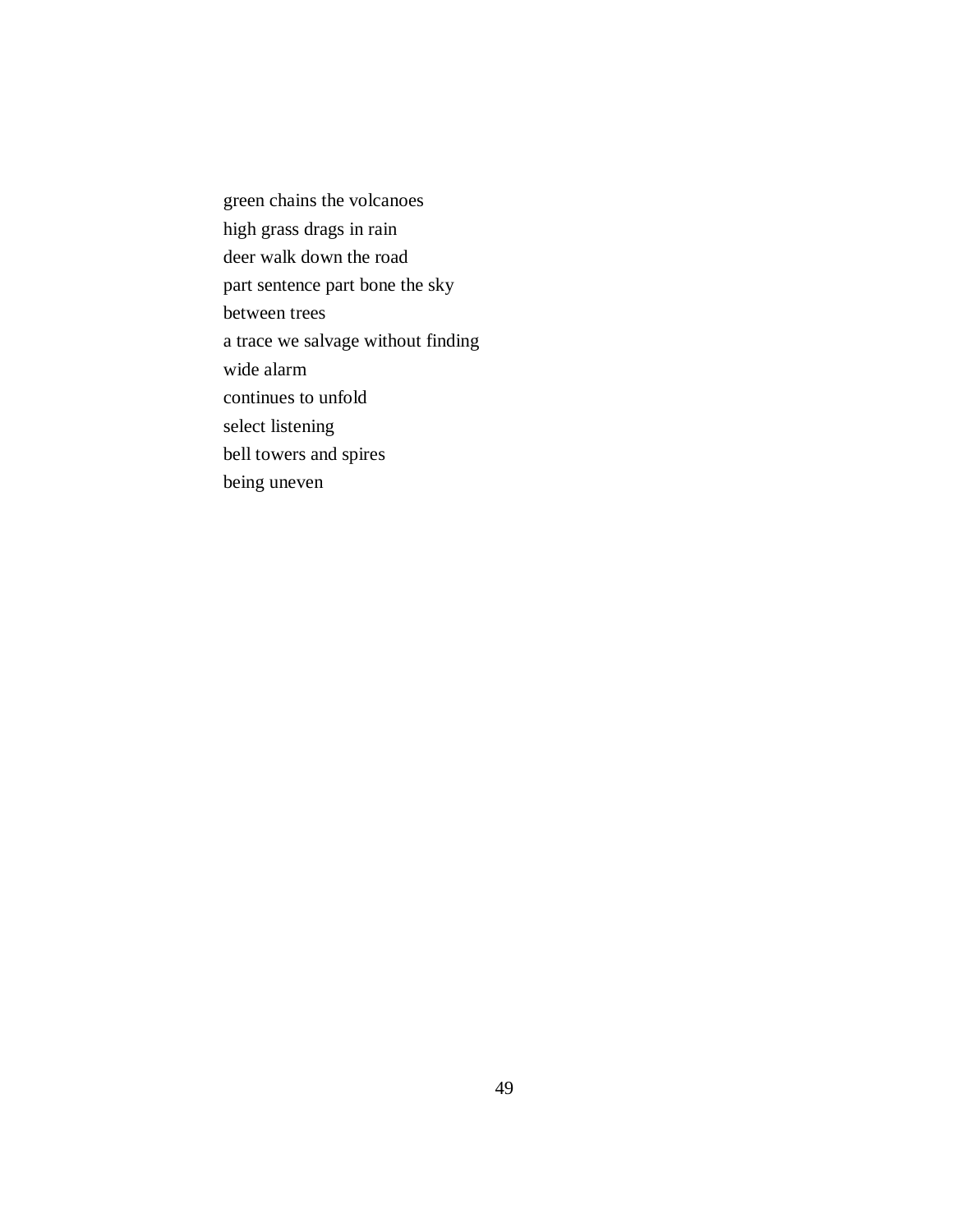# **DOGWOOD**

walks in branches bird green earth white shares

this side of dying night sifts underground morning

feeds the air unhealing light put it in my eye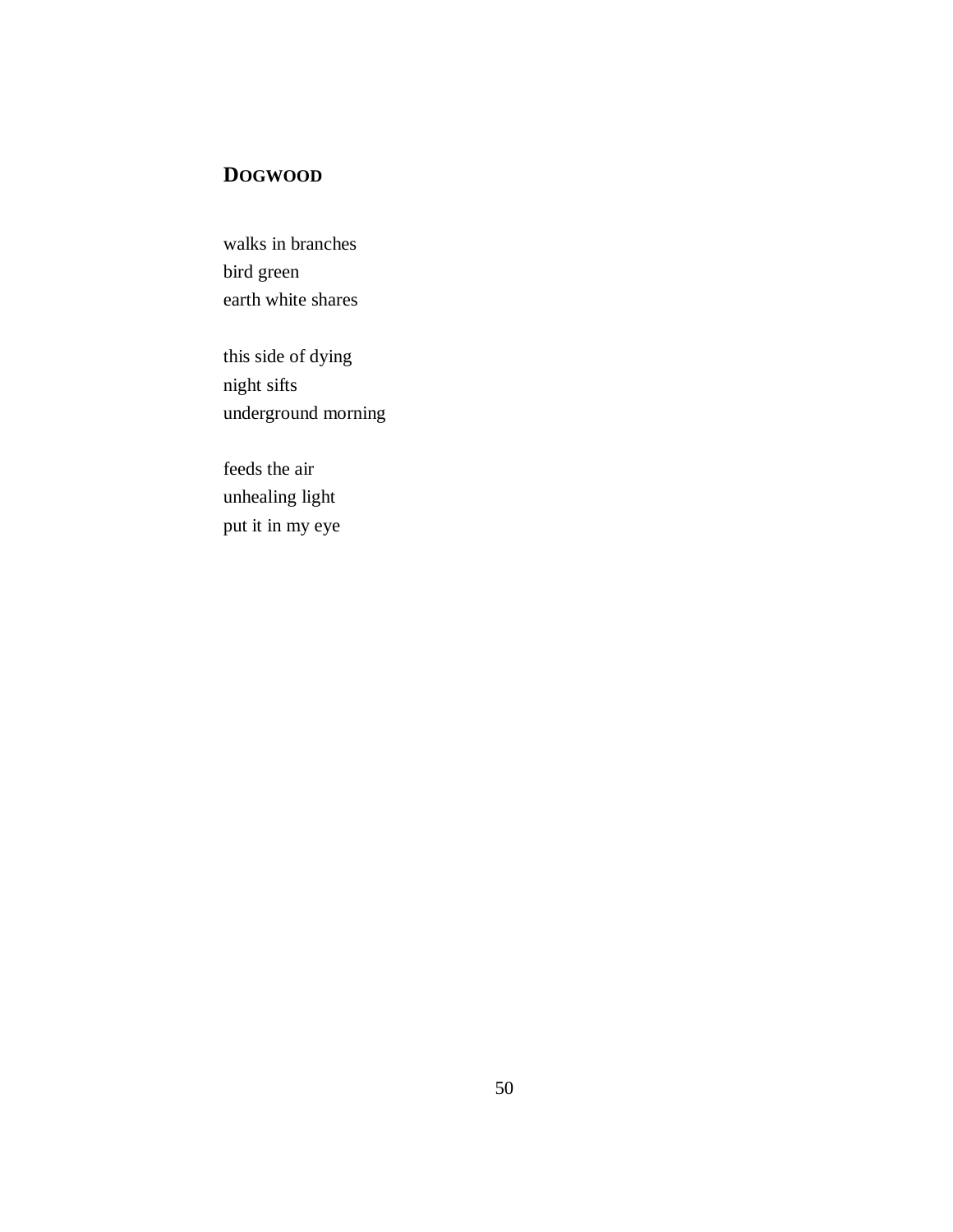#### VITA

#### Graduate College University of Nevada, Las Vegas

#### Colby Gillette

#### Local Address:

1600 E. Rochelle Ave. Apt. 142 Las Vegas, Nevada 89119

#### Degrees:

Bachelor of Specialized Studies, English & Film, 2001 Ohio University, Athens, Ohio

Master of Fine Arts, Poetry, 2011 Saint Mary's College of California, Moraga, California

#### Special Honors and Awards:

Earl and Hazel Wilson Scholarship, 2011-2014 Elizabeth Bishop Scholarship for Excellence in Poetry, 2009-2011 Teaching Fellowship, Saint Mary's College of California, 2009-2011

#### Publications:

"AM Radio," "An Own Goal is Our Cypress Boat," "Long Canal," *Interim*

"Black Phoebe," "A Place Where This is the Language," "Near Easter," *The The*

"Without Repair," "Bright Withstanding," *OmniVerse*

"Paper Moon," "J'avais Dix Ans," NOÖ Journal

"Sycamore," "At the Heart of It All," "Speaking," *Spinning Jenny*

"Sleeping is Waking," *Inter/rupture*

"René Char: Translations," *Octopus*

"Waving through the Dust," "Hide and Seek," *SpeCt!*

"I'm at War with the Obvious," *Breakwater Review*